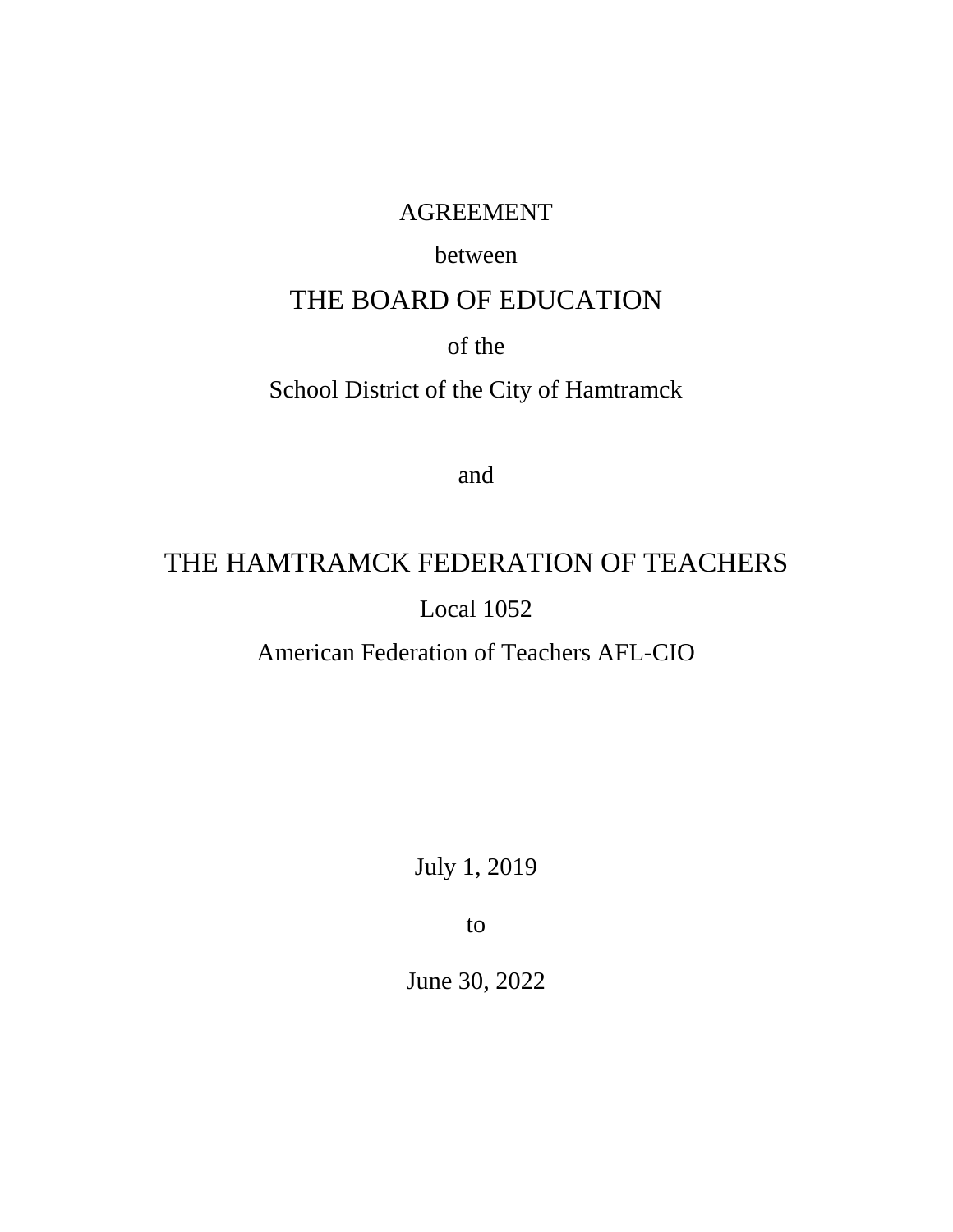|                                                         | <b>SECTION OF</b> |                |
|---------------------------------------------------------|-------------------|----------------|
|                                                         | <b>ARTICLE</b>    | <b>PAGE</b>    |
| <b>AGREEMENT</b>                                        |                   |                |
|                                                         | N/A               | 1              |
| <b>ARTICLE I - RECOGNITION</b>                          |                   |                |
|                                                         | 1                 | $\overline{2}$ |
| <b>ARTICLE II - FEDERATION RIGHTS</b>                   |                   |                |
|                                                         | 1                 | 2              |
|                                                         | 2                 | 2              |
|                                                         | 3                 | 2              |
| <b>ARTICLE III - BOARD RIGHTS AND RESPONSIBILITIES</b>  |                   |                |
|                                                         | 1                 | 3              |
|                                                         | 2                 | 3              |
| <b>ARTICLE IV - TEACHER RIGHTS AND RESPONSIBILITIES</b> |                   |                |
|                                                         | 1                 | 4              |
|                                                         | 2                 | 4              |
|                                                         | 3                 | 4              |
|                                                         | 4                 | 5              |
|                                                         | 5                 | 5              |
|                                                         | 6                 | 5              |
|                                                         | 7                 | 6              |
| County, State, Federal Programs – Teacher Participation | 8                 | 6              |
|                                                         | 9                 | 6              |
|                                                         | 10                | 6              |
|                                                         | 11                | 6              |
|                                                         | 12                | 7              |
|                                                         | 13                | 7              |
|                                                         | 14                | 8              |
|                                                         | 15                | 8              |
|                                                         | N/A               | 9              |

#### **ARTICLE VI - SENIORITY**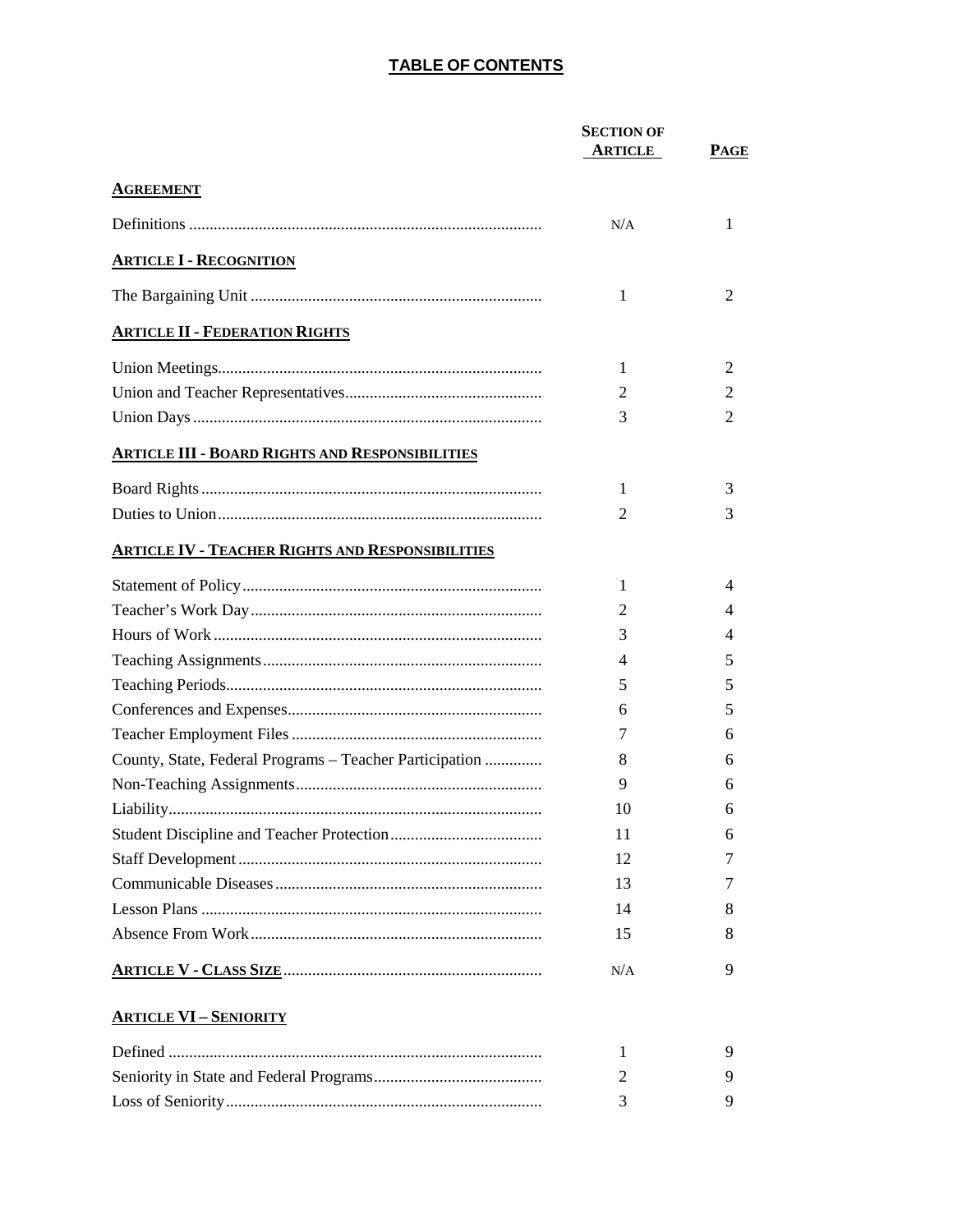|                                                                     | <b>SECTION OF</b><br><b>ARTICLE</b> | <b>PAGE</b> |
|---------------------------------------------------------------------|-------------------------------------|-------------|
|                                                                     | $\overline{4}$                      | 9           |
|                                                                     | N/A                                 | 10          |
| <b>ARTICLE VIII – CONSULTING TEACHERS</b><br><b>SALARY SCHEDULE</b> | 1                                   | 10          |
| <b>ARTICLE IX - PROMOTIONS, TRANSFERS AND VACANCIES</b>             |                                     |             |
|                                                                     | 1                                   | 10          |
|                                                                     | 2                                   | 10          |
|                                                                     | 3                                   | 10          |
|                                                                     | 4                                   | 11          |
|                                                                     | 5                                   | 11          |
| <b>ARTICLE X - BUILDINGS AND CLASSROOMS</b>                         |                                     |             |
|                                                                     | 1                                   | 11          |
|                                                                     | 2                                   | 12          |
|                                                                     | 3                                   | 12          |
| <b>ARTICLE XI - LAYOFF AND RECALL</b>                               |                                     |             |
|                                                                     | 1                                   | 12          |
| <b>ARTICLE XII - GRIEVANCE PROCEDURE</b>                            |                                     |             |
|                                                                     | 1                                   | 12          |
|                                                                     | 2                                   | 12          |
|                                                                     | 3                                   | 12          |
|                                                                     | 4                                   | 13          |
|                                                                     | 5                                   | 13          |
|                                                                     | 6                                   | 13          |
|                                                                     | 7                                   | 14          |
|                                                                     | 8                                   | 14          |
| <b>ARTICLE XIII - PAID LEAVES OF ABSENCE</b>                        |                                     |             |
|                                                                     | 1                                   | 14          |
|                                                                     | 2                                   | 15          |
|                                                                     | 3                                   | 15          |
| Court Appearances, Examinations and Jury Duty                       | 4                                   | 15          |
| Sick Leave Resulting from and Caused by Assault/Dist. Bldg          | 5                                   | 15          |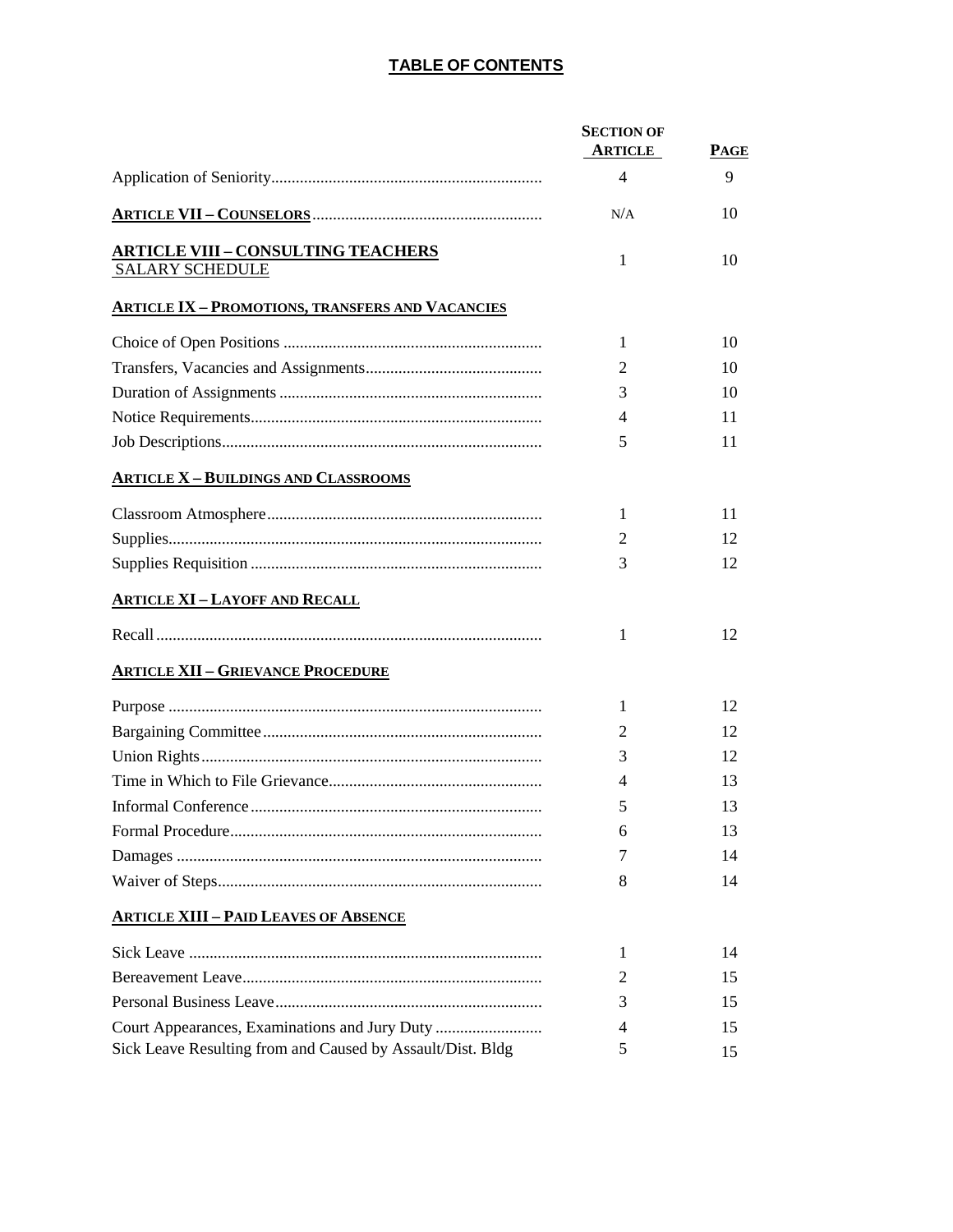|                                                          | <b>SECTION OF</b> |      |
|----------------------------------------------------------|-------------------|------|
|                                                          | <b>ARTICLE</b>    | PAGE |
| <b>ARTICLE XIV - UNPAID LEAVES OF ABSENCE</b>            |                   |      |
|                                                          | 1                 | 16   |
|                                                          | 2                 | 16   |
|                                                          | 3                 | 17   |
|                                                          | 4                 | 17   |
|                                                          | 5                 | 17   |
|                                                          | 6                 | 18   |
|                                                          | 7                 | 18   |
|                                                          | 8                 | 18   |
|                                                          | 9                 | 18   |
|                                                          | 10                | 19   |
|                                                          | N/A               | 19   |
| ARTICLE XVI - FAIR EMPLOYMENT PRACTICES                  | N/A               | 20   |
|                                                          | N/A               | 20   |
| <b>ARTICLE XVIII - HOSPITALIZATION, DENTAL, VISIONS,</b> | N/A               | 20   |
|                                                          | N/A               | 22   |
|                                                          |                   |      |
| <b>ARTICLE XX - ADULT EDUCATION</b>                      |                   |      |
|                                                          | 1                 | 22   |
|                                                          | 2                 | 23   |
|                                                          | N/A               | 23   |
|                                                          | N/A               | 24   |
|                                                          | N/A               | 24   |
|                                                          | N/A               | 25   |
|                                                          | N/A               | 25   |
|                                                          | N/A               | 25   |
|                                                          |                   |      |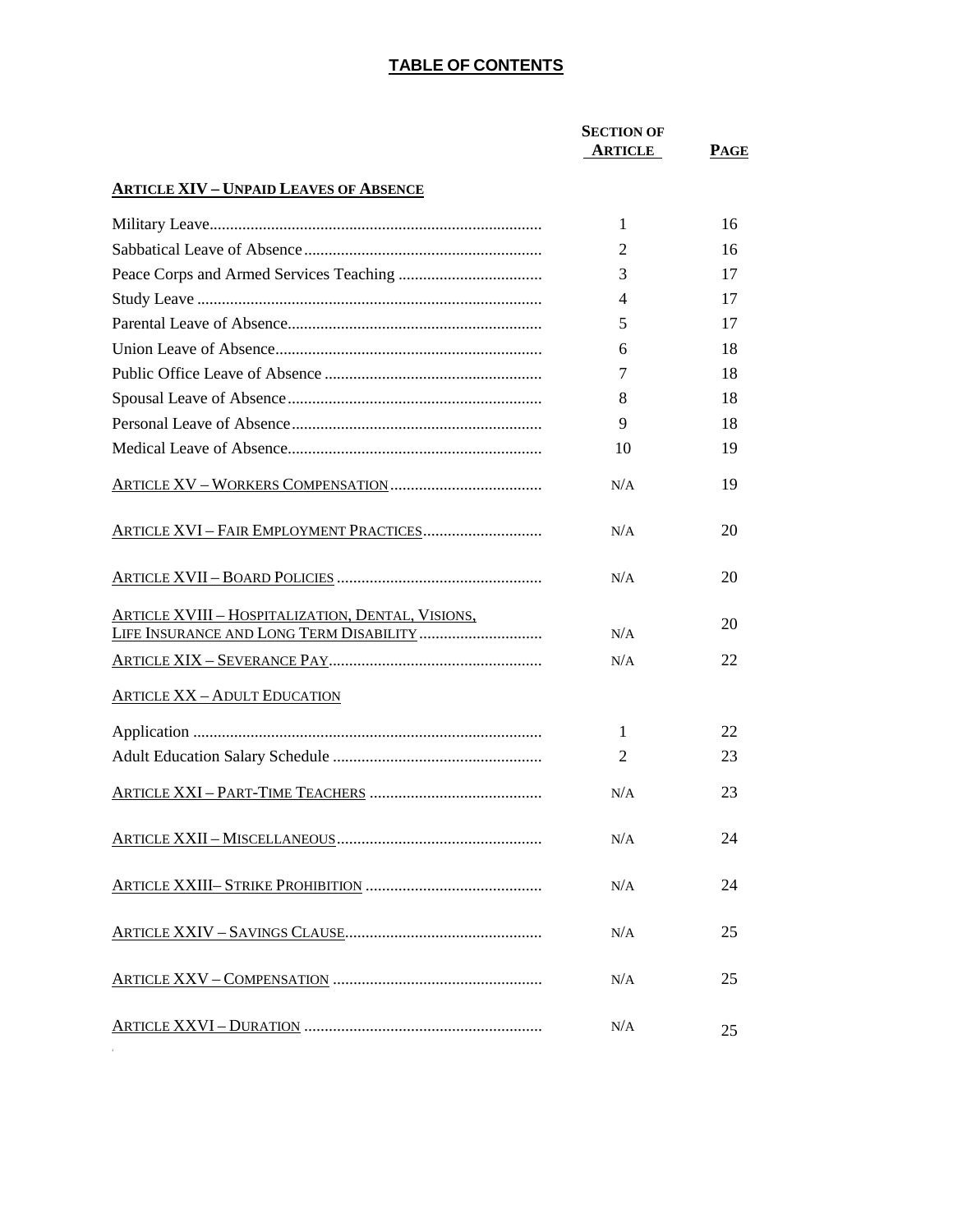|                                                         | <b>SECTION OF</b><br><b>SCHEDULE</b> | <b>PAGE</b> |
|---------------------------------------------------------|--------------------------------------|-------------|
| <b>SCHEDULE "A" - COMPENSATION</b>                      |                                      |             |
|                                                         | 1                                    | 1           |
|                                                         | $\overline{2}$                       | 2           |
|                                                         | 3                                    | 3           |
|                                                         | $\overline{4}$                       | 3           |
|                                                         | 5                                    | 3           |
|                                                         | 6                                    | 4           |
|                                                         | 7                                    | 4           |
| Increments for Additional Academic Hours (Semester)     | 8                                    | 4           |
| Increments for Additional Academic Hours (Non-Semester) | 9                                    | 4           |
|                                                         | 10                                   | 4           |
|                                                         | 11                                   | 4           |
|                                                         | 12                                   | 4           |
| Compensation for Assignment During Preparation Period   | 13                                   | 5           |
| <b>SCHEDULE "B" - EXTRA-CURRICULAR ACTIVITIES</b>       |                                      |             |
|                                                         | N/A                                  | 6           |
|                                                         | 3                                    | 8           |
|                                                         | 4                                    | 8           |
| <b>SCHEDULE "C" - SCHOOL CALENDAR</b>                   |                                      |             |
|                                                         | N/A                                  | 9           |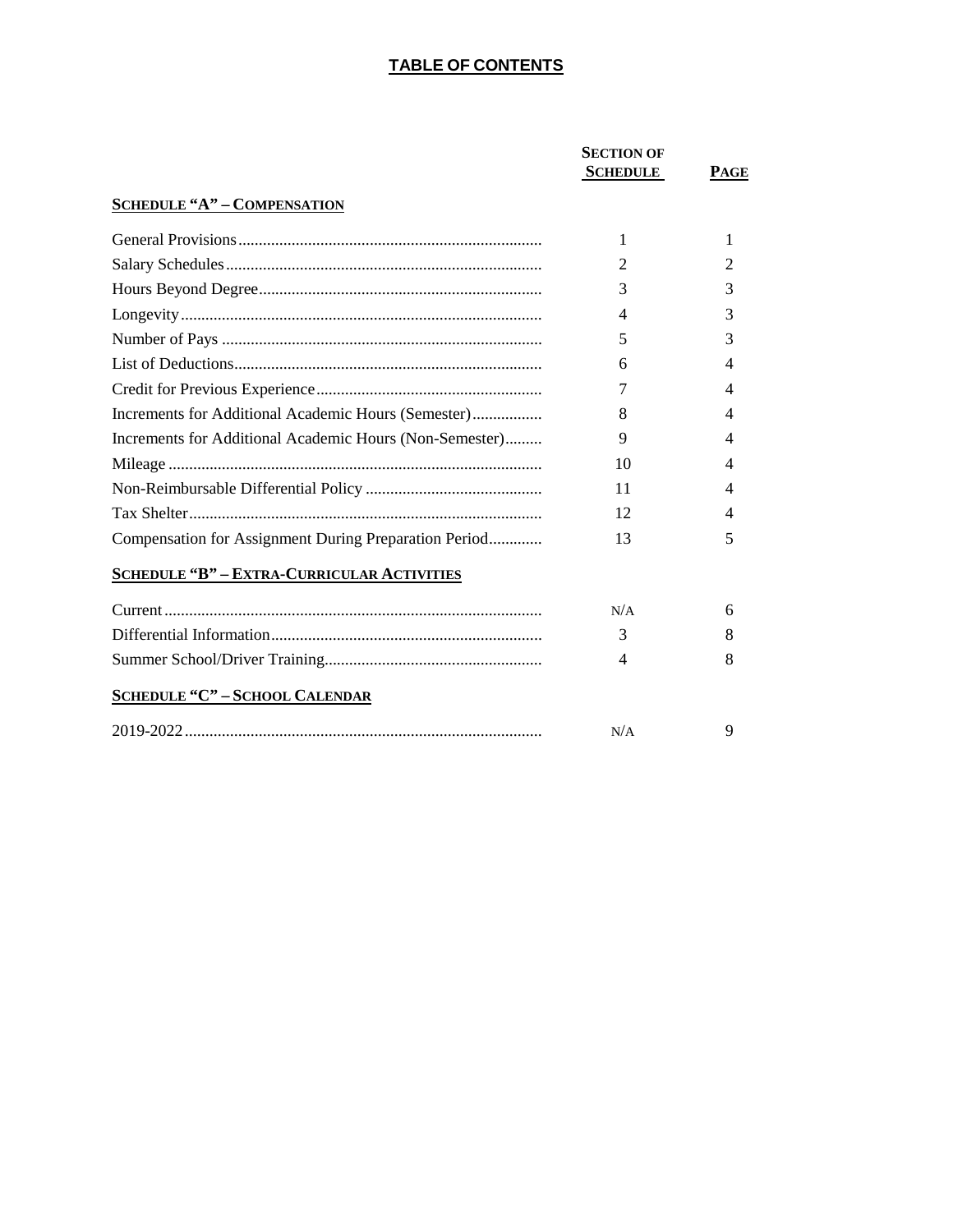$\mathbf{1}$ 

### **APPENDIX - APPLICABLE MEMORANDA OF UNDERSTANDING**

#### **ATTACHMENT - SUMMARY OF BENEFITS**

|         | N/A |  |
|---------|-----|--|
| Dental. | N/A |  |
|         | N/A |  |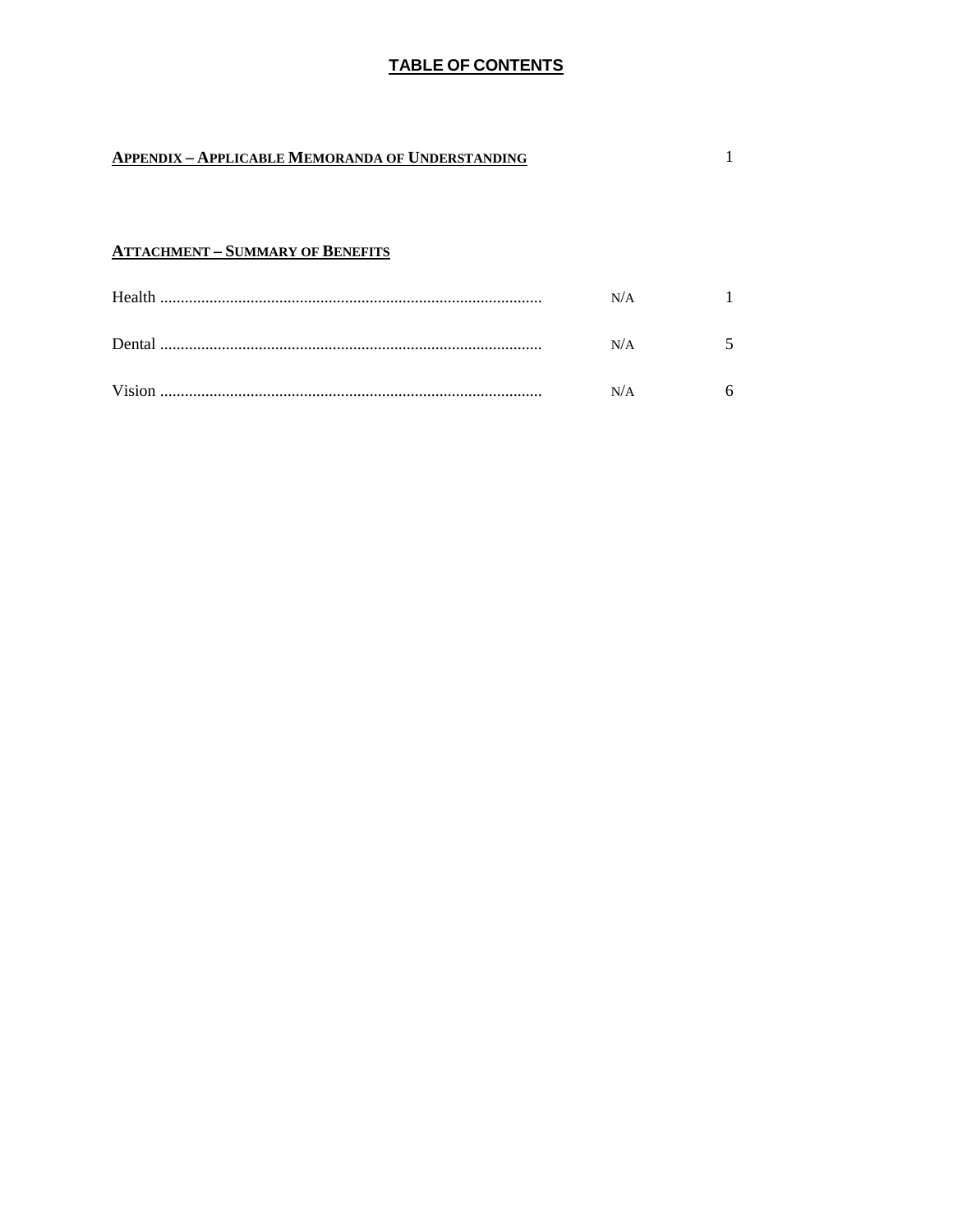This agreement is entered into this 1st day of July, 2019, by and between the HAMTRAMCK SCHOOL DISTRICT, hereinafter referred to as the District, and the HAMTRAMCK FEDERATION OF TEACHERS, Local 1052, AMERICAN FEDERATION OF TEACHERS, AFL-CIO, hereinafter referred to as the Union.

#### **DEFINITIONS**

- A. The term "school" includes any work location or functional division or group in which a grievance may arise.
- B. "Adult Education Teacher" shall mean any teacher (certified if required by law) assigned to the adult education program and shall be considered full-time or part-time in accordance with the terms and conditions of the teacher's appointment.
- C. The term "teacher" shall mean all appropriately certified teachers who are members of the full-time teaching staff, social workers, special services staff, counselors, consulting teacher**s**, and nurses.
- D. Whenever the singular is used, it is to include the plural.
- E. The term "grievance" shall mean an alleged violation, misapplication or, misinterpretation of any provision of this agreement.
- F. The term "teacher representative" shall mean the teacher in a school designated by the Union to represent all teachers in that school, or his designated alternate.
- G. The term "union representative" shall mean the teacher designated by the Union to represent the bargaining unit.
- H. The term "superintendent" shall mean the Superintendent of Schools and shall include his designee upon whom the Superintendent has conferred authority to act in his place instead, or the individual whose actions have been ratified by the superintendent.
- I. The term "Board" shall mean the Board of Education of the Hamtramck School District.
- J. The term "this agreement" shall mean the agreement itself, together with all exhibits incorporated therein by reference.
- K. The term **"**full-time teacher**"** shall mean a teacher who holds an elementary and/or secondary teaching certificate and works a full regular daily schedule.
- L. A teacher who does not possess an elementary or secondary teaching certificate but who is otherwise certified by the State Department to work in the public schools will be defined as a teacher either fulltime or part-time, depending on the hours worked.
- M. The term "preparation period" shall indicate a period of time when teachers will be expected to perform their classroom related duties within their assigned buildings.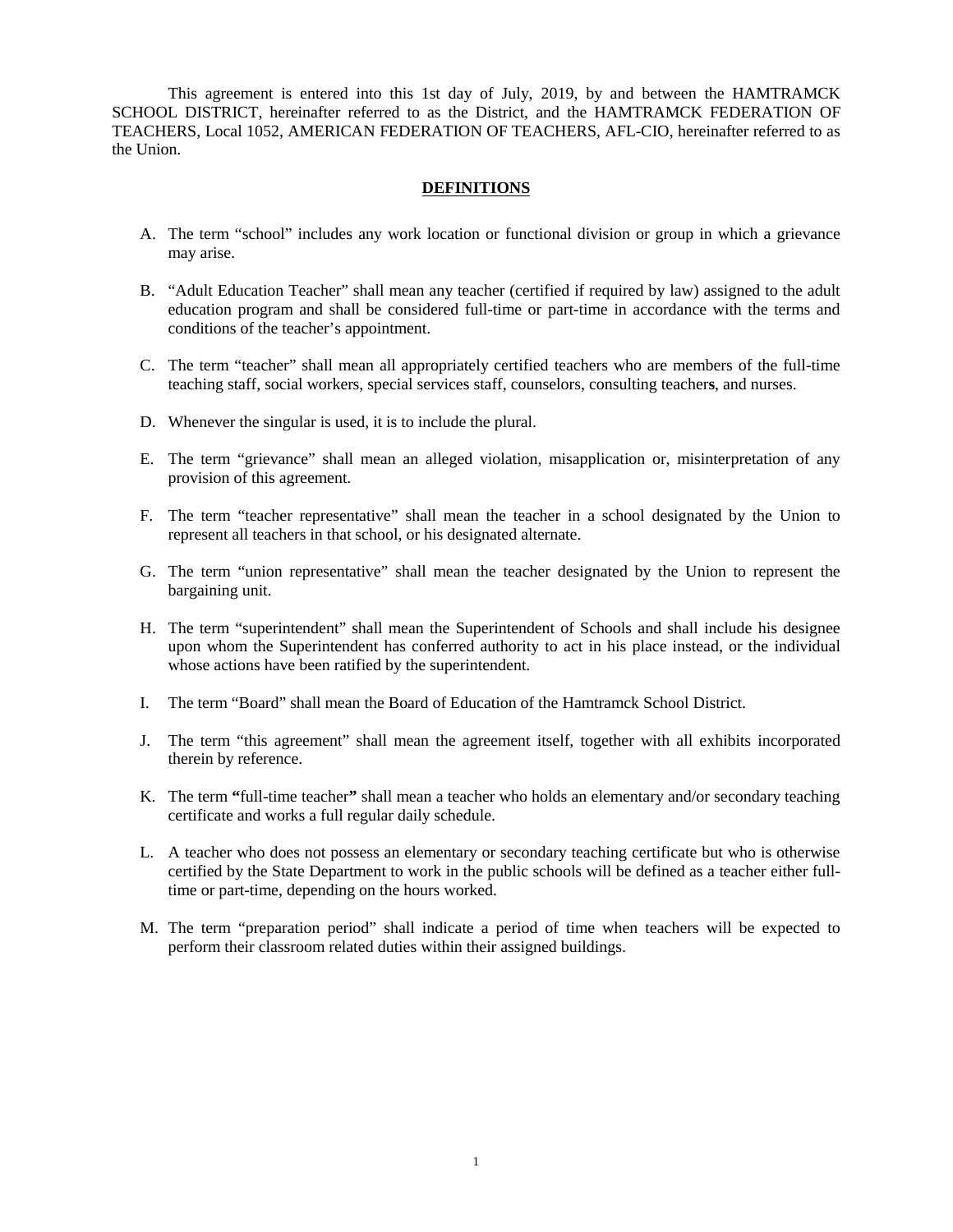#### **ARTICLE I RECOGNIT**

Section 1. - THE BARGAINING UNIT

A. The District recognizes the Union as the sole and exclusive bargaining representative for teaching personnel working in the District, excluding the Superintendent of Schools, Assistant Superintendent of Schools, Principals, Assistant Principals, Directors, and Supervisors as defined in this act.

B. The employer agrees to notify the Union of new employees hired, and of employees leaving the employment of the employer within this specified unit. The names and mailing addresses of all unit members shall be provided to the Federation semi-annually, within two weeks of the beginning of each semester. Such list shall include position and site location.

#### **ARTICLE II FEDERATION RIGHTS**

Section 1. - UNION MEETINGS

- A. The Union shall have the right to schedule and conduct meetings of teachers in each school in a place that will not disrupt normal after-school activities. All union meetings shall be held after regular working hours.
- B. The administrative staff shall not schedule faculty meetings or other meetings after school on the 2nd Tuesday of each month so that teachers may attend the monthly membership meetings of the Federation.

#### Section 2. - UNION AND TEACHER REPRESENTATIVES

- A. The Union may designate one (1) teacher in each school building as the official spokesman for all teachers in that building for the purposes of dealing with the principal of that school building on union or employee issues. The Union shall advise the principal of the identity of the teacher representative.
- B. The Union may designate a teacher within the system as the official spokesman for all teachers in dealing with the administration on union or employee issues and shall advise the Superintendent of the identity of the Union representative.

Section 3 - UNION DAYS

- A. There shall be forty-five (45) days allotted for union business to be used by teachers authorized by the union.
- B. No union member other than the president, vice-president and three negotiating team members shall be granted more than five (5) union days per year.

No more than five (5) union members shall be approved by the Union Executive Board for any one date.

The Union will notify the District at least three (3) days prior to the use of Union Day(s).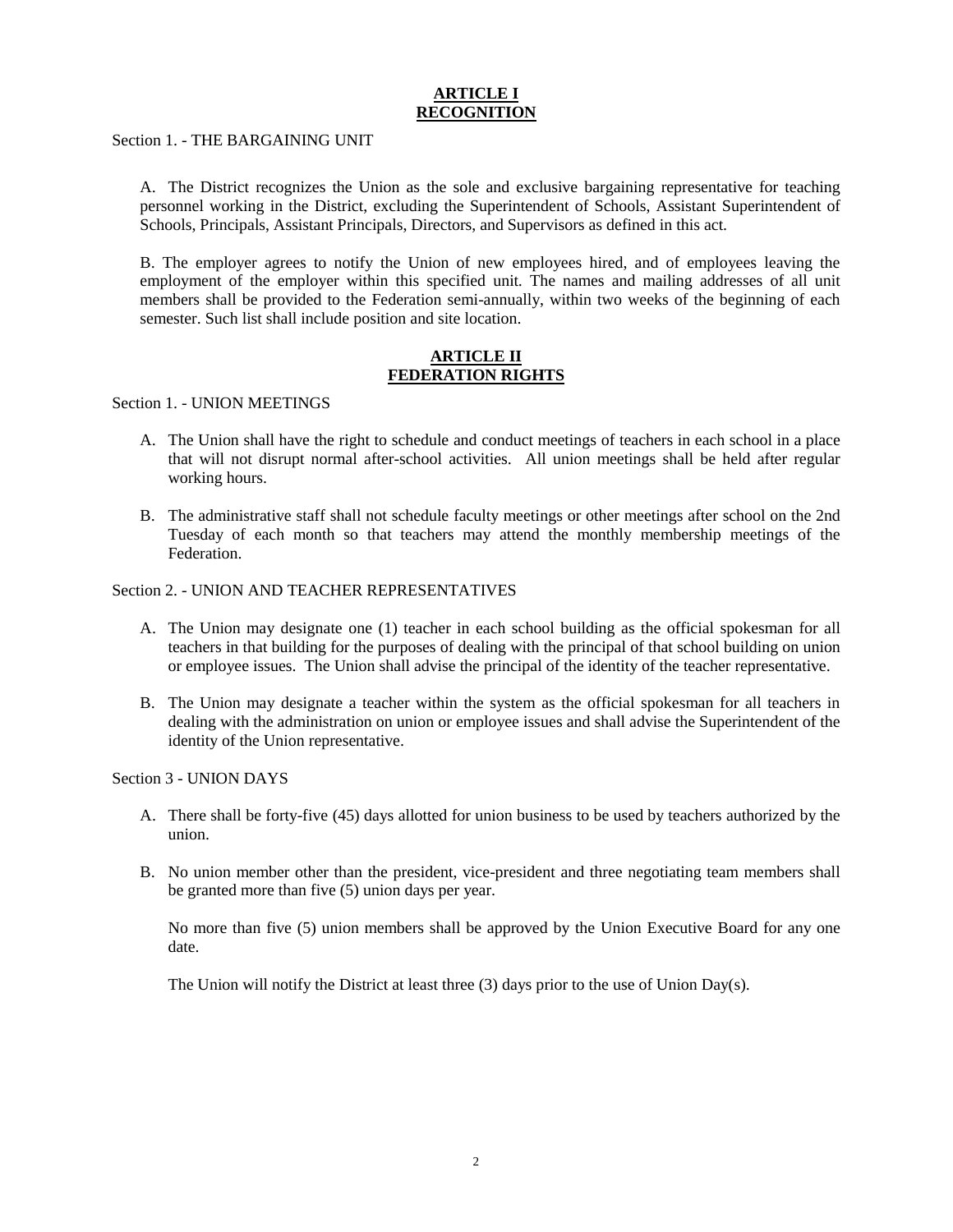#### **ARTICLE III BOARD RIGHTS AND RESPONSIBILITIES**

Section 1. BOARD RIGHTS

- A. Both parties to this Agreement recognize that because of limitations which apply, and for sound business practices in the operation of the schools, the Board of Education has the responsibility of limiting expenditures to reasonably anticipated revenue.
- B. The Board and the Union agree that the Board, on its own behalf and on behalf of the electors of the district, hereby retains and reserves unto itself all powers, rights, authority, duties, and responsibilities conferred upon and vested in it by the laws and the Constitution of the State of Michigan.

#### Section 2. DUTIES TO UNION

- A. INFORMATION FOR COLLECTIVE BARGAINING The District shall make available to the Union upon its request, any and all information, statistics and records relevant to negotiations or necessary for the proper enforcement of the terms of the Agreement, to the extent to which such material is readily available or is reasonable to be obtainable, except that personnel files shall not be made available to the Union without the consent of the individual.
- B. AGENDAS AND MINUTES OF BOARD MEETINGS The Board will provide the Union with three (3) copies of the minutes of the previous meeting and the agenda for the next meeting prior to the Friday before such meeting. Unless they involve confidential information, copies of enclosures added to such minutes or agenda shall also be provided to the Union.
- C. MEETINGS WITH THE UNION The Superintendent or his designee shall meet, if requested, at least once a month with the Union Representatives and not more than two (2) additional teachers designated by the Union to discuss special problems and matters of educational policy and development. The time and place of the meeting will be mutually agreed upon by the Superintendent and the Union representatives making the request.
- D. BULLETIN BOARDS AND MAILBOXES The Union shall be provided with bulletin board space at each school to post notices and other Union materials. The Union may also place union notices and other union materials in teachers' mailboxes. The Union shall be responsible for the posting and placing of such materials and contents thereof.
- E. CLASSROOM SALES Commercial concerns such as student pictures, etc., wishing to sell or solicit business within the school, other than insurance, shall send representatives to do promotion and take orders. The teaching staff will thereby be released to perform teaching duties.
- F. Meetings The Union/Teacher representative shall be given the opportunity to discuss and suggest additions of a housekeeping nature to the late start/early release meeting agenda prior to the meeting. A copy of the agenda shall be given to the Union/Teacher representative at a minimum of twenty-four (24) hours in advance of the faculty meeting.

In the case of an emergency, a building principal may call a meeting of teachers, one half hour in duration. If possible, all efforts shall be made to notify teachers of such emergency meeting at least 24 hours in advance.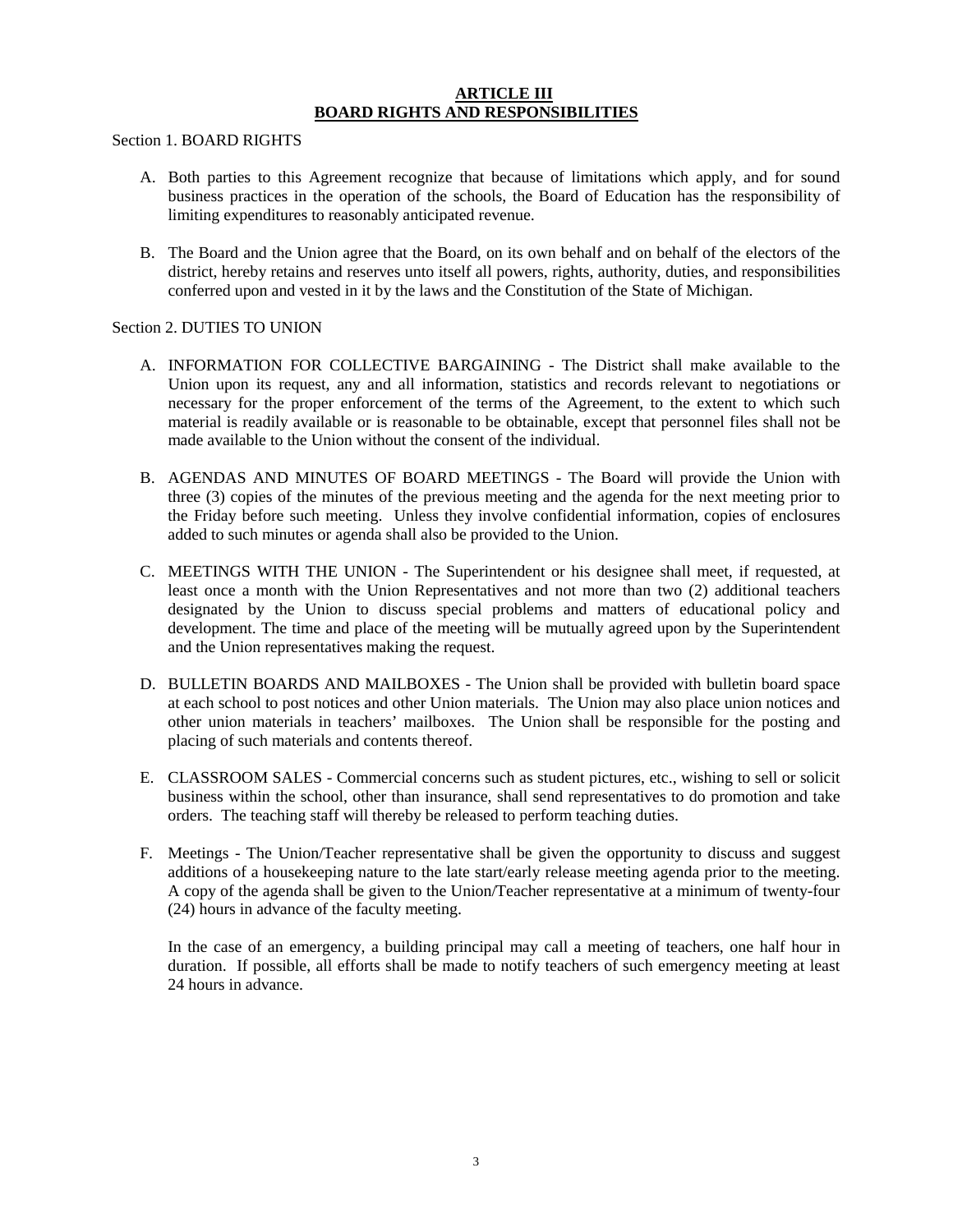#### **ARTICLE IV TEACHER RIGHTS AND RESPONSIBILITIES**

Section 1. - STATEMENT OF POLICY

- A. All teachers in this District shall have the type of working conditions commensurate with their professional status and the best interest of their students and the school system.
- B. Appropriate professional attire will be required of all teaching staff members.

#### Section 2. TEACHER'S WORK DAY

- A. All teachers shall have a duty free lunch. Lunch Duty may be offered to a teacher by the Building Principal, after prior approval from the Superintendent or designee. Teachers will be paid \$18.00 to cover lunch duty when requested to do so. In the event there are more volunteers than needed, teachers will be used on a rotating basis. A teacher that is unable to perform his or her lunchroom duties satisfactorily as determined by the school administration may be ineligible for lunch duty for the remainder of the year.
- B. The middle school and high school will maintain a closed campus during the lunch hour.
- C. Teachers shall indicate their presence in the school building to which they are assigned by initialing in and out on the existing form made available to them in the school office.
- D. Teachers will be on hall duty 5 minutes before the tardy bell beginning the morning and afternoon sessions. They will be on hall duty during the changing of classes and at the end of the school day.
- E. The present schedule of hours within the workday may not be changed for the present school year or during the life of this Agreement, except by mutual consent of the District and the Union.

Section 3. - HOURS OF WORK

- A. 30-minute lunch period will be provided at the high school and middle school. The lunch period at the elementary school shall be 35 minutes.
- B. If given two weeks notification prior to the start of a zero hour or 7th hour, and the Senior High School teacher agrees to teach a zero hour or 7th hour, the work day will be adjusted accordingly.
- C. The Board of Education may schedule additional days/hours of instruction at the end of the school year to ensure that the District achieves the minimum days and hours of student contact time requirements set in the State Aid Act or other acts passed by the State of Michigan.
- D. If a reduced workweek were to become a reality, the normal workday will be adjusted accordingly.
- E. All students shall meet the state requirements.
- F. The following schools shall have starting and quitting times, as follows:

| <b>Elementary Schools:</b> | 8:00 a.m. to 3:15 p.m.     |
|----------------------------|----------------------------|
| Middle School:             | $8:00$ a.m. to $3:15$ p.m. |
| High School:               | 7:40 a.m. to 2:55 p.m.     |

Starting and quitting times may be adjusted by a cooperative agreement between the District and the Union during the negotiating of the calendar. Any such agreement shall not increase or decrease the hours of the school day.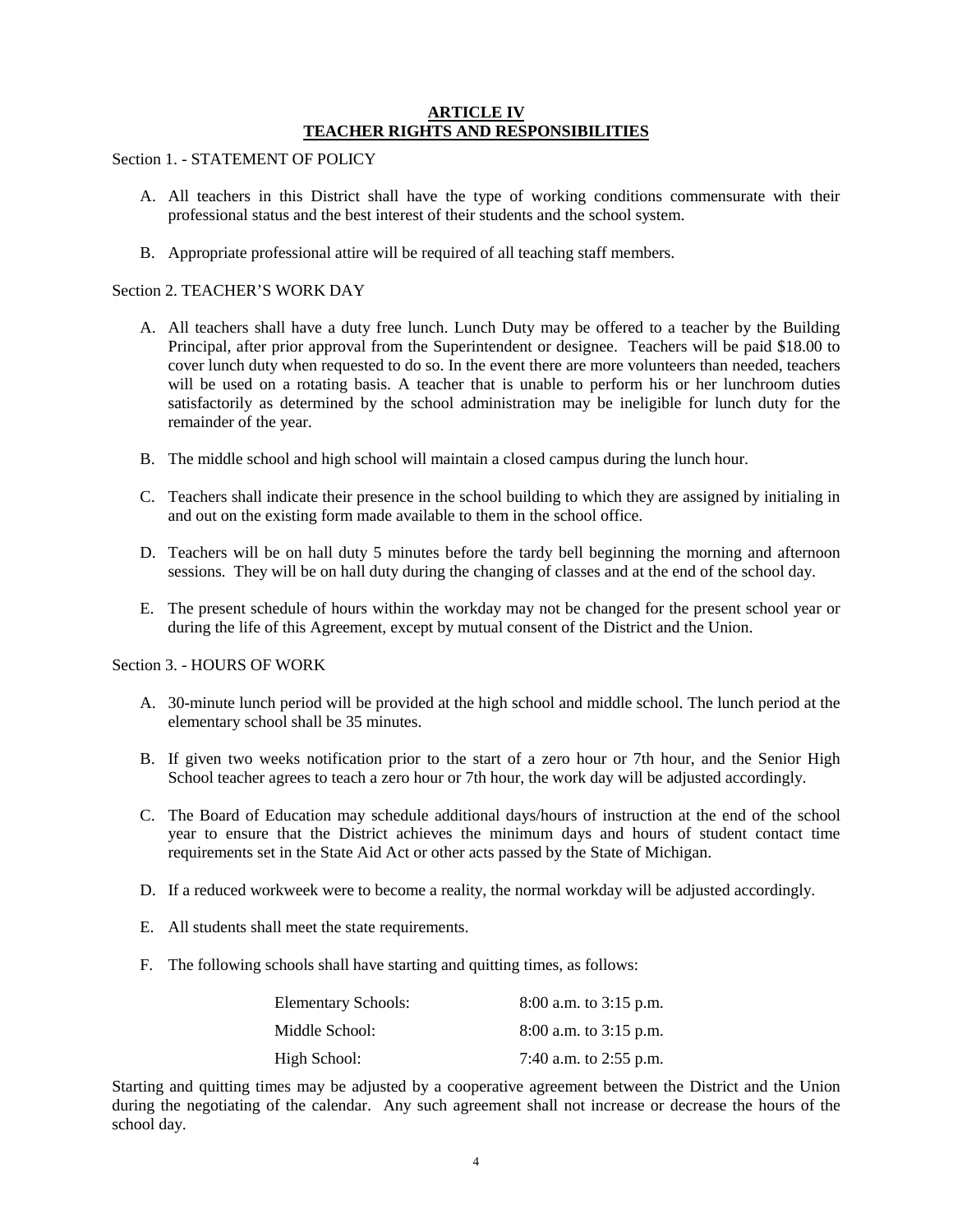#### Section 4. - TEACHING ASSIGNMENTS

- A. All teachers shall be assigned by the Superintendent to those positions for which they are certified and qualified.
- B. All teachers shall teach only in those areas for which they are certified and qualified.
- C. If possible, classes will be arranged so that no teacher shall be required to prepare for more than two (2) classes.
- D. Each high school teacher shall accept a sponsorship of some class or club on a rotating basis starting with those having the least seniority. The high school principal shall have the authority to name a sponsor if no volunteers are available.

#### Section 5. - TEACHING PERIODS

- A. ELEMENTARY SCHOOL Teaching periods and/or assignments in the elementary schools shall be those assigned by the administration.
- B. There shall be no split classes at the elementary level in grades one and two.
- C. Three (3) half days shall be established in each elementary school and two (2) half days in the middle and high school for parent-teacher conferences and home visits.
- D. SENIOR HIGH SCHOOL/MIDDLE SCHOOL High school and middle school teachers shall have six (6) standard periods per day, five (5) of which shall be teaching periods plus a homeroom assignment or its equivalent.
- E. The District will provide elementary teachers with 200 minutes of preparation per week.

#### Section 6. - CONFERENCES AND EXPENSES

- A. The District shall encourage teachers to attend selected professional conferences with expenses paid by the School District. A teacher's request to attend conferences shall be presented to the building principal or other supervisory officers and to the Superintendent of schools, for his/her approval.
- B. Teachers shall file with the Superintendent a written report of the meeting attended. The Superintendent will have the authority to deny future conferences for failure to submit a written report within ten (10) working days.
- C. Teachers who are permitted to attend educational conferences shall be reimbursed for their reasonable expenses. The School District shall provide a substitute teacher.
- D. For the first three (3) years of induction in classroom teaching, in accordance with 380.1526, teachers shall complete 15 additional days of professional development including classroom management and instructional delivery.
	- 1. The intensive professional development shall consist of five (5) days, in each of the first three (3) years of induction and shall be completed by April 1<sup>st</sup>. Professional Development occurring in May and June of the 3<sup>rd</sup> year may count provided that proof of registration is provided prior to April  $1<sup>st</sup>$  and proof of completion of said PD is submitted by July  $1<sup>st</sup>$ .
	- 2. Administration shall make teachers aware of Professional Development seminars, workshops, inservices, and other activities which have been approved by Administration as qualifying for an induction professional development day. A teacher may also make application to the Administration for the approval of professional development activities (s)he may want to attend.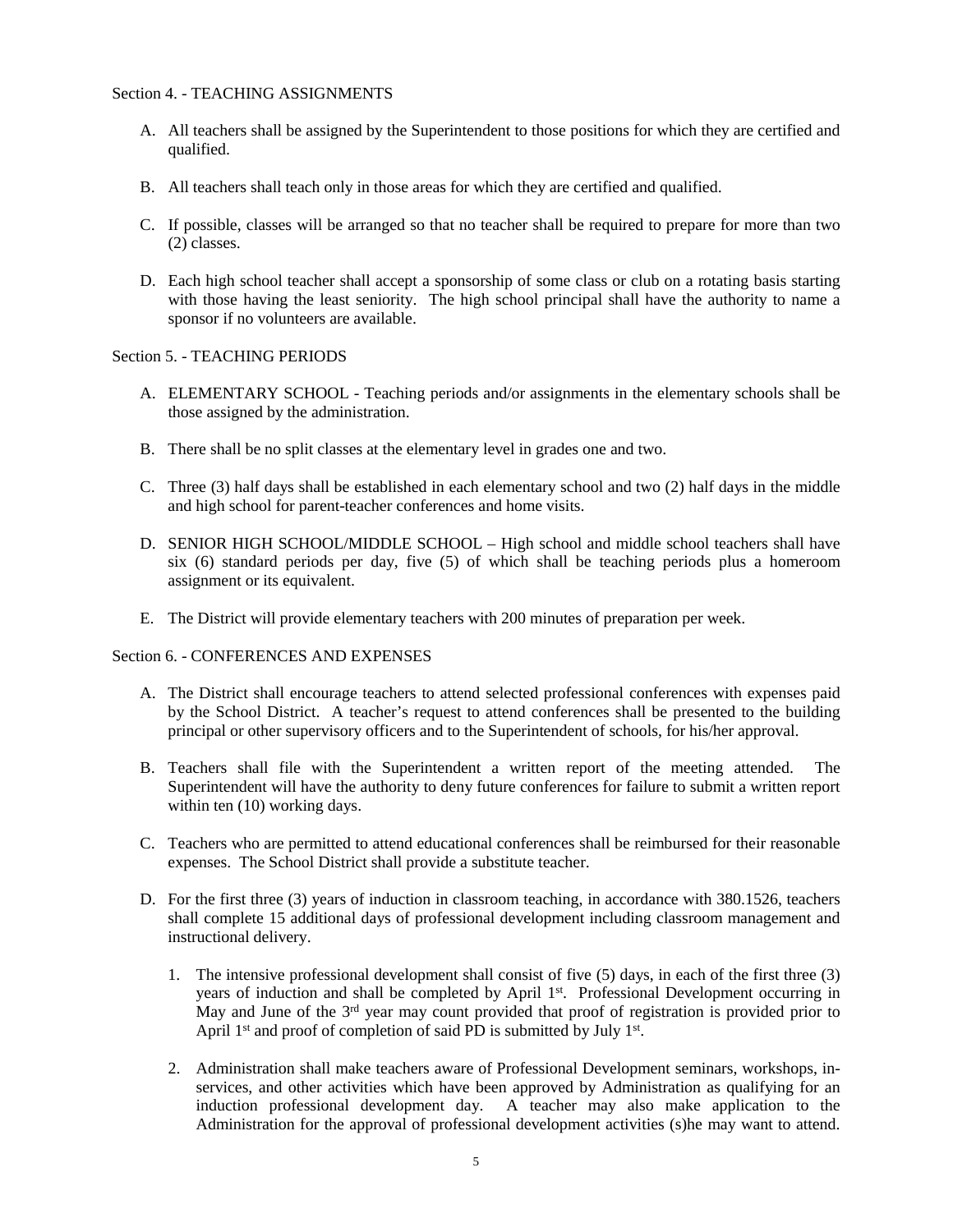AFT-MI professional development activities shall be considered proper induction PD without prior approval.

#### Section 7. - TEACHER EMPLOYMENT FILES

- A. A teacher shall have access to his/her personnel record upon making an appointment with the Superintendent's secretary.
- B. No material derogatory to a teacher's conduct, service, character, or personality shall be placed in the file unless the teacher has personally received, in hand, a copy of such material from the administrator, and such material expressly states that it will be placed in the teacher's file. The teacher shall acknowledge that he/she has read such material by affixing his/her signature on the copy to be filed, with the understanding that such signature merely signifies that he/she has read the material and does not indicate agreement with its content. If the teacher refuses, that fact shall be noted on the document.
- C. No material derogatory to a teacher's conduct, service, character, or personality, which is not in the file, shall be used against the teacher in recommendations to other schools or positions.
- D. The teacher shall have the right to answer any material placed in his file and his answer shall be attached to the file copy.
- E. The teacher shall be permitted to reproduce any material in his file.
- F. All non-professional comments shall be excluded.

#### Section 8. - COUNTY, STATE, FEDERAL PROGRAMS -TEACHER PARTICIPATION

Teachers will be encouraged to obtain individual grants where applicable. The District will provide assistance in the preparation and implementation of such grants.

#### Section 9. - NON-TEACHING ASSIGNMENTS

- A. Teachers will be given an opportunity to volunteer for extra duties for which they will be given compensatory time. If there are insufficient volunteers, the principal will assign the teachers on a rotating basis with those teachers who are not otherwise involved in extra curricular activities. The rotating of assignments will be done in a fair and equitable manner.
- B. Teachers who are requested to return to school for evening activities such as Commencement, Fine Arts Festival, Open House, etc., will be excused five minutes after the completion of the students' regular school day schedule. The previous sentence does not pertain to those who are paid to chaperone activities such as basketball, football, dances, etc.

#### Section 10. - LIABILITY

- A. Teachers will not be held responsible for loss within the school or on official school business of school property or children's property in the absence of willful neglect.
- B. The Board of Education will consider reimbursement for losses of employees' personal property when the employee suffers such loss during his hours of employment.

#### Section 11 - STUDENT DISCIPLINE AND TEACHER PROTECTION

A. Policies as approved by the Board of Education shall constitute the basis for the Student Code of Conduct (5500) and for the Teachers' Safety Provisions (3162). In no event shall the teacher use force in excess of that permitted by law in the discipline of any student.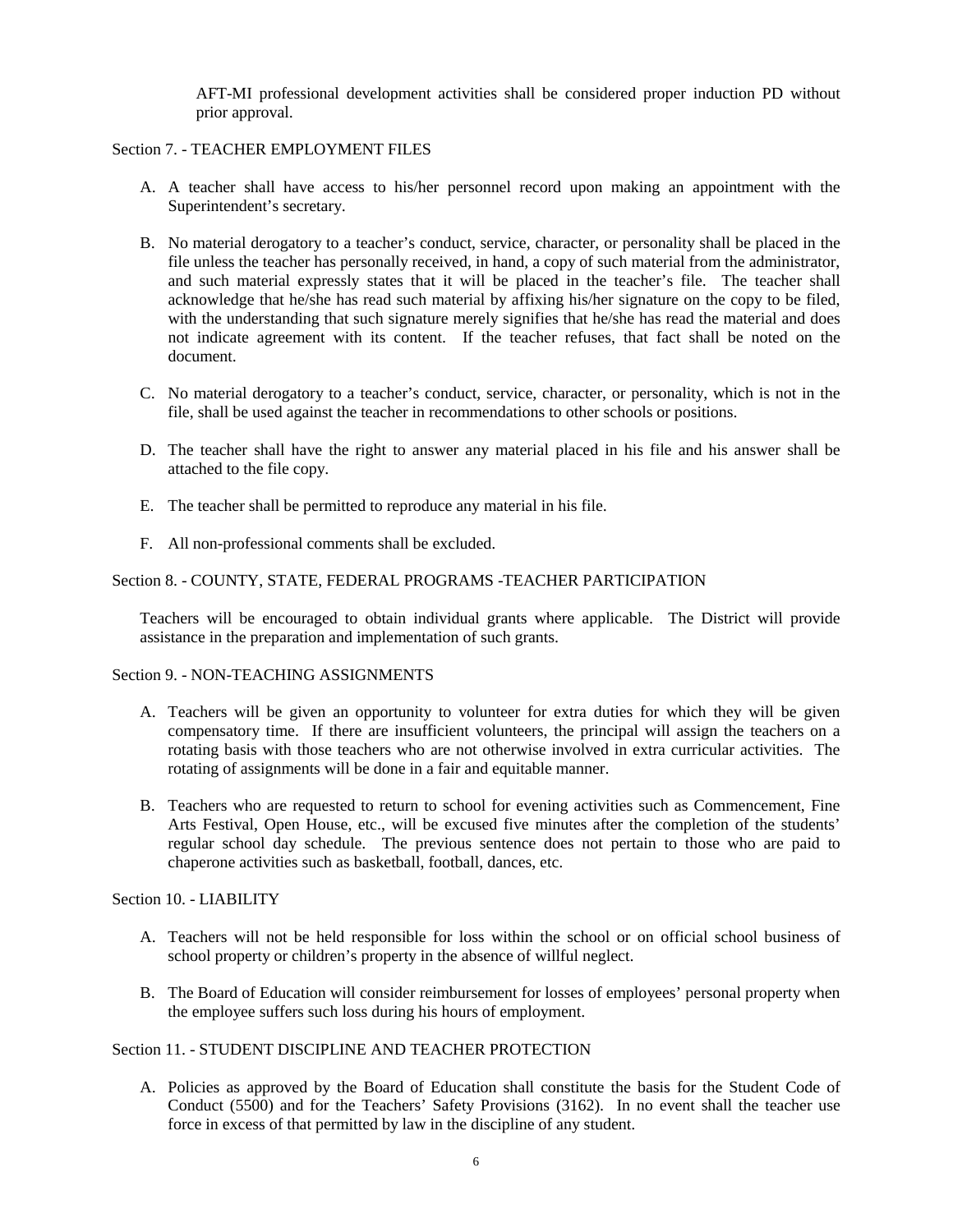- B. The teacher involved shall be given 24-hour notice when his/her presence is required at any meeting relating to a student assault and the teacher shall be informed if the meeting involves allegations that the teacher assaulted someone. If the meeting concerns allegations of a teacher assaulting someone, the teacher's union representative or chosen representative shall also be allowed to attend the meeting.
- C. The Superintendent or his/her designee shall form a student discipline committee or committees (either District-wide and/or building by building) comprised of representatives designated by the Superintendent or his/her designee but which shall include three Union representatives (one from each of the following schools: Elementary, Middle, and High School), which committee shall be responsible for generating quarterly reports to the Superintendent that track violations of the code of student conduct on campus and which make recommendations for improving the District's code of student conduct, student disciplinary processes and procedures and community involvement with respect to minimizing the frequency of student code of conduct violations.
- D. When a teacher exercises his/her right to a snap suspension of a student, in addition to the Teacher's obligation to meet with the student's parent regarding the suspension, the teacher shall inform his/her principal of the suspension, the reason for it and he/she shall recommend further discipline if the teacher believes same to be warranted. Said notice and recommendation shall be in writing and shall be issued as soon as practicable after the snap suspension. If the teacher makes such a recommendation, the teacher shall cite in the recommendation the provisions of the student code of conduct he/she believes the student violated and the teacher shall detail in the recommendation whatever evidence the teacher has or is aware of that would support the alleged violation(s), including the names of any witnesses. Upon receipt of a snap suspension notice and any recommendation for further discipline, the Principal or his/her designee shall investigate the incident giving rise to the notice as soon as is practicable. As soon as is practicable after the completion of the investigation, the Principal or his/her designee shall issue a written report to the Superintendent or his/her designee detailing the snap suspension, the incident giving rise to it, the results of the Principal's or his/her designee's investigation and the principal's recommendation of either no further action or for additional action. The report shall include a copy of the notice and recommendation of the teacher with respect to the snap suspension involved. The Principal and Superintendent or their respective designees shall confer with respect to the report as soon as practicable after its receipt by the Superintendent or his/her designee and thereafter a decision will be made with respect to any recommendations. The teacher who issued the notice shall be informed of the decision. The teacher may then confer with the Superintendent or his/her designee about the decision. The Superintendent's or his/her designee's decision shall not be subject to a grievance. However, the right to grieve a failure to follow the process is not waived.
- E. Teacher absences resulting from and caused by assault at school or a school related event not caused by the teacher shall be governed by Article XII.

#### Section 12. - STAFF DEVELOPMENT

A. The Union will cooperate with the administration in encouraging teachers to become members of and participate in committees as needed. The committees will include subject matter committees, school improvement and other committees necessary for the operation of the District. The hourly rate will be paid, pro-rata, after student dismissal.

#### Section 13. - COMMUNICABLE DISEASES

A. A teacher absent from work because of any communicable disease (e.g. measles, mumps, chicken pox, scarlet fever, impetigo, conjunctivitis) contracted in connection with his teaching duties shall suffer no loss of pay and shall not have resultant absences charged against his accumulated sick days. Upon date of return, a doctor's statement will be required identifying the disease and indicating that the teacher may return to work.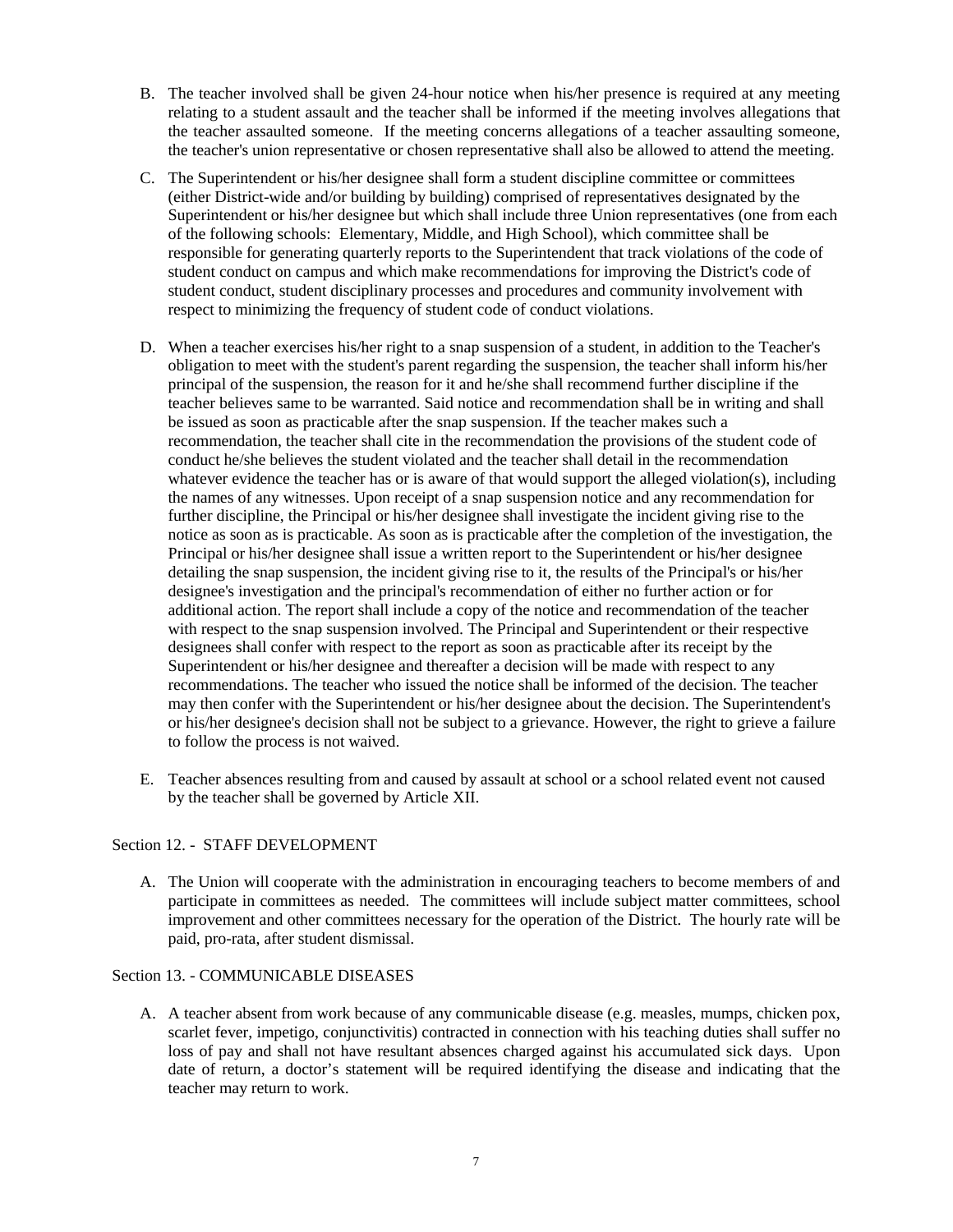B. Students may return to school after suffering a contagious disease only after they have presented a doctor's certificate indicating they have been cleared for return to school.

Section 14. - LESSON PLANS

- A. Lesson plan and grade books will be available to the school administrator at all times. Lesson plan books that are turned in by teachers as a part of the closing of schools routine shall be returned to the teachers no later than the last day of school.
- B. An emergency lesson plan needs to be on file with the principal, including class schedules, classroom rules and procedures, free and reduced lunch lists, busser lists, encompassing a three (3) day period of plans. The teacher is responsible for replacing this plan once it is used.

#### Section 15 - ABSENCE FROM WORK

- A. It is the teacher's responsibility to inform the District prior to an absence. The teacher shall notify AESOP the morning of or the night before the absence for illness, attending mandatory conferences, mandatory IEPC's, conferences, institutes, professional development, school improvement, or any other school related business. Coding will be provided to the teachers for reporting into AESOP.
- B. Teachers who have been absent because of a sick day or personal business day shall not be required to give notification that they will report for work on the day following their absence. It shall be assumed that they will report for work.

#### **ARTICLE V CLASS SIZE**

Realizing that the pupil-teacher ratio is an important aspect in an effective program, the parties agree that class size should be lowered wherever possible.

The District will attempt, whenever feasible, to meet the following class size ranges:

- A. Elementary Schools
	- Grades Pre  $K = K$ , 20  $-$  25 pupils per regular class Grades  $1 - 3$ ,  $23 - 28$  pupils per regular class Grades  $4 - 8$ , 25 - 30 pupils per regular class
- B. Senior High School 30 35 pupils per regular class

Teachers designated to have the mainstream special education classroom shall have the smallest class size of that grade level in that subject area and shall not exceed the upper limits of the class range outlined above.

It is further recognized that events may occur which threaten the financial stability of the school district and require the reduction of teaching staff. In such instances, the ranges may not be achievable and they shall not be applicable during periods of layoff. The Administration is willing to discuss with the Union how to avoid deviations from or minimize the effect of deviations from the ranges set forth above, but reserves the right to have final say on the matter based on the financial circumstances of the District. Such discussion should include, where appropriate, safety concerns, available resources and scheduling the use of resources. Further, and in the event a class size falls below the low number in a range set forth above, the Administration has the obligation and the right to decide the best course of action which could include cancellation, combination, reassignments and/or maintaining the status quo. The District shall document these financial shortcomings to the Union.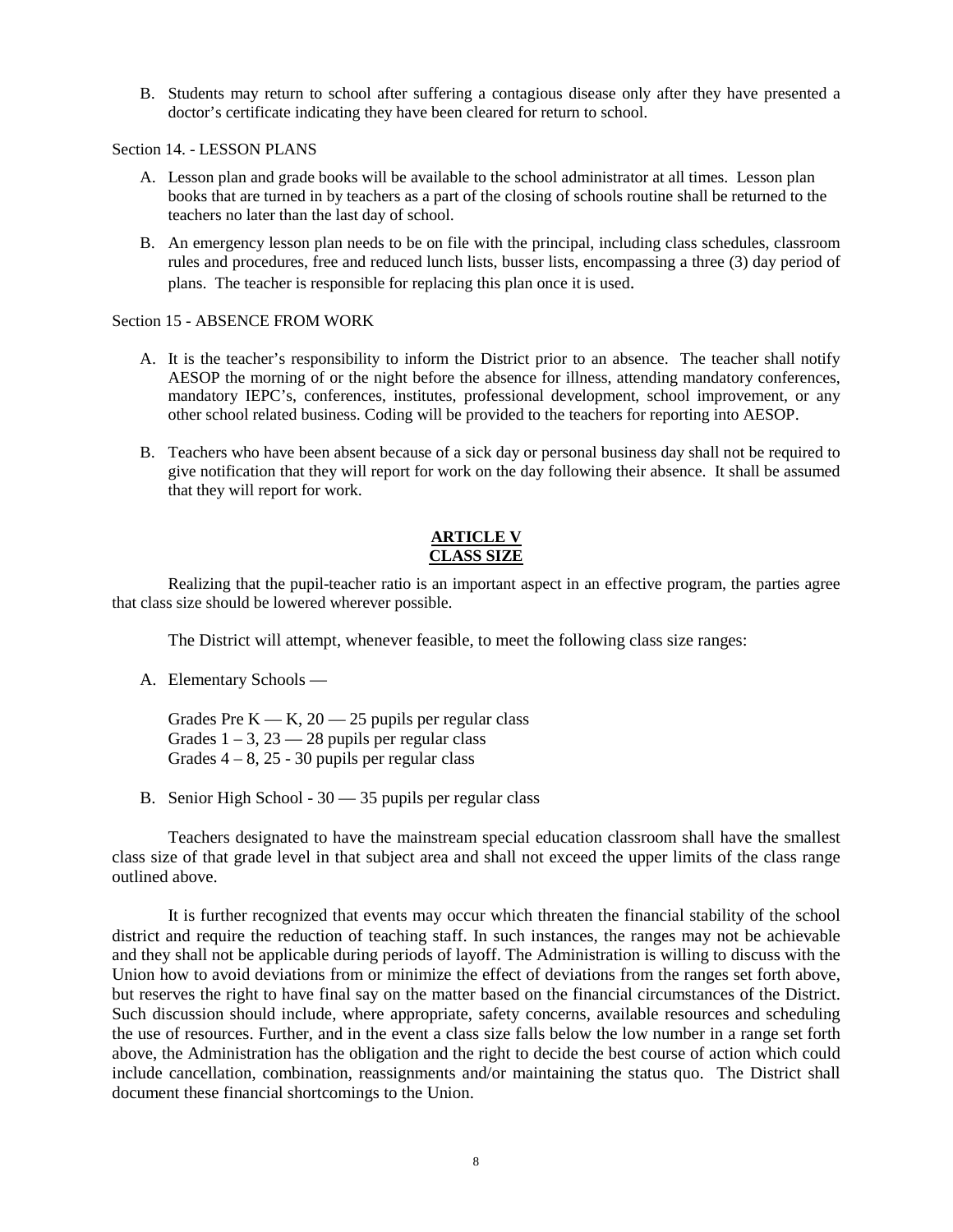The memorandum of understanding for the 2018-2019 school year will continue through the 2019-2020, 2020-2021 and 2021-2022 school years. Please see attached MOU in Appendix.

#### **ARTICLE VI SENIORITY**

Section 1. - DEFINED

Seniority shall be years of continuous employment from the first date when the teacher taught on a regular basis and was responsible for daily classroom duties. . Summer school teaching will not count. Time spent on leave of absence to work for another employer shall not be used to compute seniority, except as herein provided. The union will have 30 days after the close of the school year to question any objections on the seniority list as prepared by the Superintendent's office.

#### Section 2. - SENIORITY IN STATE AND FEDERAL PROGRAMS

- A. When teachers have the same starting date, their place on the seniority list shall be determined by a lottery to be conducted jointly by the District and the Union within ten (10) school days after the start of the school year.
- B. Teachers may only accrue District-wide seniority.

Section 3. - LOSS OF SENIORITY

Seniority shall be lost for any of the following reasons:

- A. Resignation
- B. Discharge unless it is reversed.
- C. If the teacher fails to return to work from leave of absence within ten (10) school days after the teacher was scheduled to return to work except when prevented by "an act of God".

#### Section 4. - APPLICATION OF SENIORITY

- A. Pursuant to 380.1248 (1) (c), seniority may be used as a tie breaker in cases where all other factors are equal.
- B. A teacher with an elementary and/or secondary teaching certificate working a partial schedule shall accumulate seniority on the basis of hours worked per day in relationship to a full work day.
- C. A teacher with an elementary and/or secondary teaching certificate working a partial weekly schedule shall accumulate seniority on the basis of days worked in relationship to a five-day week.
- D. Seniority shall not accumulate on leave of absence except on infant care leave for children under age 2, sabbatical, illness, and as provided in Article XIII, Section 7. Seniority for infant care leaves will accumulate for a maximum of two years total for the work life of the employee. Seniority for illness will also accumulate for two years.
- E. Teachers shall accumulate seniority while on layoff; however, they shall not advance more than one increment upon recall from layoff.
- F. If a teacher is required to return to a position from which he has been laid off, he shall have full system-wide seniority in that position immediately.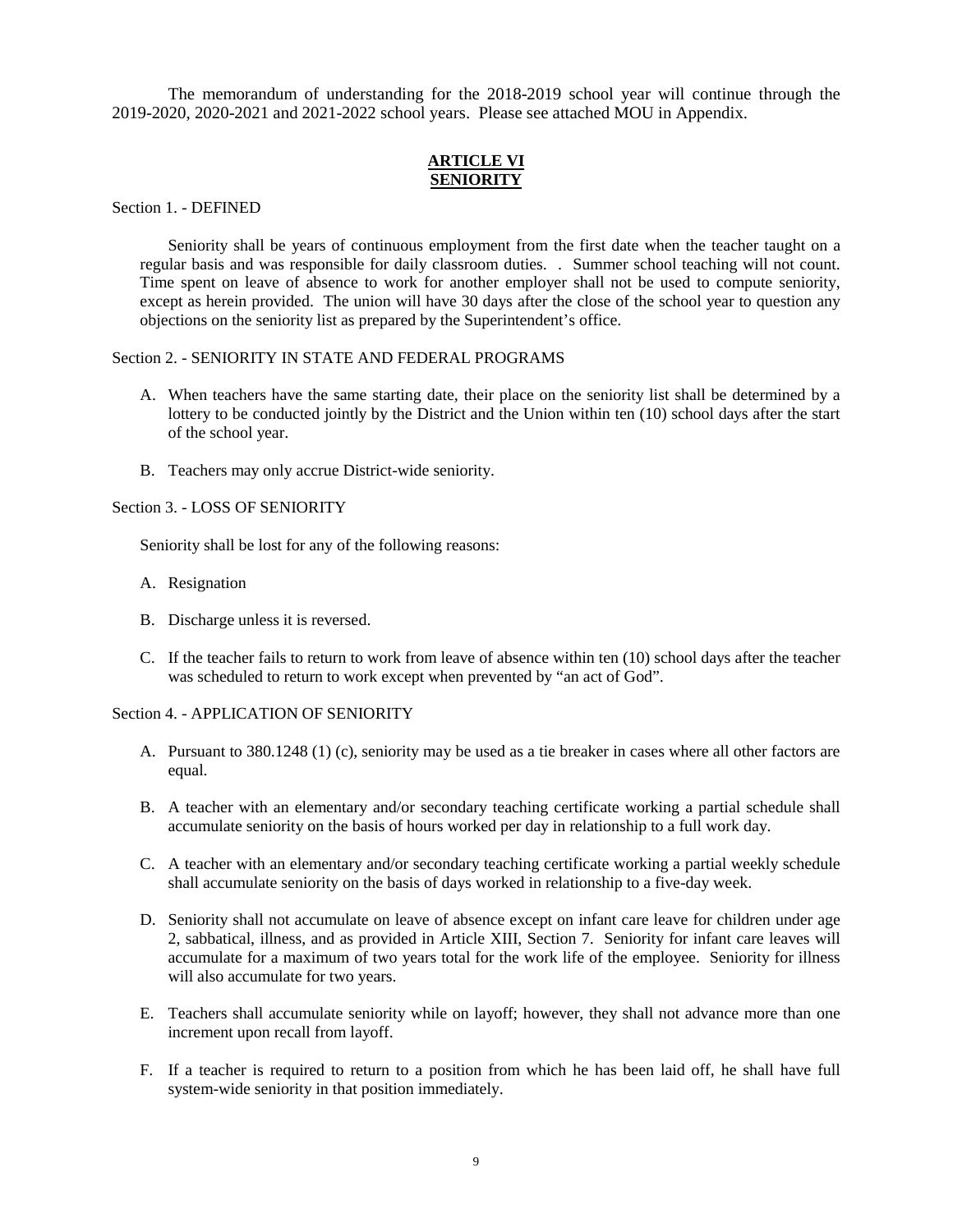G. If a laid off teacher has committed himself to a full time study program, or a contractual term of employment and is recalled to his teaching position, he shall have the option of returning to it or of accepting a leave of absence without loss of seniority for the remainder of that school year and negates any unemployment for that period.

#### **ARTICLE VII COUNSELORS**

- A. A counselor will not act as an assistant principal nor as an administrative assistant.
- B. The counselor will be responsible to perform those duties specified in his job description.
- C. A permanent secretary shall be assigned to the counseling office in the high school at least on a halftime basis.
- D. High school counselors shall work an additional ten (10) days and shall be paid for these additional days at their normal daily salary rate.

#### **ARTICLE VIII Consulting Teachers**

Section 1. Salary Schedule

Consulting Teachers will start no lower than step 5 on the salary scale. Teachers transferring to a consulting position shall not lose steps in the transfer. Teachers returning to a regular teaching position from a consulting position shall return to the step they left plus an additional step for each year spent being a consulting teacher.

#### **ARTICLE IX**

#### **PROMOTIONS, TRANSFERS AND VACANCIES**

Section 1. - CHOICE OF OPEN POSITIONS

The Superintendent will provide a list of vacancies for the next school year, which will be posted on the District's web site and in each building by the Union for ten (10) days prior to filling such vacancies. During the summer, all teachers who wish to be notified of vacancies must leave self-addressed envelopes with the Superintendent to receive the notices. These will be sent at the same time as the notice to the Union president or his designee. Members of the Union who have applied for a vacancy will be notified by the Superintendent of his decision.

#### Section 2. - TRANSFERS, VACANCIES AND ASSIGNMENTS

- A. Teachers who will be transferred or reassigned shall be given sufficient notice of such transfer or reassignment as soon as feasible. Unless notified, it shall be presumed that teachers will continue their present assignment. Teachers who intend to separate employment with the school system shall give a sixty (60) day notice of such intention before the commencement of the school year.
- B. If a teacher is transferred because of a reduction of staff or the formation of a new school his or her seniority (system-wide) shall be in effect immediately in the new position.

#### Section 3. - DURATION OF ASSIGNMENTS

All assignments shall be on a continuing contract.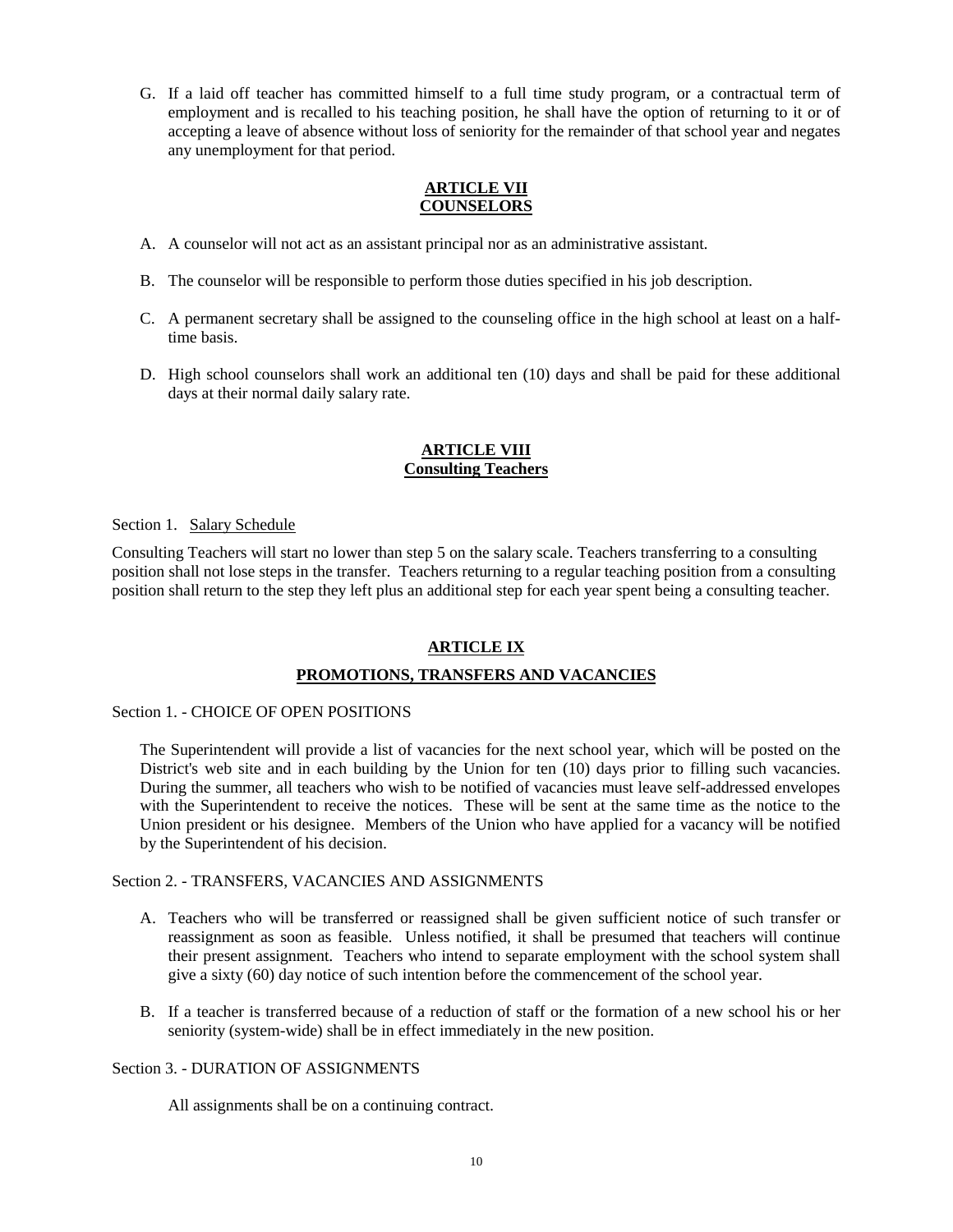- A. Any promotion, open position, transfer, or assignment shall be posted for not less than ten (10) school days except with the permission of the President of the Union.
- B. The Superintendent will provide a list of vacancies for the next school year, which will be posted on the HPS web site and in each building by the Union for ten (10) days prior to filling such vacancies. During the summer, all teachers who wish to be notified of vacancies must leave self-addressed envelopes with the Superintendent to receive the notices. These will be sent at the same time as the notice to the Union president or his designee. Members of the Union who have applied for a vacancy will be notified by the superintendent of his decision.

#### Section 5. - JOB DESCRIPTIONS

- A. Both parties shall be governed by the job descriptions and definitions of responsibilities as set forth in the policies of the Board of Education. Copies of said policies shall be made available to the Union. Amendments and future changes affecting the bargaining unit's wages, hours, and working conditions shall remain negotiable.
- B. No teacher shall be required to perform procedures for handicapped/medically fragile students such as suctioning and catheterization, unless currently trained and certified.
- C. Assistance for New Teachers In accordance with Section 1526 of the State Aid Act, the District will provide new teachers with assistance in the form of intensive professional development and mentoring, including five (5) days of in-service training each school year.

#### **ARTICLE X BUILDINGS AND CLASSROOMS**

#### Section 1. CLASSROOM ATMOSPHERE

- A. The creation and preservation of a safe, healthy, clean, quiet and comfortable classroom and general school atmosphere is necessary for the best interests of the children, the teachers, and the furtherance of the educational process.
- B. It is our mutual responsibility to make every effort to maintain such an atmosphere.
- C. Buildings shall be kept as clean, safe and healthful as possible.
- D. Facilities for personal hygiene, desk space and facilities for clothing, as well as other necessary requirements for good teaching shall be provided and maintained. Any necessary improvements to existing conditions shall be made at the earliest possible time.
- E. The parties will cooperate in maintaining physical facilities of the school and classroom to the best of their abilities.
- F. Classroom interruptions shall be held to a minimum so as not to interfere with the work of the teacher and his pupils.
- G. Teacher absences resulting from and caused by a District building shall be governed by Article XII, Section 5.
- H. The District and Union shall establish a district-wide Clean and Safe Schools Committee. This Committee shall address staff concerns about health and safety issues. This Committee shall consist of a Union Designee from each building and administration. This Committee shall meet once a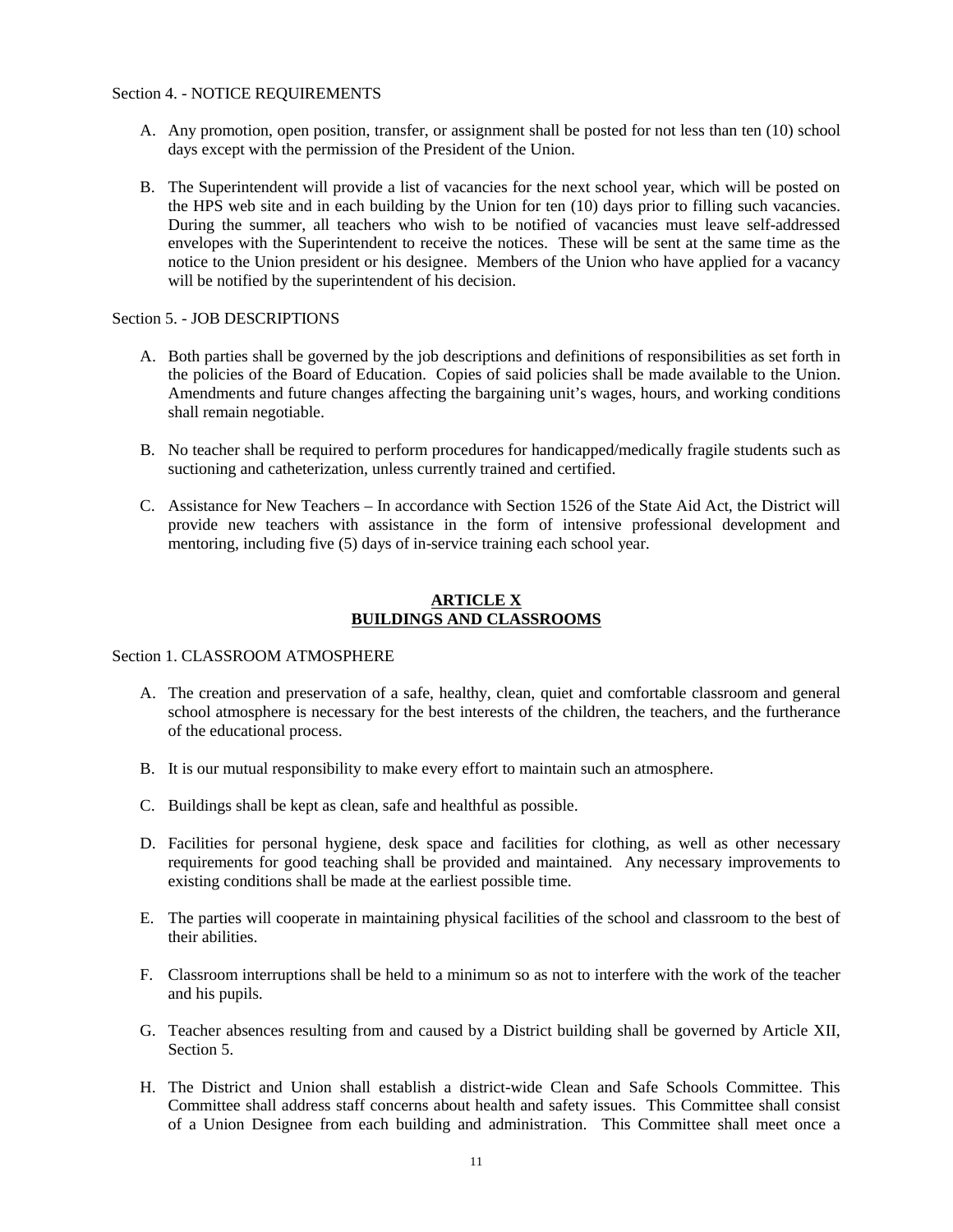marking period and shall make recommendations regarding issues of health and safety to the Superintendent. One committee member per building shall collaborate with the building Administrator to complete the monthly report regarding building cleanliness.

#### Section 2. – SUPPLIES

- A. All budgeted supplies and materials shall be distributed to building administrators prior to the first day of school attended by students.
- B. Duplicating paper and supplies shall be stocked near the duplicating machines in a convenient place that is available to teachers at reasonable times and subject to reasonable procedures. Duplicating equipment shall be available at reasonable times and subject to reasonable procedures to teachers for official District use (not other business or personal or union use) but will normally be used during preparation periods, lunch, before and after school.

#### Section 3. - SUPPLIES REQUISITION

Effective September 1, 2013, each teacher shall be allowed to requisition through the school principal classroom supplies not generally ordered during the school year. The Superintendent or his/her designee will approve any such requisition at his/her discretion.

#### **ARTICLE XI LAYOFF AND RECALL**

#### Section 1. – RECALL

- A. To remain on layoff and subject to recall from layoff, a teacher shall notify the School District of such intention annually by registered letter (return receipt requested) postmarked on or between June 1 and June 30.
- B. The School District's obligations to recall a laid off teacher shall be considered fulfilled if the district sent a registered letter (return receipt requested) with the notice of recall to that teacher's last known address on file in the Superintendent's Office.

#### **ARTICLE XII GRIEVANCE PROCEDURE**

Section 1. - PURPOSE

The fundamental purpose of the grievance procedure is to resolve grievances and complaints in an equitable manner at the earliest step and to eliminate the source of them.

#### Section 2. - BARGAINING COMMITTEE

The Bargaining Committee shall consist of a membership not to exceed five (5) members including the president of the Union.

#### Section 3. - UNION RIGHTS

The Union shall be notified of any meetings between a teacher and administration at which disciplinary action against a teacher is to be discussed or taken. No teacher shall be disciplined or reprimanded arbitrarily or capriciously.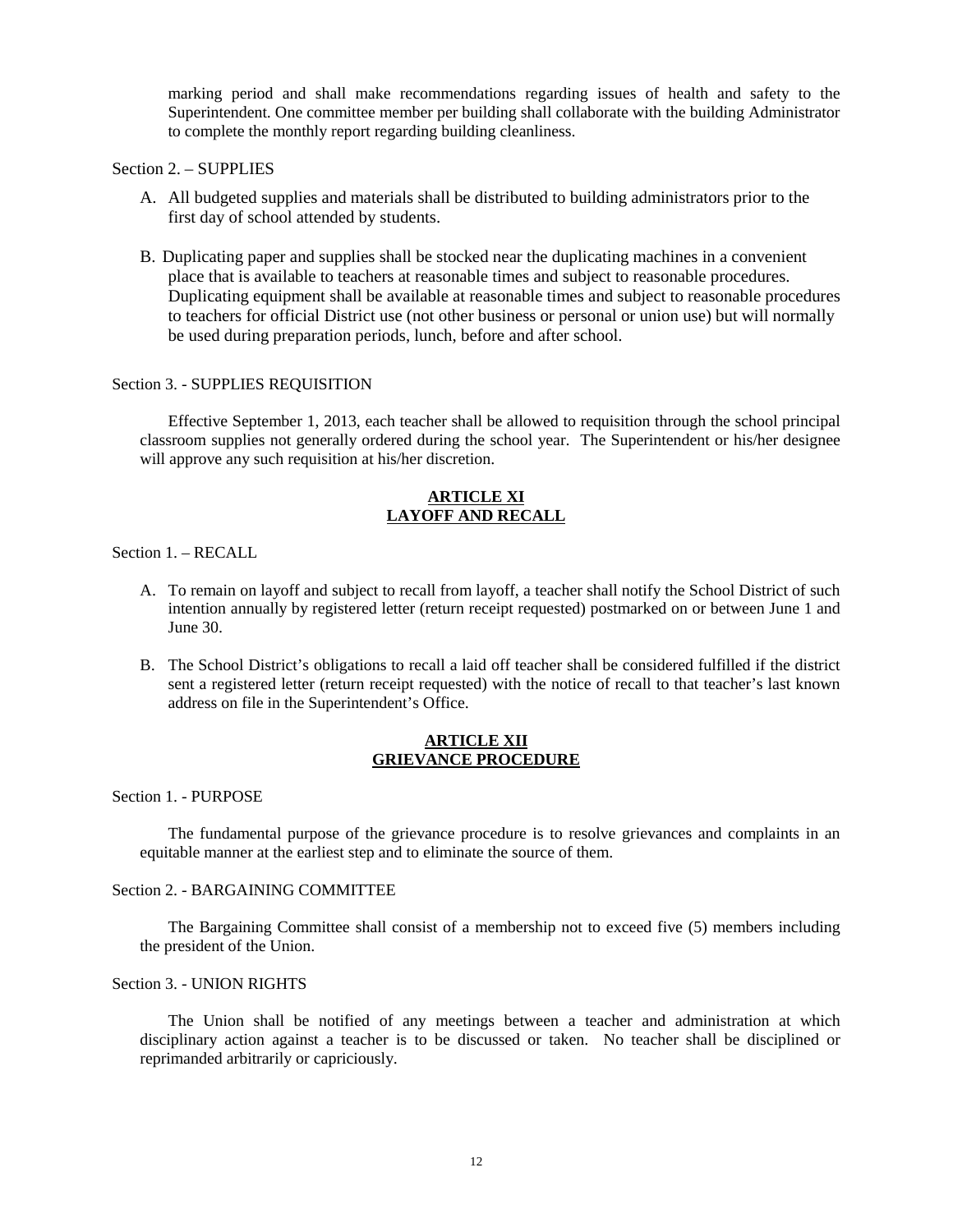#### Section 4. – TIME IN WHICH TO FILE GRIEVANCE

Grievances shall be considered waived unless filed, in writing, within twenty (20) days of the grievable offense, except when the offense arises from a clerical error on behalf of the district. In the latter case, a grievance shall be considered waived if not submitted in writing within ten (10) days of the date that the informal process has ended.

#### Section 5. - INFORMAL CONFERENCE

An alleged grievance shall be discussed first with the principal and/or his designee with the object of resolving the matter informally. The opportunity to be present shall be extended to the teacher representative and or Union designee.

#### Section 6. - FORMAL PROCEDURE

#### STEP 1. - PRINCIPAL, TEACHER AND TEACHER REPRESENTATIVE

If the grievance has not been resolved informally, the aggrieved teacher may present his grievance in writing in duplicate to the office of the principal within ten (10) business days following the act or condition which is the basis of the grievance. Thereafter, the grievance shall be discussed with the principal or his designee within three (3) business days after delivery of the grievance to his office. Within three (3) business days after delivery of the written grievance to the principal, the grievance shall be discussed by the principal or his designee with the aggrieved teacher and the teacher representative. If it has not been resolved by agreement, the principal or his designee shall, within two (2) business days following this meeting, write his decision together with supporting reasons on the grievance and return it to the teacher representative. The Union may send it to STEP 2 by delivering it to the office of the Superintendent within five (5) business days after receiving the grievance from the principal.

#### STEP 2. - SUPERINTENDENT AND BARGAINING COMMITTEE

Within five (5) business days after the grievance has been received by the office of the Superintendent, the grievance shall be discussed at a meeting of the Superintendent and the Bargaining Committee and such representatives as either party may desire with the intention of resolving the grievance with an agreement. If an agreement is reached, it shall be written on the grievance and the Superintendent and the chairman of the Union Bargaining Committee shall sign it. If no agreement is reached, the Superintendent shall write on the grievance his denial of it together with his supporting reasons within the second business day following this meeting and return it to the Chairman of the Union Bargaining Committee. If the Union is dissatisfied with the results of this meeting the Union may proceed to STEP 3.

A grievance shall be deemed withdrawn and waived by the Union and the grievant if the grievance is not filed or pursued to the next step within the time frames of each step.

A non-response by the District to a grievance shall be considered a rejection of the grievance. The time to respond to the next step after such rejection shall begin on the day after the District's response was due to the Union.

#### STEP 3. - BINDING ARBITRATION

Within five (5) business days after the completion of STEP 2, the Union shall notify the District of its intention to proceed to arbitration. If the District and the Union do not select an arbitrator within five (5) business days after this notification, the Union may refer the grievance to the American Arbitration Association for binding arbitration. The dismissal of probationary teachers shall not be a proper subject for arbitration. The arbitrator shall not add to, nor subtract from the terms of this Agreement. Both parties agree to be bound by the decision of the arbitrator. The expenses of the arbitration shall be borne by the party against whom the decision was rendered.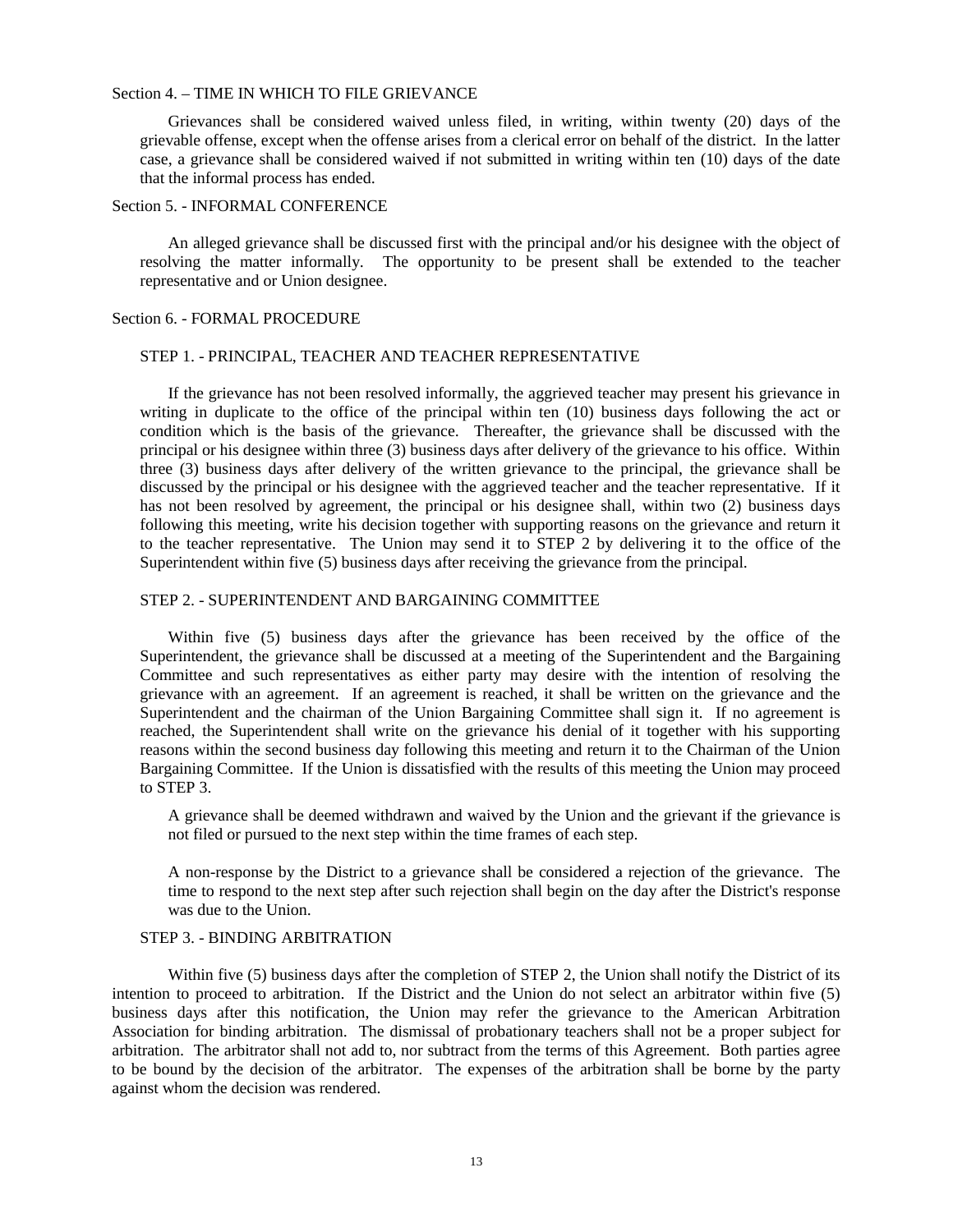#### Section 7. - DAMAGES

In the event of reinstatement, any award of backpay shall be reduced by a grievant's interim earnings. Interim earnings includes but is not limited to unemployment compensation, workers' compensation, income received from other employment and any other disability payments.

#### Section 8. - WAIVER OF STEPS

If a grievance is of such a nature and character that it may affect more than one member of the bargaining unit, or if there is a deviation, misapplication or misinterpretation of this Agreement, the Union on its own, may file the grievance directly at STEP 2.

#### **ARTICLE XIII PAID LEAVES OF ABSENCE**

Section 1. - SICK LEAVE

- A. 12 days per year shall be given to teachers for sick leave. Teachers can bank unused sick days for use either as sick days or for severance in accordance with Article XVIII. Teachers hired prior to August 27, 2008 may only bank up to a limit of 210 days. Teachers hired after August 27, 2008 can accrue their own personal bank of unused sick days up to 180 days. If a teacher retires or resigns during the course of the school year, these days shall be prorated at the rate of 1 day per month for the current year.
- B. A teacher who has exhausted his sick days may borrow up to ten (10) days with a promissory note. These days will be charged to the teacher at the beginning of the following school year. Such a teacher may borrow no more than 30 days (Limit 10 per year) in a ten-year period. When the limit has been reached and hospitalization or rehabilitation is required, the teacher may borrow up to 10 additional days for that year. The days will be charged to the teacher against his next available 12 sick day period.
- C. If a teacher leaves the District with an amount of unpaid, borrowed sick days, those days shall be repaid by the teacher within thirty (30) days of the beginning of the next instructional school year.
- D. Any absence due to illness extending beyond four (4) consecutive work days shall require a physician's statement. Such statement may be from the school physician or from the teacher's physician. The statement must be presented to the building principal within three (3) working days of the teacher's return to work. If no such statement is presented within said period, the days will not count as sick days.
- E. Any absence due to illness on the day immediately preceding or immediately following a holiday shall require a physician's statement in order to receive pay for the days absent either immediately prior to or immediately following a holiday. A statement must be presented to the building principal within three working days upon return.
- F. Any absence due to illness must be called in the day before or the morning of the absence in accordance with Article IV section 15.
- G. Perfect Attendance Incentive: Teachers who do not use any sick or personal days in a marking period will receive a payment of \$125.00 for that marking period except teachers who do not use any sick or personal days during the last marking period shall receive \$150.00 instead of \$125.00. Perfect Attendance Incentive Forms shall be kept in the office of each school in a location accessible to the teachers.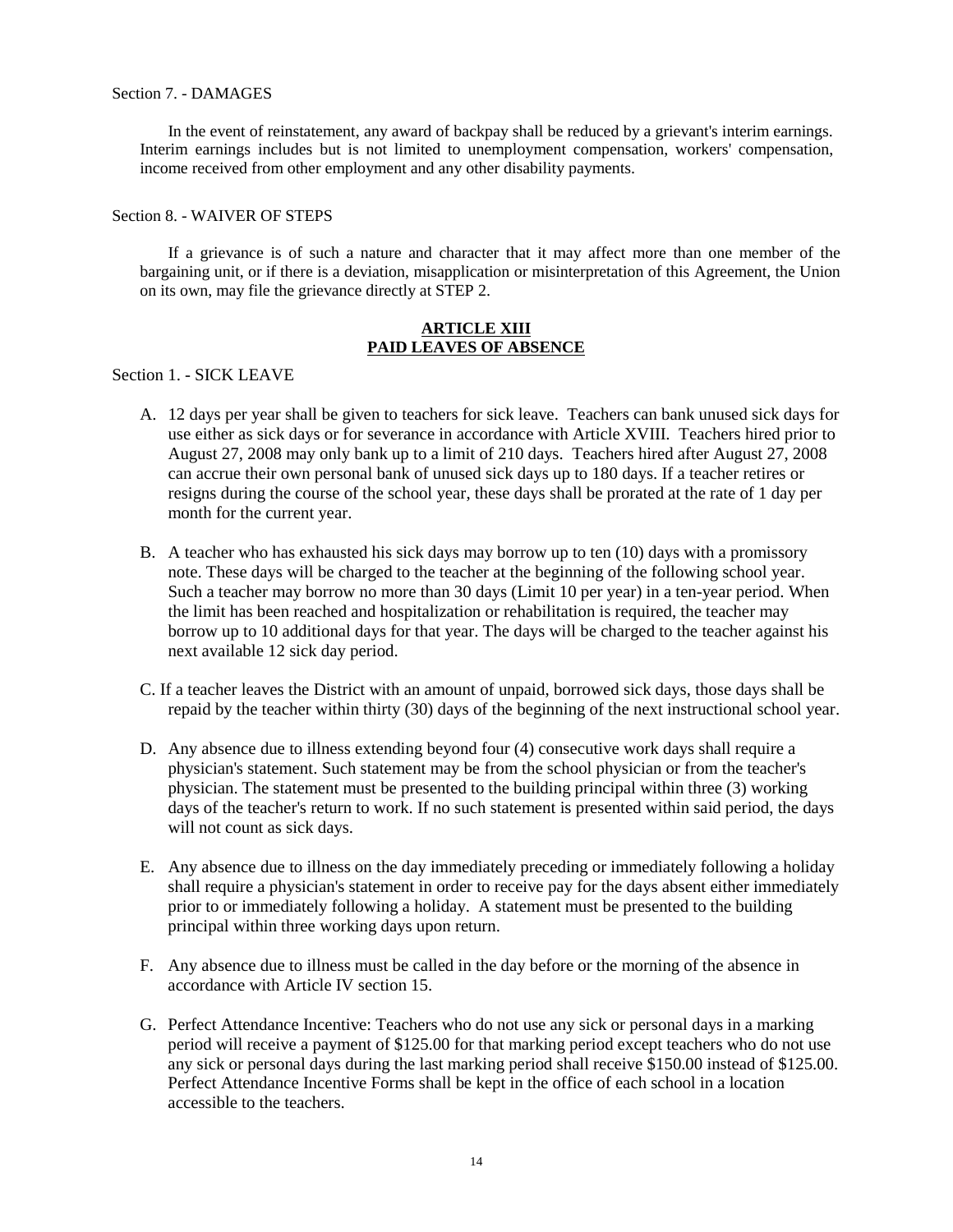#### Section 2. - BEREAVEMENT LEAVE

Three (3) days on full pay shall be granted because of death in the immediate family. (Note: Immediate family consists of: father**\***, mother\*, husband, wife, son\*, son-in-law**,** daughter\*, daughter-inlaw, sister, brother, father-in-law, mother-in-law, grandfather\* and grandmother.\* (**\*** Indicates including step) The Superintendent shall prescribe the procedures for applying for and documenting such leave which procedures shall be followed in order for the leave to be paid. The Superintendent or his/her designee can extend the leave to five (5) days if necessary due to extenuating circumstances. Decisions regarding the extension of bereavement leave beyond the three (3) days are not grievable. Bereavement leave is not sick leave and shall not accumulate.

#### Section 3. - PERSONAL BUSINESS LEAVE

- A. Personal business is construed to mean any personal affairs that cannot be handled outside of the work day or during off time.
- B. Each teacher shall be allowed three (3) days each year with pay for personal business. Such leave shall be applied for in writing in advance to the building principal.
- C. No leaves shall be granted on the day before or the day after a school holiday or a school vacation. A personal business day may not be granted the first week or the last two (2) weeks of the school year.
- D. No more than two (2) members of the Union in each school may take a personal business day on any given day.
- E. Unused personal days will be added to the sick bank.

#### Section 4. - COURT APPEARANCES, EXAMINATIONS AND JURY DUTY

- A. A leave of absence with pay shall be granted for time necessary for appearances in any legal proceeding if the teacher is required by law to attend, except on behalf of the Union in cases against the Board, with the exception of the Union president, provided that the teacher must reimburse the District the amount of the compensation received from such appearance, if any. This section shall apply only in those instances where an employee is required by law to attend in matters where he or she is not a party to the action. If an employee requires time off because of a lawsuit or claim involving him or her, or a relative, then the employee must use personal days to attend hearings, depositions, trials, court dates, etc.
- B. Teachers who are required to appear for jury qualifications or serve on a jury shall receive their regular salary from the District for such days providing they present their jury duty paycheck to the District.

#### Section 5. — SICK LEAVE RESULTING FROM AND CAUSED BY ASSAULT/DISTRICT BUILDING

Any teacher may submit documentation to the Superintendent or his designee indicating that the teacher's sick leave resulted from and was caused by an assault at school or a school related event and not caused by the teacher or resulted from and was caused by a district building. Such documentation shall include, at a minimum:

In the case of an assault:

1. Documentation proving that the teacher had filed a complaint with or caused a police report to be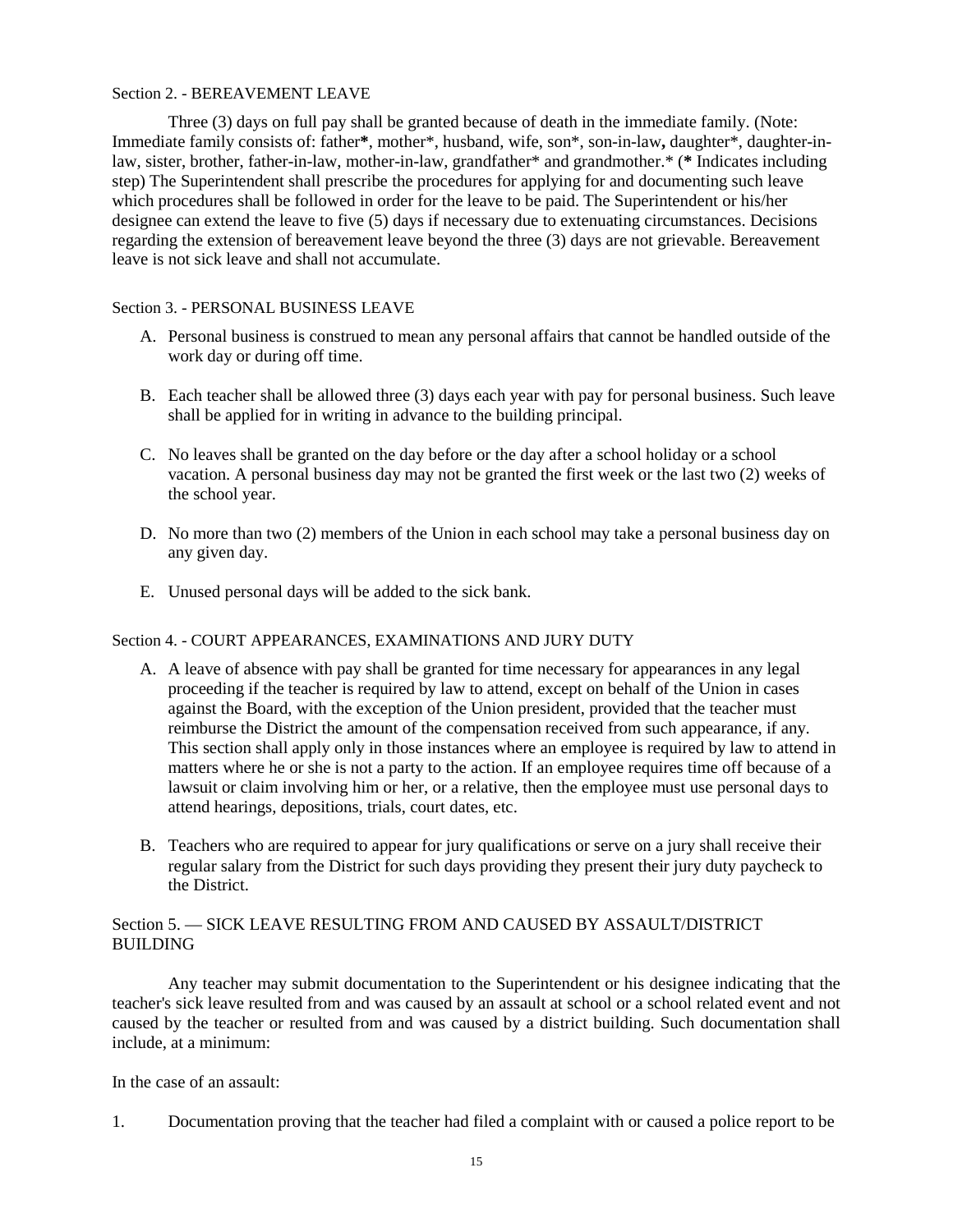issued by the appropriate police agency concerning the assault.

2. Documentation from a physician detailing the extent of the assault related illness/injury and confirming that it prevented the teacher from being at work for the period claimed.

A teacher will also submit the following if and when available (the absence of these will not be a basis to refuse to make or to delay the making of the determination below):

- 3. Any documentation filed with the Court regarding the assault.
- 4. Any documentation determining who committed the assault.

In the case of sick leave resulting from or caused by unhealthy or unsafe building conditions:

- 1. Documentation of a competent expert determining causation and which specifies the aspect of the building that caused the illness/injury.
- 2. Documentation from a physician confirming the illness/injury and the inability of the teacher to work for the period claimed.

Article XII, Section 1 D., shall govern illness claimed to be caused by assault or a building extending beyond four consecutive work days. Upon presentment of the documentation indicated above, the Superintendent or his designee, in his/her sole discretion, may determine that sick leave resulting from and caused by assault or unhealthy or unsafe building conditions as detailed above will not be charged against the teacher's sick bank.

#### **ARTICLE XIV UNPAID LEAVES OF ABSENCE**

#### Section 1. - MILITARY LEAVE

- A. A military leave without pay shall be granted to any teacher who may enlist or be inducted into the armed forces of the United States. Upon returning from service, the employee shall be assigned to his/her previous position or to one of comparable rank in the school system. He/she shall receive the annual increments under the salary schedule to which he/she would have been entitled had he/she remained in the employment of the District. The written request for return from military leave must be supported by competent proof that said person has an honorable separation from military service. The application for reinstatement must be presented within ninety (90) days from said release or discharge.
- B. A teacher shall be granted leave with pay to a maximum of 30 thirty days of emergency duty with Armed Forces Reserve Units, if such duty occurs during the regular school year (September to June).

Emergency duty in this instance also includes issuances of orders over which the teacher had no control. However, the teacher's pay from the Board shall be the difference between the gross pay that the teacher receives from the reserve unit and his/her regular pay.

#### Section 2. - SABBATICAL LEAVE OF ABSENCE

- A. A sabbatical leave may be granted to a teacher who has completed seven (7) consecutive years of service for travel, study, and other approved reasons.
	- 1. Fellowship, internship, or industrial or professional update.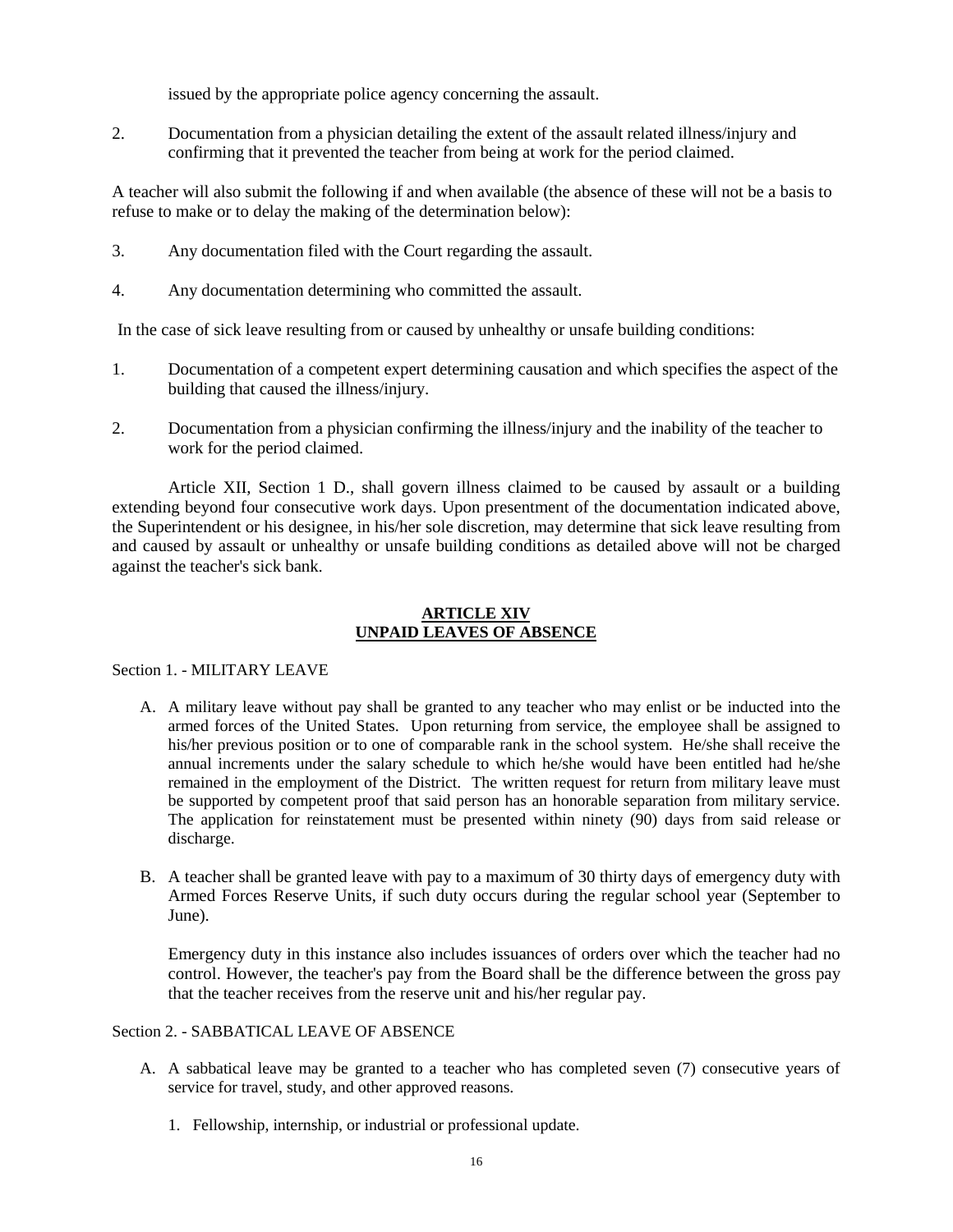- 2. Study--when related to current teaching assignments.
- 3. Travel--only when related to teaching assignments.
- B. In considering requests for leave, the committee shall follow these guidelines:

1. What will the return investment be to the students of the School District and the School District itself?

2. The complete biographical background of the applicant, including age, past performance as a classroom teacher, and involvement in extra curricular and professional activities.

- 3. Proof of leave request reason in writing.
- 4. Requirements for obtaining a qualified replacement teacher while applicant is on leave.
- C. The applicant shall be required to present his case for leave request both in writing and in person to the Superintendent. This should also include a professional resume.
- D. The leave shall not exceed two (2) semesters. The number of leaves granted shall not exceed two (2) percent of the total number of instructional teachers *in the bargaining unit* in any one year. The Superintendent and the Board of Education will make that decision.
- E. Seniority will be frozen during this leave.
- F. A teacher shall be entitled to reapply for sabbatical leave after each seven (7) years of consecutive teaching. A teacher who receives a Sabbatical Leave shall agree to return to service with the District for a period of two (2) years.
- G. Applications for sabbatical leaves must be submitted on or before January 31 of the year in which the leave sought would begin. Approval or denial of such leave shall be made within 60 days after date of applicant's request.

Section 3. - PEACE CORPS AND ARMED SERVICES TEACHING

Leave without pay, not to exceed two (2) school years, shall be granted for Peace Corps assignment or assignment to teach children of armed forces personnel.

Section 4. - STUDY LEAVE

- A. Leaves of absence without pay may be granted upon application for the following purposes:
	- 1. Study in major field
	- 2. Study to meet eligibility requirements for degree
	- 3. Study research, or
	- 4. Special teaching assignments involving advantage to the school system.

The regular salary increment occurring during such period of leave shall be granted.

#### Section 5. - PARENTAL LEAVE OF ABSENCE

A. Maternity shall be treated as any other illness.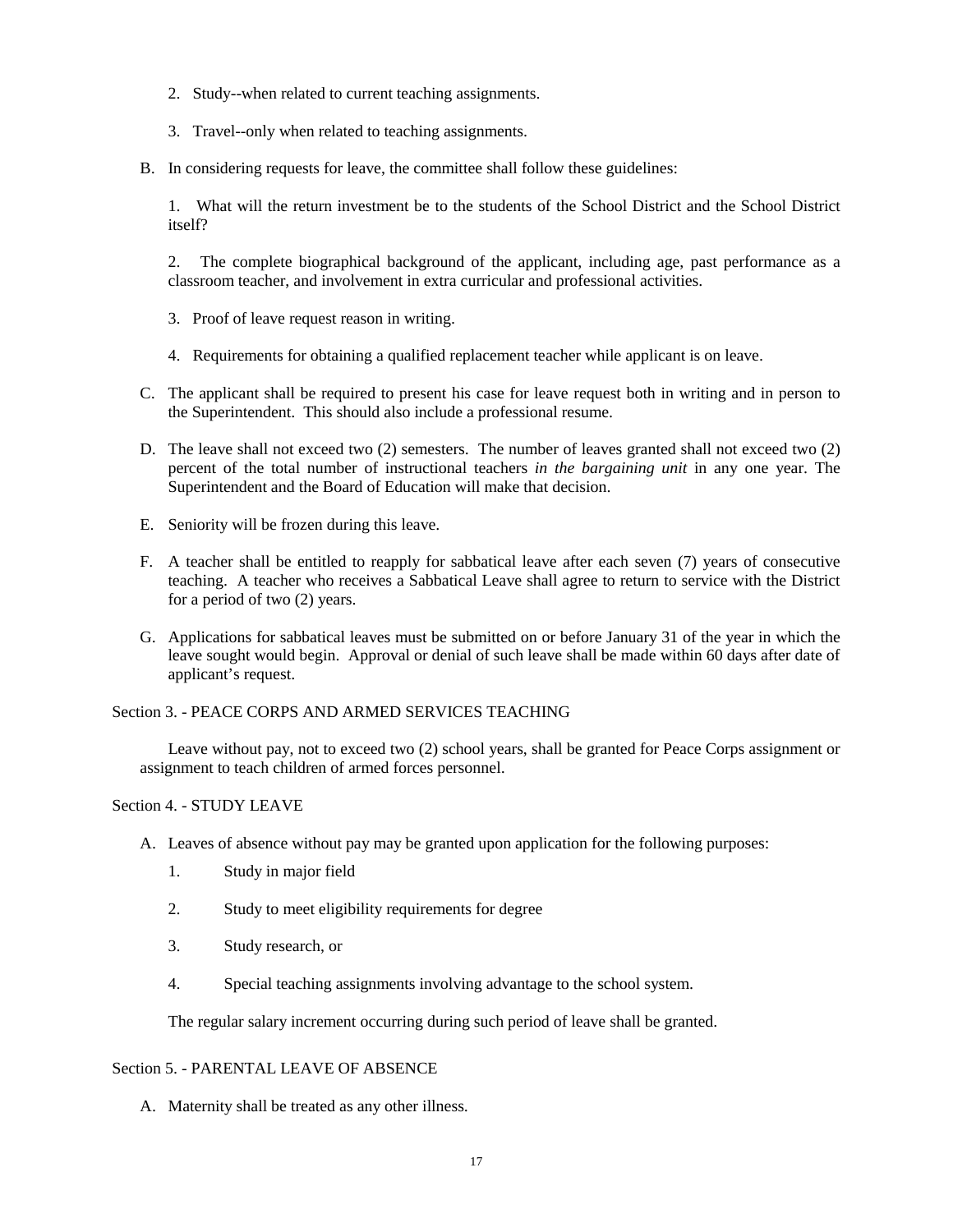B. PARENTAL CARE LEAVE FOR CHILDREN UNDER THE AGE OF TWO (2) YEARS--Leave for the purpose of child care shall be granted without pay. Such leaves shall be granted to either parent for a maximum of one (1) year per birth. The right to return to the job which the employee held prior to the leave of absence shall be governed by the Family Medical Leave Act for the twelve (12) weeks of leave granted under that Act. If the person's FMLA leave expires during the time school is not in session, the employee may return to his or her job by the first day of classes for the next semester.

#### Section 6. - UNION LEAVE OF ABSENCE

Teachers who are elected or appointed to full-time positions with the Union, AFT, AFT-MI or with the AFL-CIO with which it is affiliated upon proper application will be granted unpaid leaves of absence for the purposes of accepting those positions. To maintain his/her seniority, an Employee will need to renew his/her leave annually by January for staffing purposes. When the employee returns to employment, his/her assignment will then be decided upon. Employment of Union leaves are limited to a maximum of (2) two years.

#### Section 7. - PUBLIC OFFICE LEAVE OF ABSENCE

A teacher shall receive a leave of absence without pay, seniority, or increment to serve in a public office provided such leave is for no less than one (1) year.

#### Section 8. - SPOUSAL LEAVE OF ABSENCE

A teacher will be awarded a one-year leave of absence without pay and without increments when his/her spouse has been transferred out of the area for business, provided that such leave has been applied for at least sixty (60) days prior to the start of the school year.

#### Section 9. - PERSONAL LEAVE OF ABSENCE

Personal leave of absence will be granted without pay and fringe benefits to a teacher after five (5) years of service to the District upon proper request as indicated in the following:

- A. Proper request shall mean written notification to the Superintendent at least sixty (60) calendar days before the end of the school year in June except in case of emergency.
- B. Personal leave shall be for no more than two (2) years. Employees must return for at least one school year prior to be eligible for another personal leave. The maximum number of personal leaves that may be granted is two (2). An employee who is on a personal leave may not gain employment with another school district while on a personal leave. Leaves may be extended to the maximum but not reduced.
- C. The teacher must notify the Superintendent in writing of his decision to return from personal leave at least forty-five (45) calendar days before the end of his leave.
- D. Failure to notify the Superintendent of one's desire to return from a leave shall mean termination of that teacher's employment by the District.
- E. The teacher's seniority and increment shall be frozen for the period of the leave.
- F. The number of leaves granted shall not exceed two (2) percent of the total number of teachers in any one year.
- G. If a qualified substitute cannot be found, the teacher involved shall be notified by August 1, prior to the scheduled leave. If no qualified substitute can be found before the scheduled start of school, the leave shall be denied.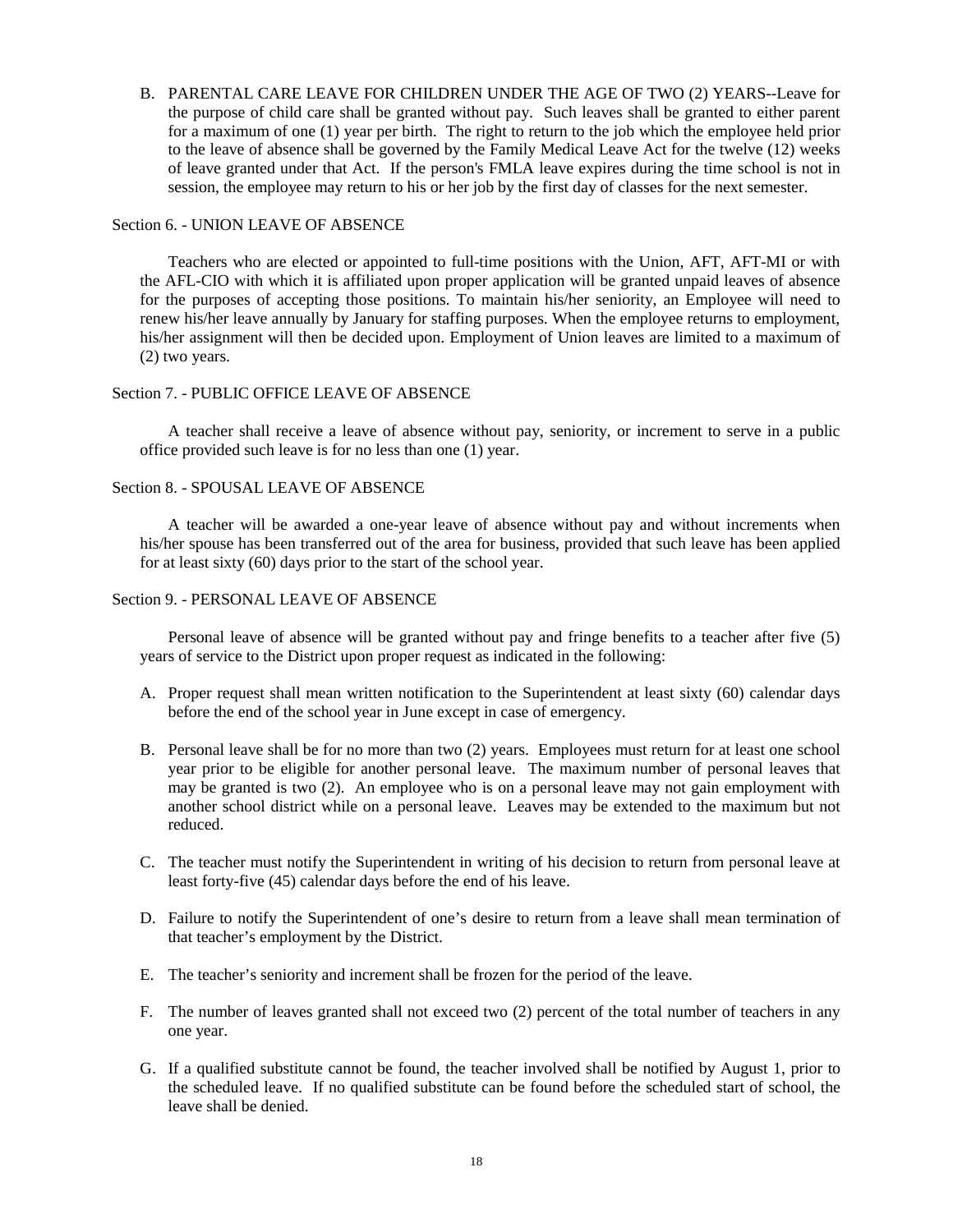H. If more than two (2) percent of the total number of teachers apply, or in emergency cases, then a committee of five (5) persons, including the Superintendent and four (4) others of which two (2) shall be teachers named by the Union, shall make the final recommendations to the Board on requests for personal leave.

#### Section 10. - MEDICAL LEAVE OF ABSENCE

A. A leave of absence for illness may be extended without pay beyond a teacher's accumulated sick leave days for such time as is necessary for complete recovery from such illness, based upon the verification of the medical condition from a certified physician**,** or as required by law.

If documentation provided is not sufficient in the Superintendent's opinion, then the individual must go to a physician selected by the District. If a conflicting opinion arises, a third doctor will be selected by the Union and the District, to be paid for by the District. The opinion of the third doctor will be final.

- B. See Article VIII, Section 2B.
- C. The foregoing shall not supersede provisions for layoff.
- D. A teacher returning from a one-year leave of absence shall inform the Superintendent no later than the first of April preceding the school year of the intended return. Failure to supply such a notice to the Superintendent shall be deemed evidence of the teacher's intention not to return to the employ of the School District and therefore relieve the Board of further obligation for re-employment.
- E. Teachers on semester leave who wish to return to their teaching duties shall notify the Superintendent of such fact no later than thirty (30) calendar days prior to the expiration of that leave. Failure to supply such a notice to the Superintendent shall be deemed evidence of the teacher's intention not to return to the employ of the School District and therefore, relieve the Board of further obligation for reemployment.
- F. All insurance payments shall cease when a teacher is on an extended unpaid leave, under this article or any other article contained in this contract, except as provided in Article XVII, Section F. A teacher on such leave, may elect to continue coverage provided such teacher makes necessary premium payment to the Board of Education at such times as the premiums fall due. This section shall be administered in accordance with the provisions of the FMLA and COBRA.
- G. A leave of absence for pregnancy disability shall be treated like a leave for any other disability.
- H. Any leave or absence taken for reasons covered by Family and Medical Leave Act will be counted against an employee's allotted Family and Medical Leave time.

#### **ARTICLE XV WORKERS COMPENSATION**

All leaves required by virtue of illness or accident compensable under the Workmen's Compensation Laws shall not be charged against sick leave and the Board shall pay to such persons an amount equal to the difference between the amount allowed under the Workmen's Compensation Laws of the State of Michigan and the basic salary due such teacher. In no event are payments to exceed a period of ninety (90) days or exceed one hundred percent (100%) of the employee's daily rate. The employee must procure proper medical documentation and supply it to the insurance company in order to receive this benefit.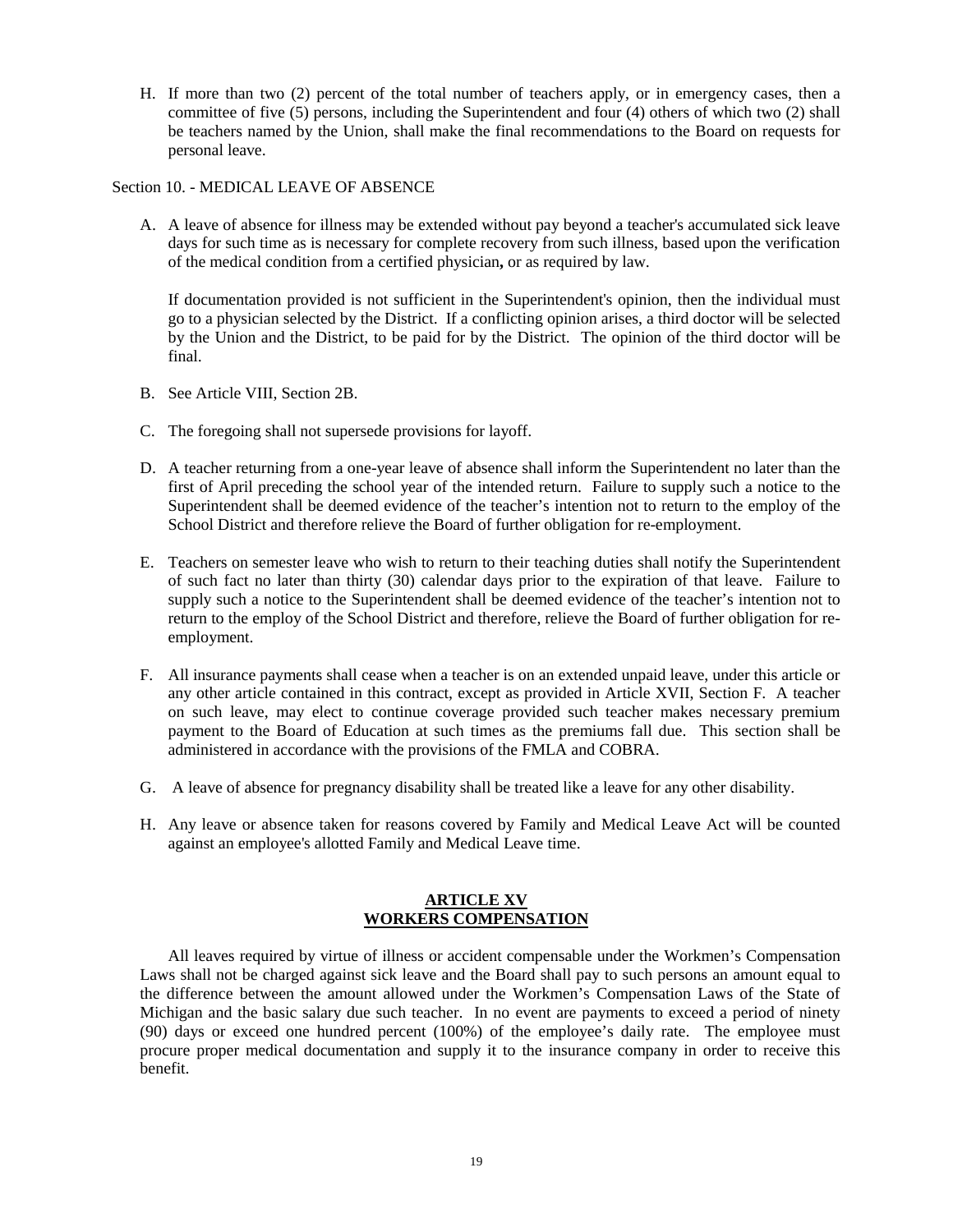#### **ARTICLE XVI FAIR EMPLOYMENT PRACTICES**

- A. A District agrees to continue its policy of non-discrimination toward any teacher or pupil on the basis of race, creed, color, national origin, sex or marital status, age, handicap, disability, or membership or participation in or association with activities of any teacher organization.
- B. The Union, in accordance with its Constitution, agrees to continue to admit persons to membership without discrimination on the basis of race, creed, color, national origin, sex or marital status, age, handicap, or disability, and to represent equally all teachers without regard to membership or participation in or association with the activities of any other teacher organization.
- C. The parties jointly agree to work together to continue and expand a policy to eliminate all forms of discrimination and segregation with respect to school facilities, programs, materials and staff.

#### **ARTICLE XVII BOARD POLICIES**

The policies of the Board of Education of this District as amended from time to time shall govern the parties hereto in all particulars not otherwise set forth herein and are hereby incorporated by reference and made a part of this agreement. Provided, however, that any proposed amendments or changes in Board policies relating to wages, hours and working conditions shall hereinafter be negotiated at a future date. Matters not covered by this agreement which affect the rights of the bargaining unit relative to wages, hours and working conditions shall be negotiated.

#### **ARTICLE XVIII HOSPITALIZATION, DENTAL, VISION, LIFE INSURANCE AND LONG TERM DISABILITY**

#### A. General

- 1. The District has defaulted to the Hard Cap Provision in PA 152 for Medical Coverage and 80/20 Dental and Vision for each eligible employee and his or her eligible dependents upon written application by the employee. The District retains the right to be the policy holder of all insurance policies provided for in this agreement and the right to bid out insurance coverages which are comparable to those required by this agreement. Coverages shall be administered under the rules and regulations of the underwriter. Coverage becomes effective after the insurance company notifies the employee of his/her acceptance into the plan.
- 2. The employee shall report to the Business Office additions/deletions of dependents or changes in coverage status within 30 days of occurrence. Failure to comply will compel the employee to make whole the employer for any cost sustained.
- 3. All insurance programs, outlined in this article, shall run from September 1 through August 31, except for individuals who resign their positions prior to August 31 or go on any leave which does not call for the continuation of insurance benefits. These individuals shall have their insurance terminated at the end of the month they terminate or go on leave subject to the provisions of COBRA (Comprehensive Omnibus Budget Reconciliation Act).
- 4. Effective September 1, 2013, family dependent coverage is limited to spouse and children under the age of 27. Currently the law states dependent children can remain on the insurance until the end of the calendar year in which the dependent turns the age of 26.

Despite the provisions above, the parties agree that the terms of the medical coverage policy shall govern the age of eligibility of dependents for insurance coverage.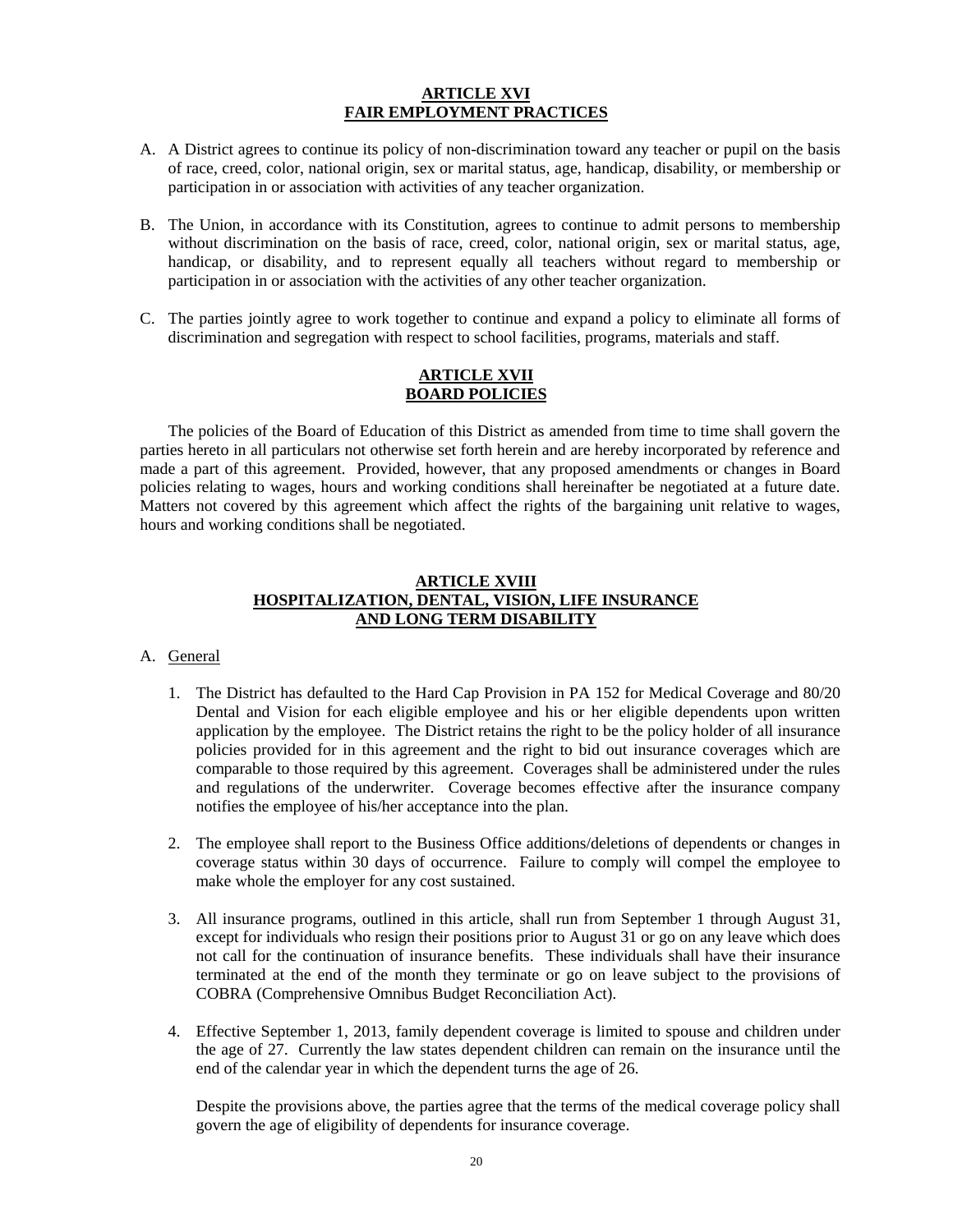- B. Hospitalization:
	- 1. The District shall provide a Hospitalization plan with a Premium Funded drug prescription rider according to the following schedule:

RX - \$10/\$30/\$40 90-day supply - \$10/\$40/\$60

- 2. As an alternative to the foregoing program an employee may elect as his/her health insurance, subject to the underwriter's acceptance, an HMO (Health Care Network) plan selected by the District.
- 3. If allowed by the insurance carrier and offered by the District, the married employee with or without dependents who does not elect to enroll in the District's health care program will be eligible for a stipend in the amount of \$2,400 per year. This program shall be subject to the requirements of the law.
- 4. Annually the employees will disclose any other health care coverage under which the employee, their spouse or dependents are covered so that the District may be assured that claims are processed in the proper order and that its claims history is not distorted.
- C. Dental:

The District will provide self-insured dental coverage 100-70-70% with a fifty percent (50%) orthodonture benefit. Plan maximum of \$1,250/\$1,200. If the Dental Plan should ever become more expensive than an alternative plan, the District may switch coverage.

D. Vision:

The District will provide vision coverage comparable to the AFL-CIO Public Employee Trust Gold Star Vision Care Plan.

E. Life Insurance:

The District shall provide each teacher with a life insurance policy at the rate of fifty thousand (\$50,000) dollars, implemented October 1, 1994.

F. Long Term Disability Insurance:

The District will provide for the employee Long-Term Disability insurance coverage with a waiting period of ninety (90) calendar days from the first date of disability and benefits of sixty (60) percent of the normal monthly earnings to a maximum benefit of Three Thousand Five Hundred and no/100 (\$3500.00) dollars per month. Upon becoming eligible for Long-Term Disability the employee will receive long term disability benefits from the insurance company.

The employee has the responsibility to file the proper disability applications in a timely manner. Following the ninety (90) day waiting period, the unexpended sick days of the employee will remain in the sick bank during the disability period. The employee will not earn any sick days while on disability. Teachers returning from Long-Term Disability shall not advance more than one (1) increment on the pay scale, and shall not accrue more than two (2) years seniority for the work life of the employee.

"Insurance benefits provided by this agreement shall continue to be paid by the district for a period of six (6) months on and after the initial date of the disability. Any leave under this provision shall be substituted for FMLA. Insurance benefits will cease six (6) months from the initial date of the disability. The employee may elect to continue coverage under the provisions of COBRA."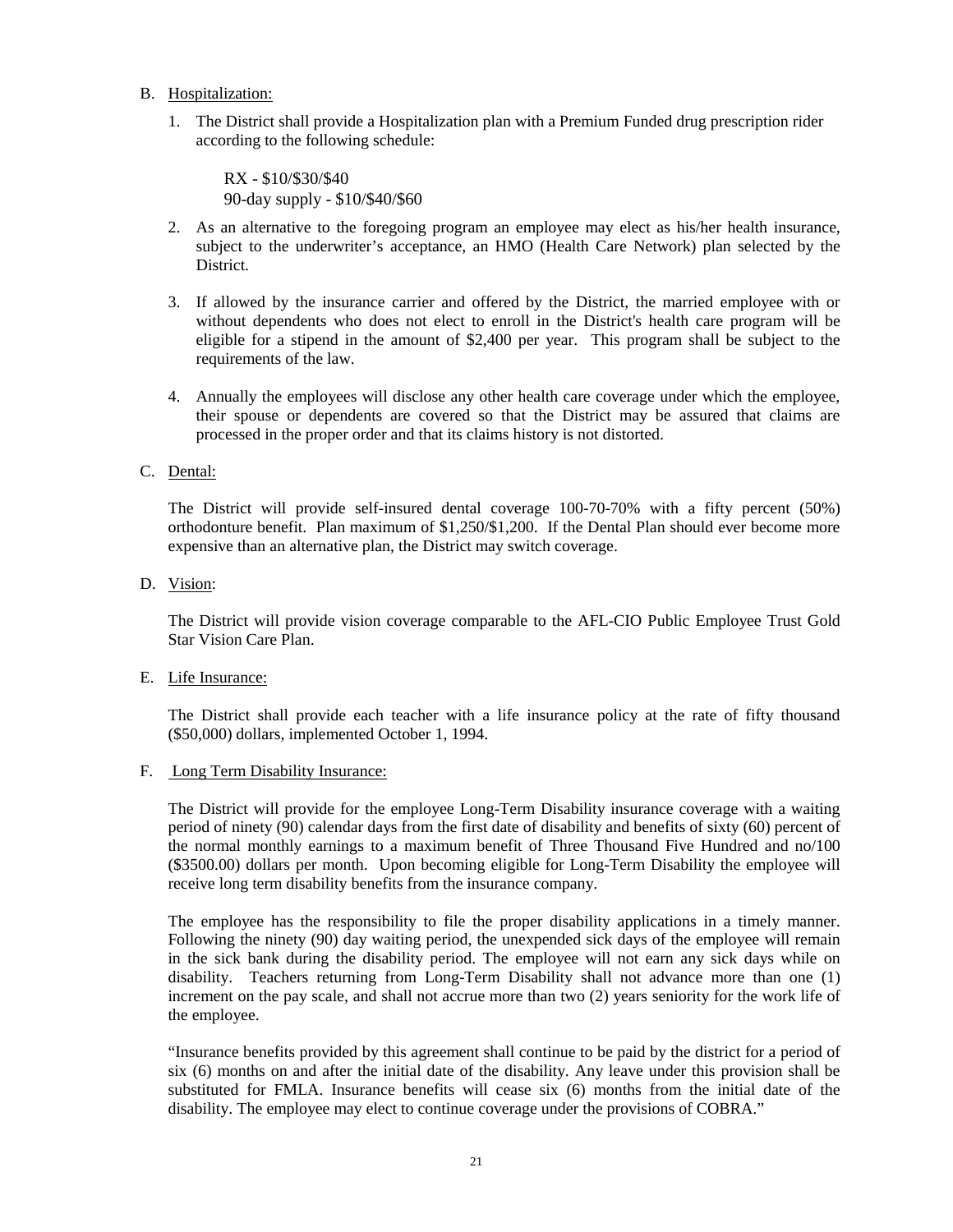#### **ARTICLE XIX SEVERANCE PAY**

- A. For the purposes of severance at retirement, after 06/30/2015, all teachers will be paid up to a max of 180 sick days in their sick bank at \$175.00 per day at retirement only. District must receive notification that employee has submitted retirement paperwork. Final Salary Affidavit's submitted to the Payroll Office is sufficient notification of employee's retirement for severance pay-out.
- B. In the event of the death of a teacher who meets the criteria for severance pay (the payments due in A above), his/her beneficiary shall be paid severance due based on the number of unused sick days in the teacher's sick bank, in accordance with the scale in Section A of this Article.

#### **ARTICLE XX ADULT EDUCATION**

#### Section 1. APPLICATION

The following articles shall apply only to Adult Education teachers and shall not include teachers in the Community Education Program.

- A. Adult Education Teachers shall be State Certified, and shall be a teacher in the Adult Education Program.
- B. Adult Education Teachers will receive one (1) personal leave day each semester. No leaves shall be granted on the day before or the day after a school holiday or a school vacation. A personal business day may not be granted the first week or the last two (2) weeks of the school year.
- C. Adult Education Teachers will receive pay for the hours they would normally work if the class, as scheduled, falls on the following holidays:

| New Year's Day   | Martin Luther King Day |
|------------------|------------------------|
| Good Friday      | Memorial Day           |
| Independence Day | Labor Day              |
| Thanksgiving Day | Christmas Day          |
| Eid              |                        |

- D. Adult Education Teachers will accumulate one (1) hour of sick time for every fifteen (15) hours worked.
- E. Adult Education Teachers shall be granted three (3) days of full pay due to a death in the immediate family. (Note: immediate family consists of: father\*, mother\*, husband, wife, son\*, son-in-law, daughter\*, daughter-in-law, sister, brother, father-in-law, mother-in-law, grandfather\* and grandmother\* (\*indicates including step). The Superintendent shall prescribe the procedures for applying for and documenting such leave which procedures shall be followed in order for the leave to be paid. Bereavement leave is not sick leave and shall not accumulate.
- F. Adult Education Teachers will receive pay for any snow days provided they would be scheduled to work on that day.
- G. ADULT EDUCATION CLASS SIZE
	- 1. At the beginning of the school year and/or semester, a minimum of twenty (20) students is necessary to open up a class section.
	- 2. If an Adult Education Teacher has less than eight (8) students in his/her class, the Adult Education Director may discontinue that class.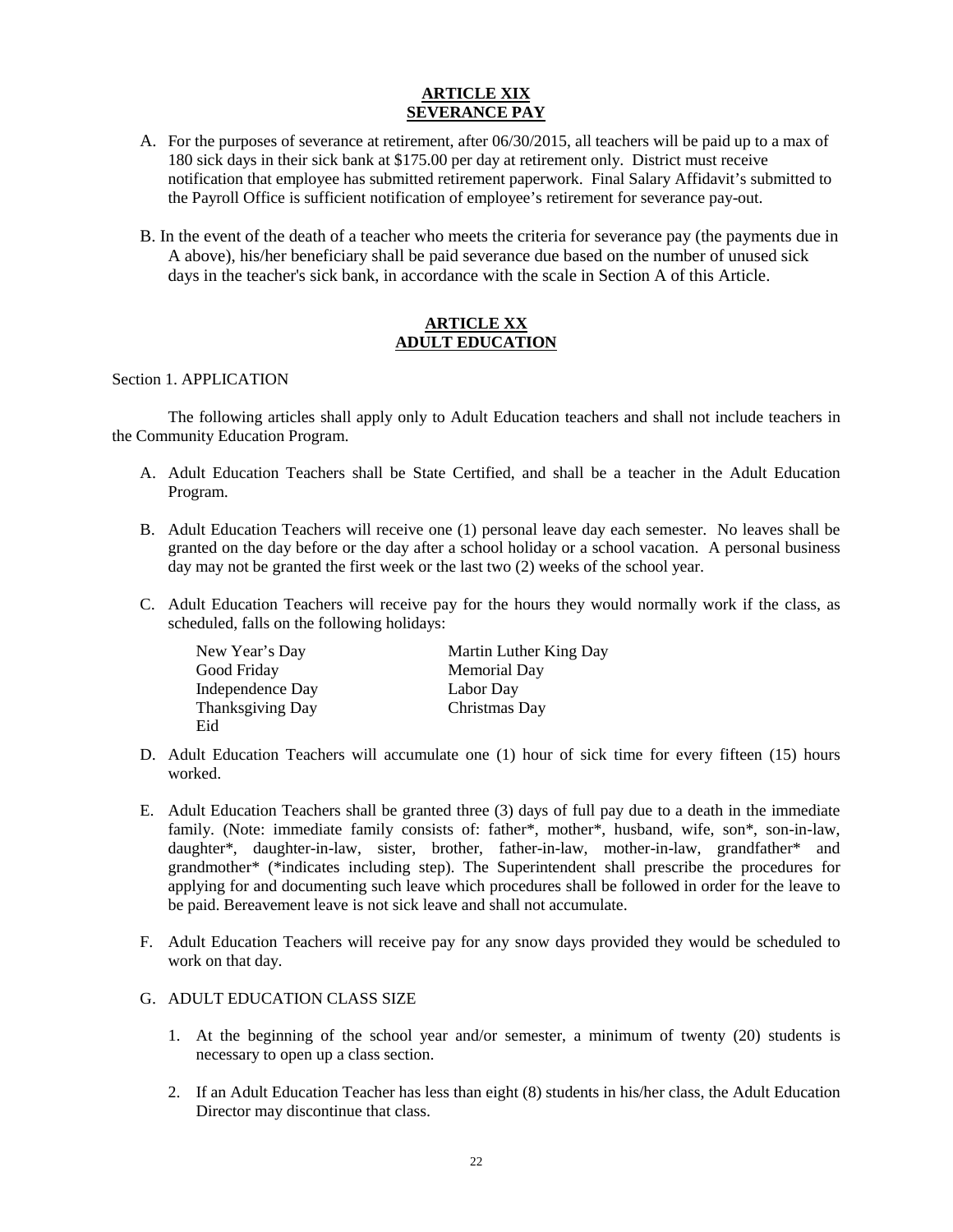#### H. ADULT EDUCATION SENIORITY

- 1. Adult Education shall maintain a separate seniority list for the sole purpose of the Adult Education Program.
- 2. Seniority for Adult Education Teachers shall accrue based on the total number of hours of continuous employment beginning with the 1987-88 school year.
- 3. All adult education teachers are subject to certification requirements for the positions they hold. Selections for adult education positions will be made on appropriate certifications.

#### I. POSTING PROCEDURES

- 1. New positions in Adult Education shall be first offered to Adult Education Teachers.
- 2. Positions not filled by Adult Education staff shall be posted for the remainder of the bargaining unit.

#### Section 2. - ADULT EDUCATION SALARY SCHEDULE:

| Step | 2019-2020 | 2020-2021 | 2021-2022 |
|------|-----------|-----------|-----------|
|      | 25.84     | 26.62     | 27.41     |
| 2    | 26.54     | 27.34     | 28.16     |
| 3    | 27.89     | 28.73     | 29.59     |
|      | 28.45     | 29.30     | 30.18     |

- A. Any absence due to illness the day preceding or following a holiday shall require a physician's statement in order to receive pay for the days absent. A statement must be presented to the Director within three (3) working days upon return.
- B. Any absence due to illness extending beyond four (4) days shall require a physician's statement. Such statement may be from the school physician or from the teacher's family physician. The statement must be presented to the Director the day the teacher returns to work.
- C. The District shall provide an answering machine for reporting absences.
- D. The District shall provide each full-time adult education teacher (full time is defined as working a minimum of 24 hours) single coverage from the vision plan provided to regular education teachers. District will pay 80% of single coverage and employees pays the remaining 20%.
- E. Under the direction and supervision of the Adult Education Director each teacher will receive a paid prep period three (3) times per school year. This will be one (1) class period per course. If throughout the year the active enrollment is equal to or exceeds 30 or more students, that teacher is entitled to one (1) additional prep.
- F. The School District shall provide the same health care coverage offered to regular education teachers for single coverage only. The district shall pay up to the hard cap with the employee paying the remaining premium provided said teacher completes the school year as a full time employee.

#### **ARTICLE XXI PART-TIME TEACHERS**

A. To be eligible to receive any fringe benefits a teacher must be under contract for full-time employment.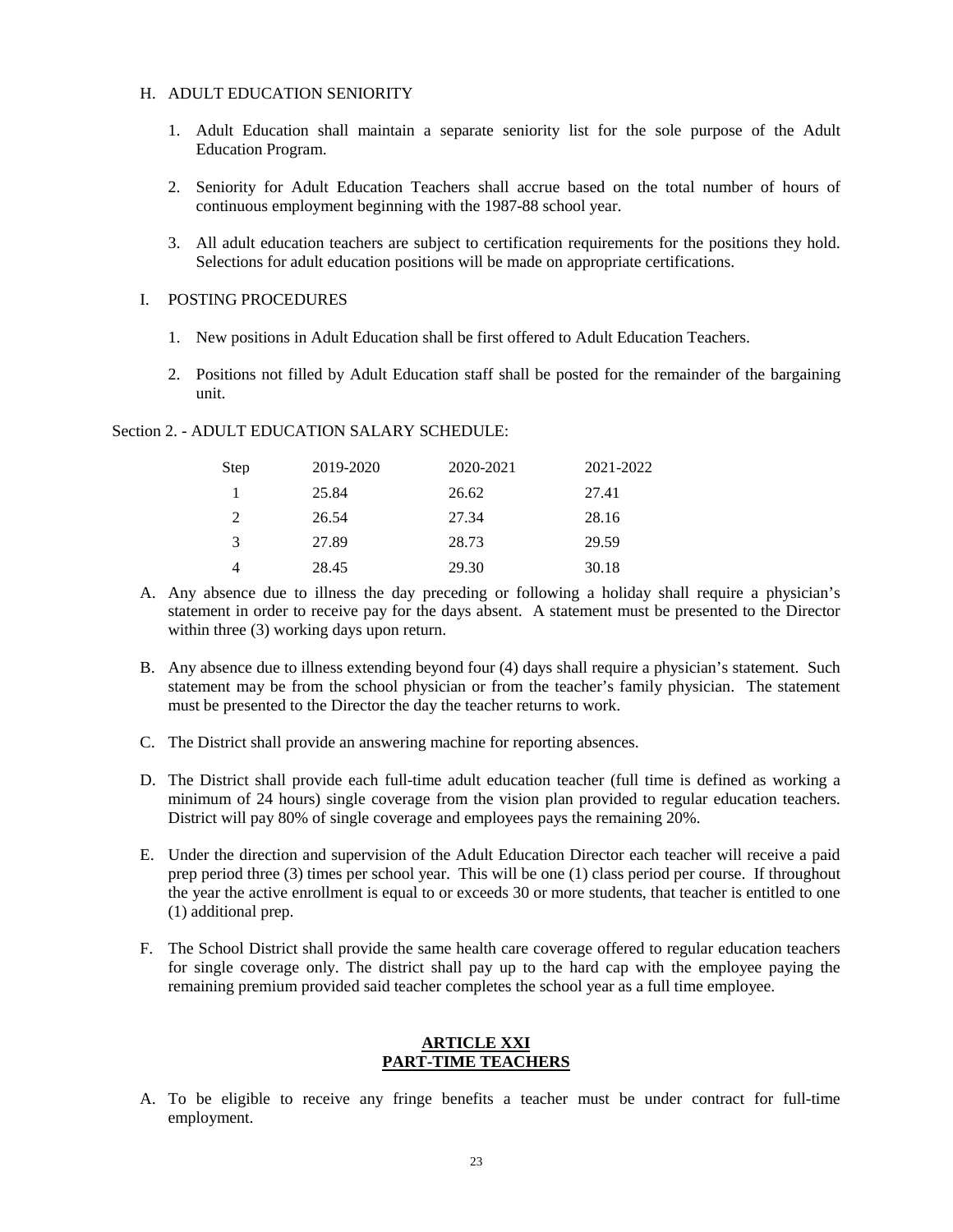- B. No full-time staff members will have their work assignments reduced to hire a part-time teacher to fill an assignment for which the full-time teacher is qualified.
- C. A less than full-time teacher may be hired when the need exists for a part-time position.
- D. A part-time teacher shall be placed on the teachers' salary schedule at the appropriate fraction of an agreed upon step of the salary schedule and shall progress to the next step of the salary schedule annually until the maximum salary step has been reached. The Union shall be informed of the agreement. Agreements made prior to the ratification of this contract shall prevail.
- E. To accumulate seniority, a part-time teacher must have an elementary and/or secondary teaching certification and be under contract.

#### **ARTICLE XXII MISCELLANEOUS**

- A. The dismissal of a probationary teacher is not proper grounds for a grievance.
- B. The District will print the Agreement in booklet form.
- C. Any student who fails a class, may not re-take the class with the same teacher, if another teacher's class is available for that student in the subject or class that he failed, unless mutually agreed to by the teacher and principal.
- D. The word "assignments" shall be added to all sections relating to promotions, vacancies and transfers.
- E. Five (5) W-2 forms will be given to teachers for income tax purposes if possible
- F. A student who is suspected of being a special education student candidate shall be referred to the Special Education Department. The Department will test and process the referral according to its rules and regulations.
- G. In the absence of emergency, major repair work, painting, or exterminating that can be done when school is not in session shall be done during vacations so as not to disrupt classes.
- H. The District shall encourage educational field trips and when funds are available, transportation shall be provided. Substitutes will be provided when necessary.
- I. All teacher evaluations shall be done on a timely basis. If a principal or administrator fails to complete an evaluation on an agreed date, he or she shall evaluate that teacher within 10 working days.
- J. The District and the Union will mutually agree to the final school calendar by March. The District reserves the right to make adjustments to the school calendar to accommodate school holidays that may impact student and staff attendance. The district is willing to discuss these changes with the Union before the changes are implemented. Calendars for the 2019-2020, 2020-2021 and 2021-2022 school years have been included as part of Schedule C.
- K. Removal of all Prohibited Subjects of Bargaining effective with the Ratification date of HFT Membership 05-26-2015. \$500.00 (One Time) Bonus given to every HFT Teacher by June 30, 2015.

#### **ARTICLE XXIII STRIKE PROHIBITION**

The Union will not engage in or encourage strike action of any kind during the life of this contract.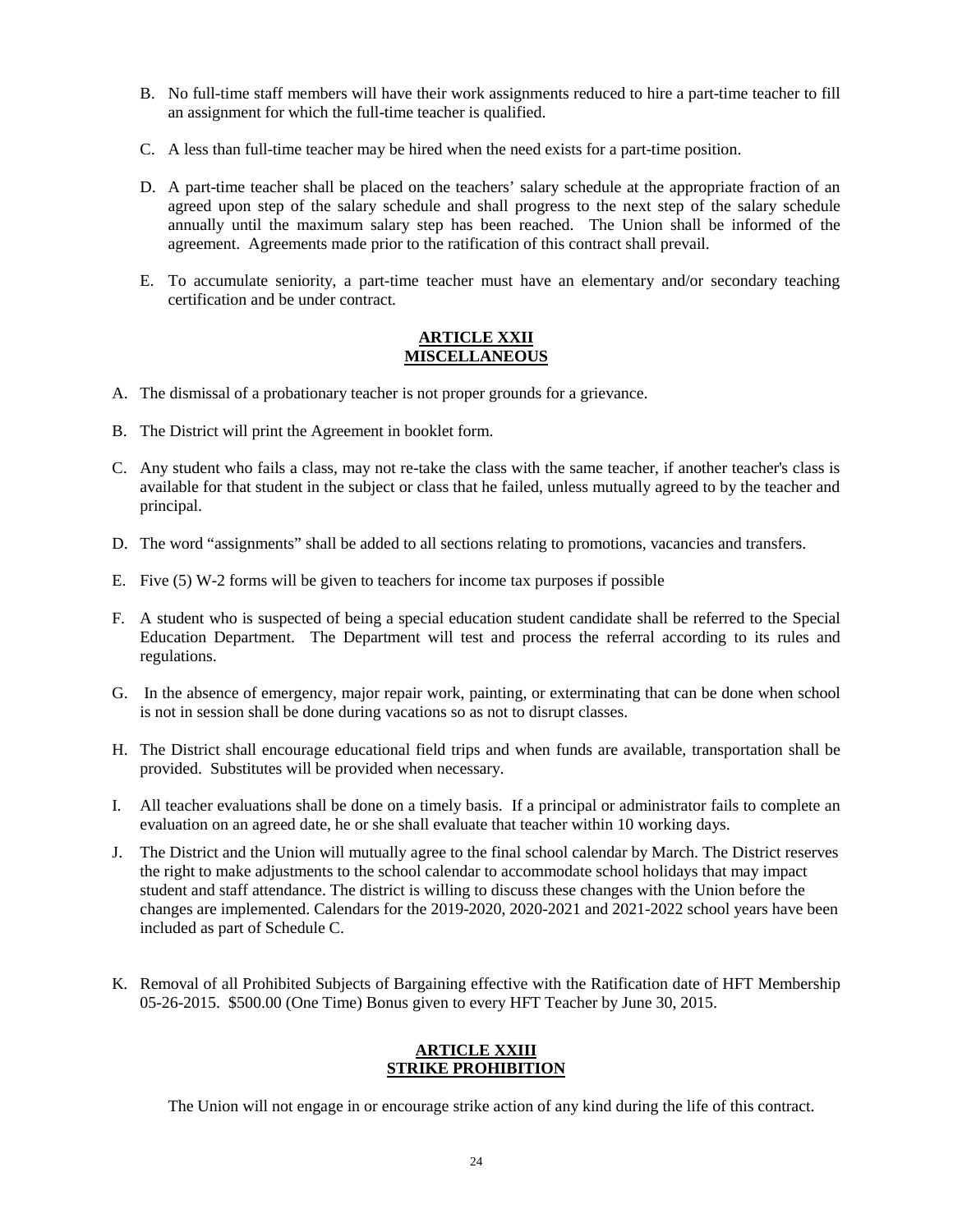#### **ARTICLE XXIV SAVINGS CLAUSE**

If any provisions of this agreement shall at any time be held contrary to law or decisions by a court of last resort in Michigan or of the United States or by any court of competent jurisdiction from whose judgment no appeal has been taken within the time provided for so doing, and in that event, all other provisions of this Agreement shall continue in full force and effect.

#### **ARTICLE XXV COMPENSATION**

Compensation shall be governed pursuant to the terms and conditions set forth in Schedule "A" and Schedule "B" attached hereto and made a part hereof.

#### **ARTICLE XXVI DURATION**

This agreement shall be in effect from July 1, 2019 through June 30, 2022. At any time subsequent to January 1, 2020, either party may give written notice of its intention to reopen negotiations for a new agreement. Meetings between the parties shall begin not later than twenty (20) days after such notification unless otherwise agreed upon by the parties hereto.

This entire agreement and/or specific provisions of this agreement may be rejected, modified, or terminated by an emergency manager under conditions provided in the Local Government and School District Accountability Act, 2011 PA 4. The preceding clause is inserted into this document pursuant to 2011 PA 9. The parties did not mutually agree on this provision. By signing this agreement, the Union does not agree or acknowledge that this provision is binding on either the Employer or the Union. The Union reserves the right to assert, where appropriate, that this clause is unenforceable.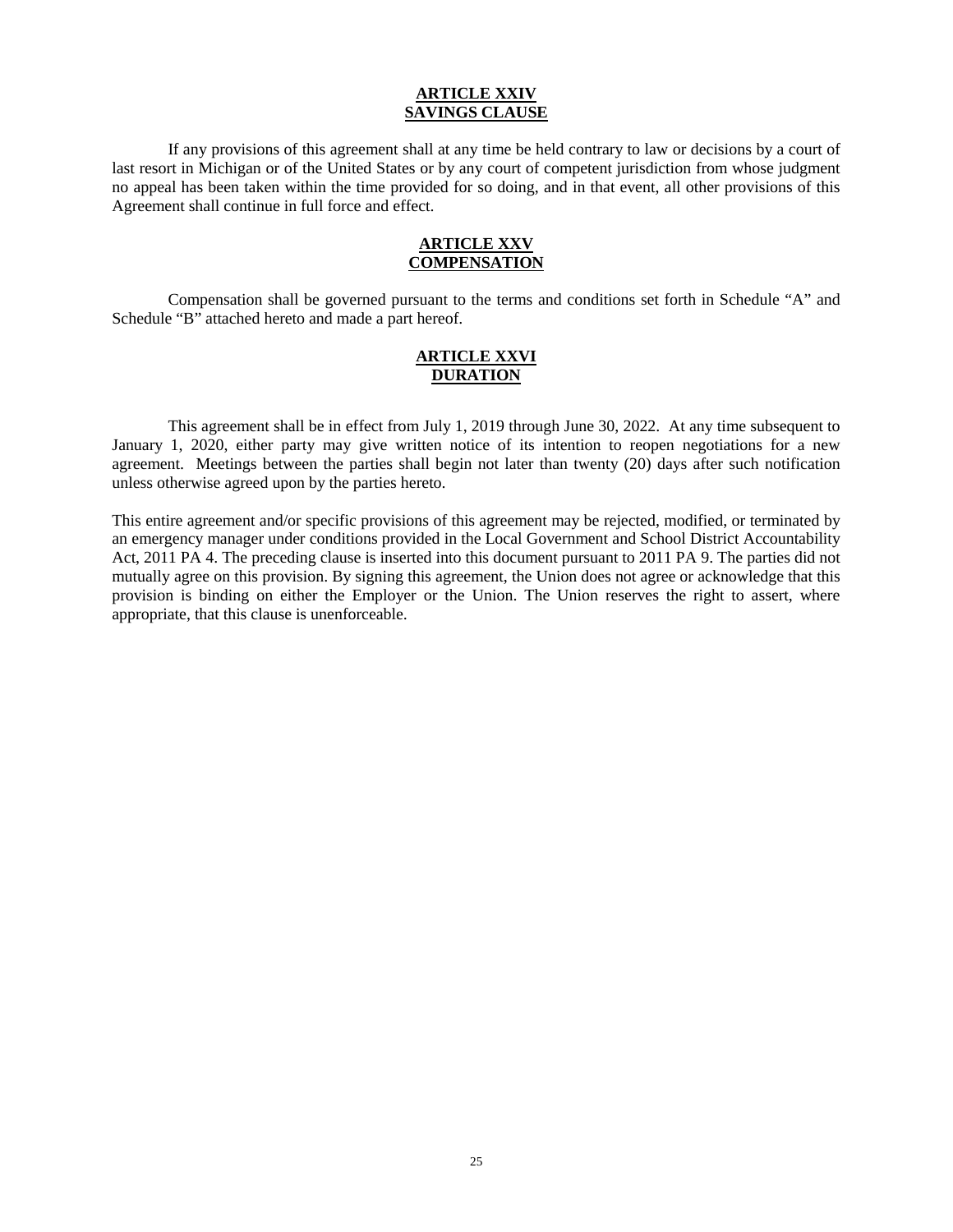In witness whereof, the parties have executed this Agreement by their duly authorized representatives the day and year first written above:

For the School District of the City of Hamtramck, a General Law School District:

\_\_\_\_\_\_\_\_\_\_\_\_\_\_\_\_\_\_\_\_\_\_\_\_\_\_\_\_\_\_\_\_\_\_

\_\_\_\_\_\_\_\_\_\_\_\_\_\_\_\_\_\_\_\_\_\_\_\_\_\_\_\_\_\_\_\_\_

\_\_\_\_\_\_\_\_\_\_\_\_\_\_\_\_\_\_\_\_\_\_\_\_\_\_\_\_\_\_\_\_\_\_

\_\_\_\_\_\_\_\_\_\_\_\_\_\_\_\_\_\_\_\_\_\_\_\_\_\_\_\_\_\_\_\_\_

-and-

For the Hamtramck Federation of Teachers, Local 1052, American Federation of Teachers, AFL-CIO, by:

Michelle Cook, President

Jackie Dziedziula, Secretary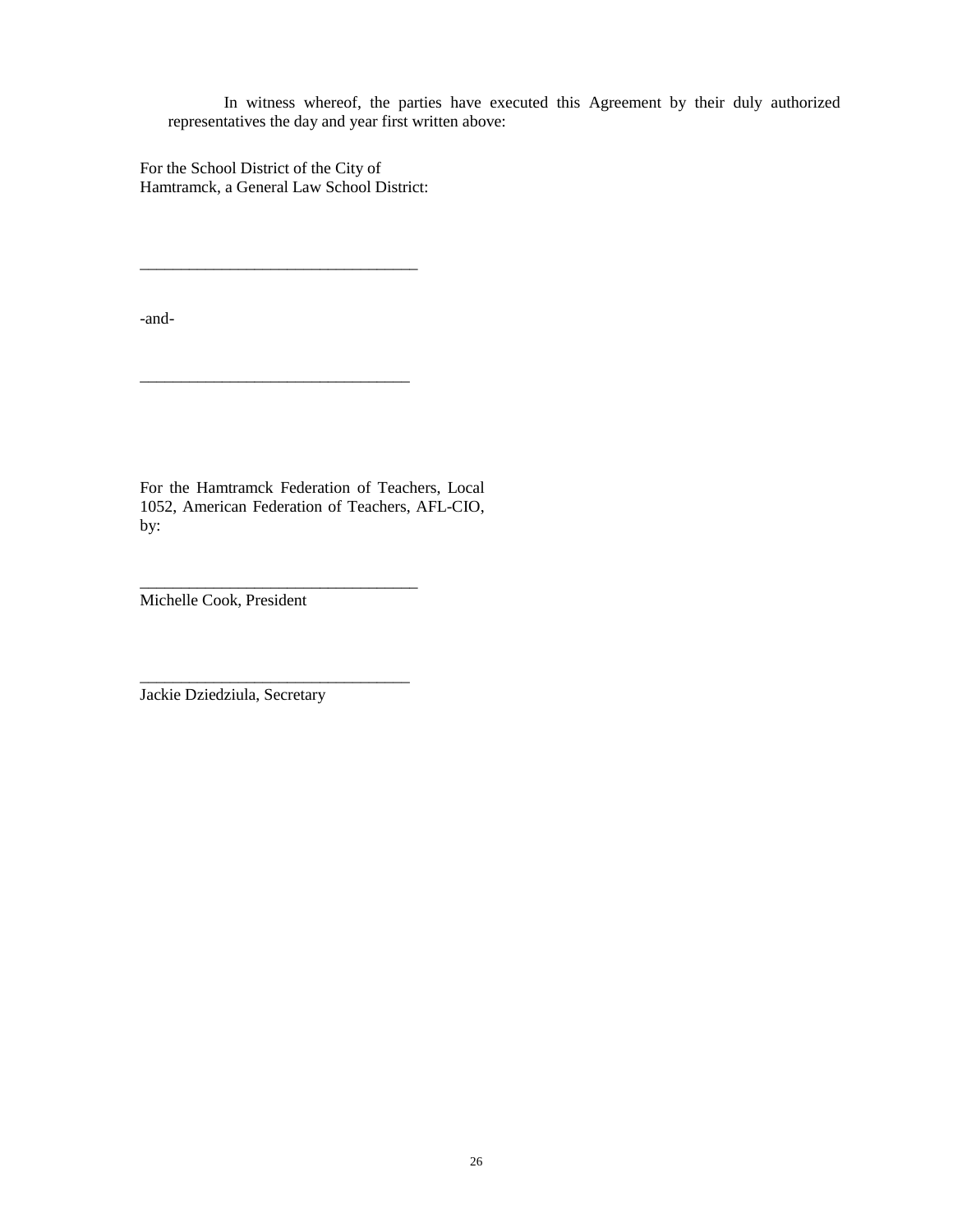#### **SCHEDULE "A" COMPENSATION**

#### Section 1. GENERAL PROVISIONS

#### A. SALARY FOR NEW INSTRUCTIONAL POSITIONS

If a new position is established within the bargaining unit during the period of the Agreement, the District will consult with the Union concerning an appropriate salary for such position

#### B. STATE AND FEDERAL PROGRAMS

The salaries and fringe benefits for teachers on state and federal programs shall correspond to the salaries and fringe benefits of teachers in the bargaining unit.

#### C. VOCATIONAL CLASSES

Vocational classes and programs that are reimbursable shall be established whenever feasible in the high school.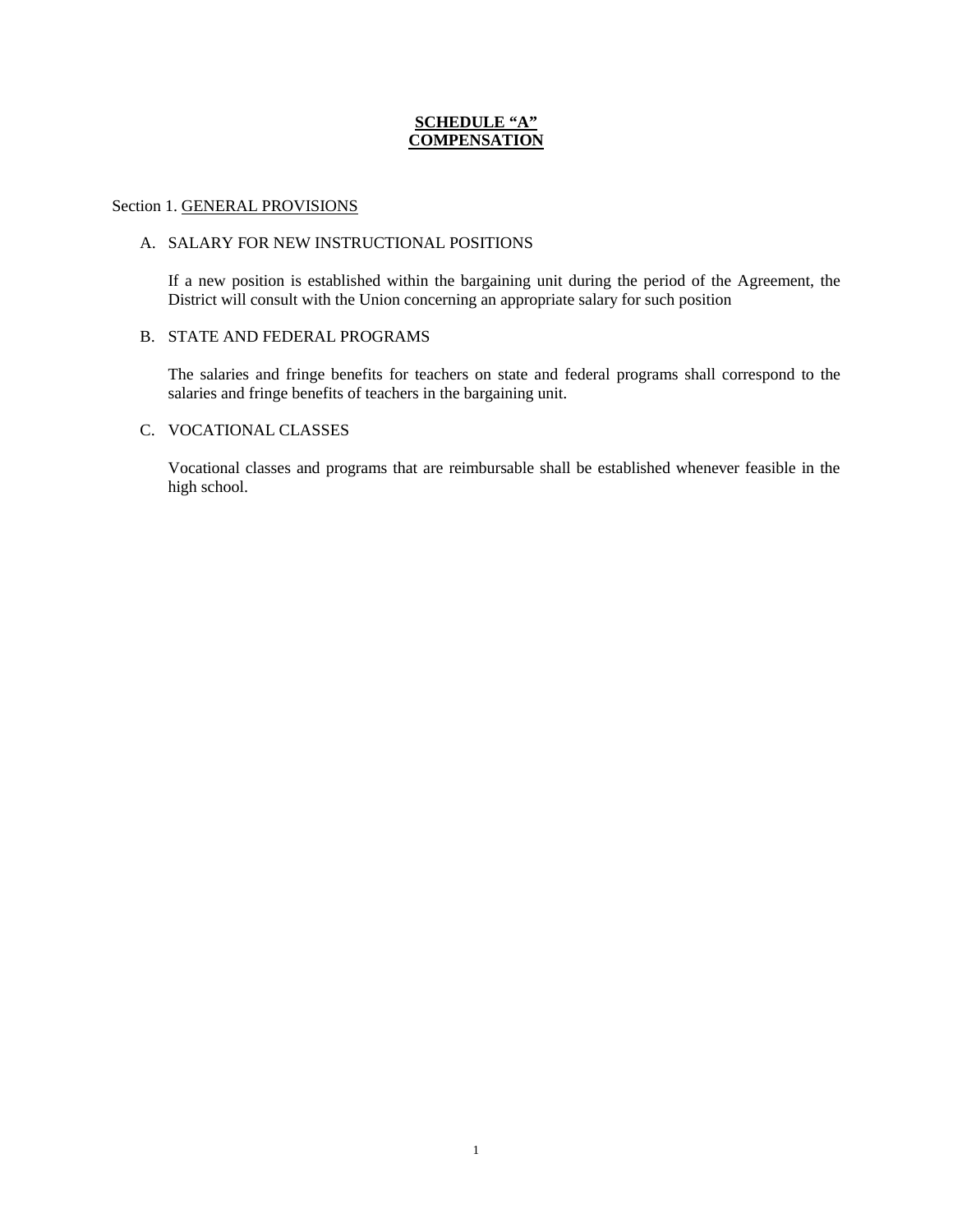#### Section 2. SALARY SCHEDULES

#### 2019-2020:

Bonuses made permanent on 12th, 13th, and 14th step.

All steps renumbered to reflect a starting step of 1. Everyone stays on his/her current step at the increased amount due to renumbering. A new step 14 created at 3% more than current 14th step (with permanent bonus).

Teachers hired from the fall of 2011-2012 school year to the end of the June 2016-2017 school year will be given 1 additional step. (See Appendix for list of 60 employees to receive step).

2020-2021:

All teachers move up one step.

Add step 15 at 2% more than 14th step.

2021-2022:

All teachers move up one step.

Add step 16 at 2% more than 15th step.

| BA-2019-2022  | MA-2019-2022  |
|---------------|---------------|
| <b>STEPS</b>  | <b>STEPS</b>  |
| $1 - 39,733$  | $1 - 43,939$  |
| $2 - 42,436$  | $2 - 47,032$  |
| $3 - 44,397$  | $3 - 49,647$  |
| $4 - 47,453$  | $4 - 53,072$  |
| $5 - 49,513$  | $5 - 55,146$  |
| $6 - 51,641$  | $6 - 58,335$  |
| $7 - 54,255$  | $7 - 60,477$  |
| $8 - 58,182$  | $8 - 64,340$  |
| $9 - 61,037$  | $9 - 69,956$  |
| $10 - 63,055$ | $10 - 72,480$ |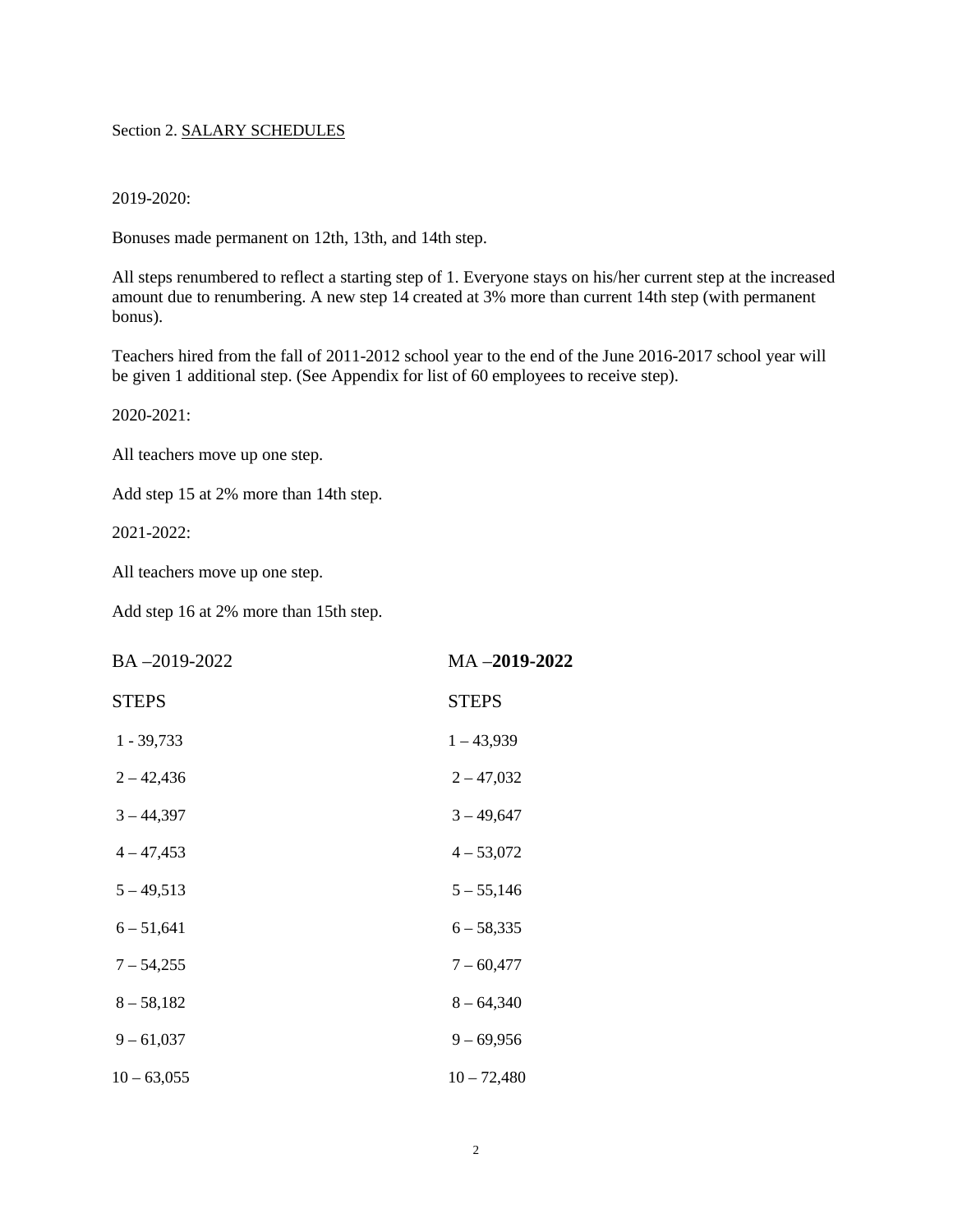| $11 - 65,602$   | $11 - 75,409$    |
|-----------------|------------------|
| $12 - 68,226$   | $12 - 78,425$    |
| $13 - 68,921$   | $13 - 79,225$    |
| $14 - 70,989$   | $14 - 81,601$    |
| $15*-72,409$    | $15*-83,233$     |
| $16** - 73,857$ | $16*** - 84.898$ |
|                 |                  |

\* Step 15 to be added in year 2020-2021

\*\* Step 16 to be added in year 2021-2022

### Section 3. HOURS BEYOND DEGREE

| <b>Bachelor Degree</b> | 300 |
|------------------------|-----|
| Master Degree          |     |
| Master Degree          | 500 |
|                        | 900 |
|                        |     |

#### Section 4. LONGEVITY

Teachers who have eleven (11) years of service in the District by the first day of the school year shall receive longevity pay during the first week of December that is not a regular pay week.

#### Effective 2010/2011 School Year

| After 11 years the following rate shall apply: | -SS | 950    |
|------------------------------------------------|-----|--------|
| After 15 years the following rate shall apply: |     | \$1450 |
| After 22 years the following rate shall apply: |     | \$1950 |

#### Section 5. NUMBER OF PAYS

Teachers will be given the option of receiving paychecks over the duration of the school year or twenty-six (26) paychecks over fifty-two (52) weeks.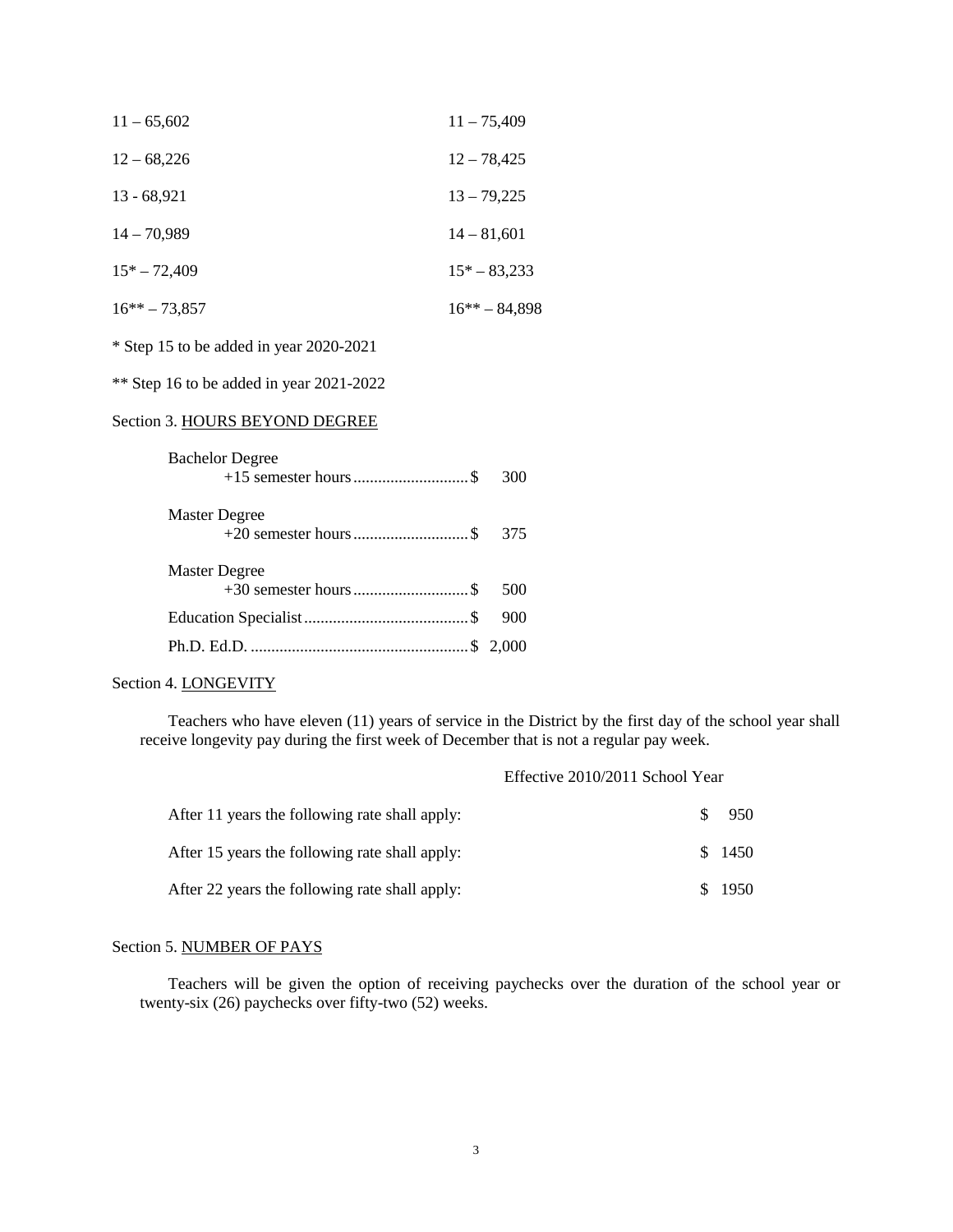#### Section 6. LIST OF DEDUCTIONS

- A. A complete legible report of all deductions and updated totals will be given with each teacher's paycheck.
- B. Detroit income tax will be deducted for Detroit residents on a bi-weekly basis if possible.

#### Section 7. CREDIT FOR PREVIOUS EXPERIENCE

New teachers who enter the service of the Hamtramck School District at the beginning of the school year 1966-67 or at any time thereafter, who have approved professional experience outside the Hamtramck Public Schools, may receive up to a maximum of eight years credit on the salary schedule on a year for year basis, based upon the recommendation of the Superintendent.

#### Section 8. INCREMENTS FOR ADDITIONAL ACADEMIC HOURS (SEMESTER)

Any member of the instructional staff claiming additional salary increments based on academic credits or degrees must submit proof of having obtained such credit or degree on or before October 1 of such school year will be compensated for the full school year and if before February 1 shall be compensated for one half the school year. Proof submitted thereafter will not be accepted for credit in that school year.

#### Section 9. INCREMENTS FOR ADDITIONAL ACADEMIC HOURS (NON-SEMESTER)

Teachers who are not on the semester system at their college shall start receiving payment for educational credits or degrees in the month in which they present their transcripts indicating satisfactory completion of their scores.

#### Section 10. MILEAGE

All employees assigned and required to travel to more than one building shall be compensated at the current IRS mileage rate.

All other school related mileage requests must have prior approval by the Superintendent or his designee.

#### Section 11. NON-REIMBURSABLE DIFFERENTIAL POLICY

Inasmuch as the State of Michigan no longer reimburses the school system for differentials, teachers hired for the 1980-81 school year and thereafter will no longer receive a differential for certification in Vocational Education, Speech Correction and Special Education.

#### Section 12. TAX SHELTER

The District will cooperate with the Union in establishing a tax shelter program for its teachers. There shall be no more than Five (5) tax shelter companies approved at one time.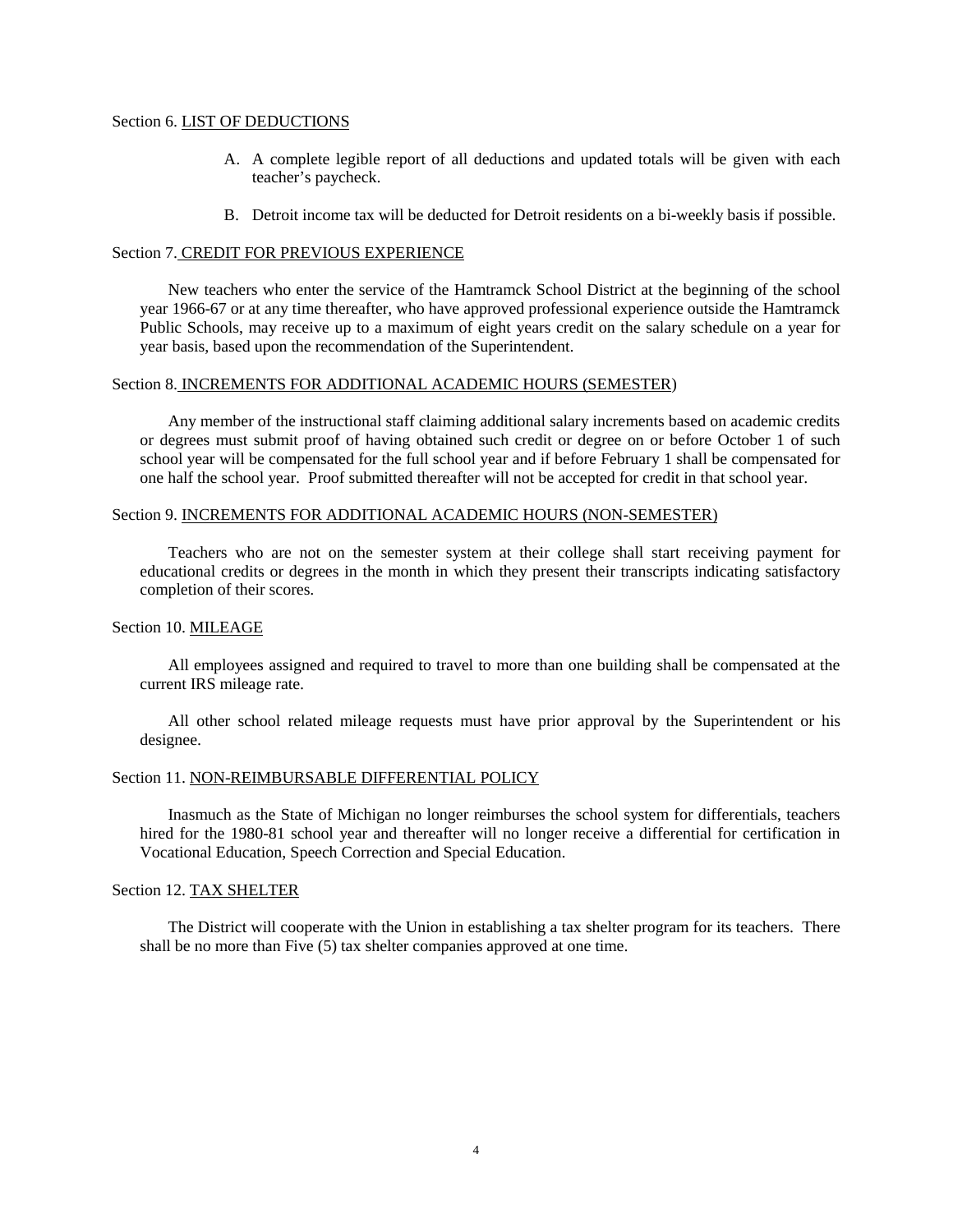## Section 13. COMPENSATION FOR ASSIGNMENT DURING PREPARATION PERIOD

If assigned a duty to teach class during his or her preparation period, a teacher shall be paid as follows:

### 2017-2018

\$24.75 per hour Effective 2017-2018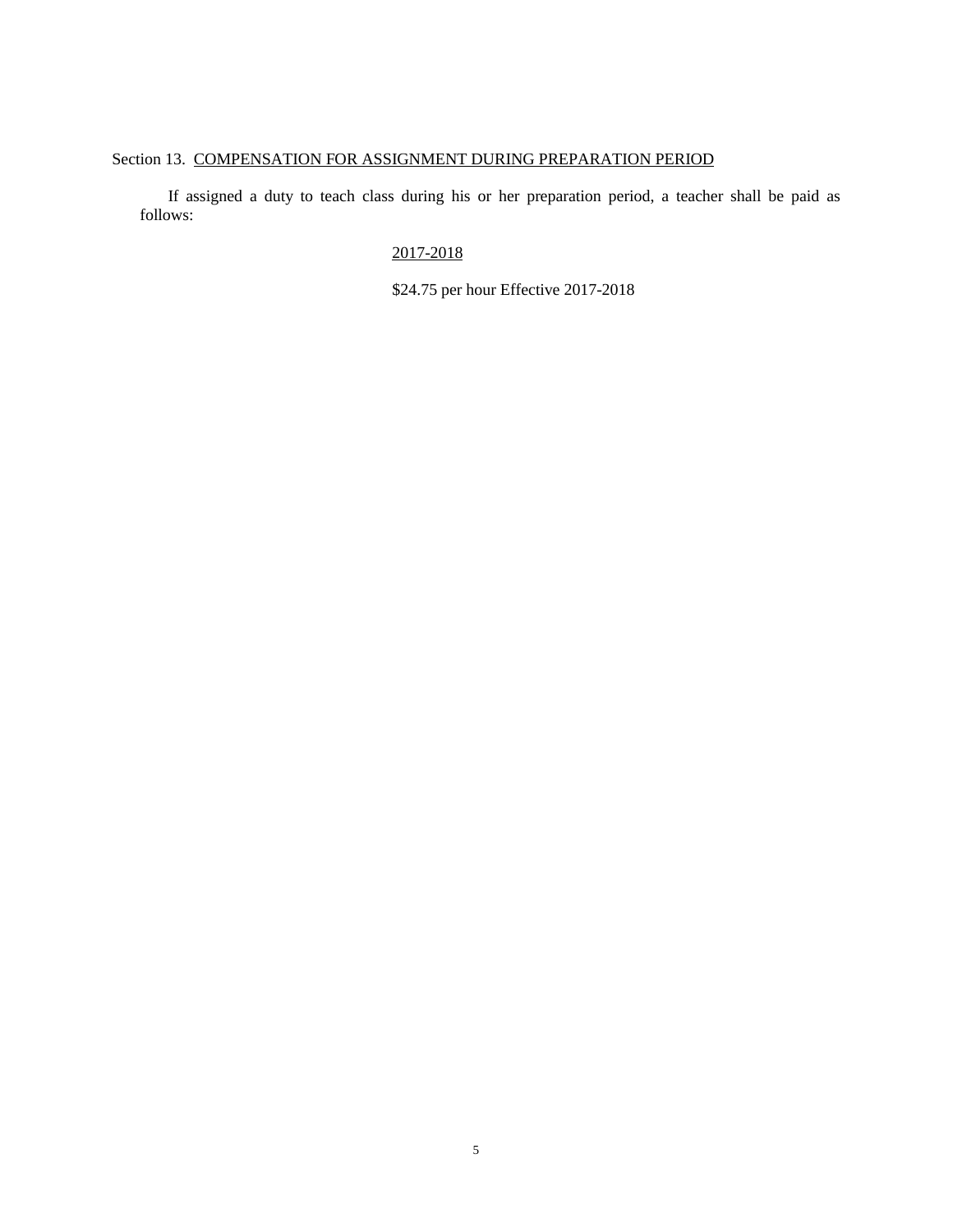## **SCHEDULE "B" EXTRA-CURRICULAR ACTIVITIES**

## **Effective 2019-2020**

#### CURRENT

| Athletic Director (1) Position                     | 5682.77 |
|----------------------------------------------------|---------|
| Vocational (1) Position                            | 3409.67 |
| Vocal Music (senior high) (1) Position             | 1704.83 |
| Band (senior high) (1) Position                    | 2386.77 |
| Music (middle school) (1) Position                 | 1363.87 |
|                                                    |         |
| Sponsors:                                          |         |
| Senior Class (1) Position                          | 1136.55 |
| Junior, Sophomore, Freshman Class (1) Position     | 738.76  |
| Student Council (h.s,m.s.) (1) Position            | 738.76  |
| Yearbook (1) Position                              | 1136.55 |
| Safety Patrol (m.s./elem.) (1) Position            | 340.97  |
| Service Squad (m.s./elem) (1) Position             | 340.97  |
| Princess Prom (HHS) (1) Position                   | 1082.43 |
| Chess Club (1) Position                            | 703.58  |
| DECA Advisor (HHS) (1) Position                    | 2000.00 |
| DECA Co-Advisor (1) Positions*                     | 1000.00 |
| National Honor Society (HHS) (1) Position          | 1082.43 |
| National Junior Honor Society (Kosc.) (1) Position | 734.00  |
| National Elementary Honor Society (1) Position     | 734.00  |
|                                                    |         |
|                                                    |         |
| <b>SENIOR HIGH COACHES</b>                         |         |
| Female:                                            |         |
| Cheerleading (1) Position                          | 3125.52 |
| Head Basketball (1) Position                       | 4115.34 |
| Assistant Basketball (J.V.) (1) Position           | 2017.39 |
| Freshman Basketball (1) Position                   | 2017.39 |
| Head Softball (1) Position                         | 3125.52 |
| Assistant Softball (J.V) (1) Position              | 2017.39 |
| Head Volleyball (1) Position                       | 3125.52 |
| Assistant Volleyball (J.V) (1) Position            | 2017.39 |
| Tennis (1) Position                                | 3125.52 |
| J.V. Tennis (1) Position                           | 2017.39 |
| Soccer (1) Position                                | 3125.52 |
| <b>Assistant Soccer (1) Position</b>               | 2017.39 |
| J.V. Soccer (1) Position                           | 2017.39 |

Directors: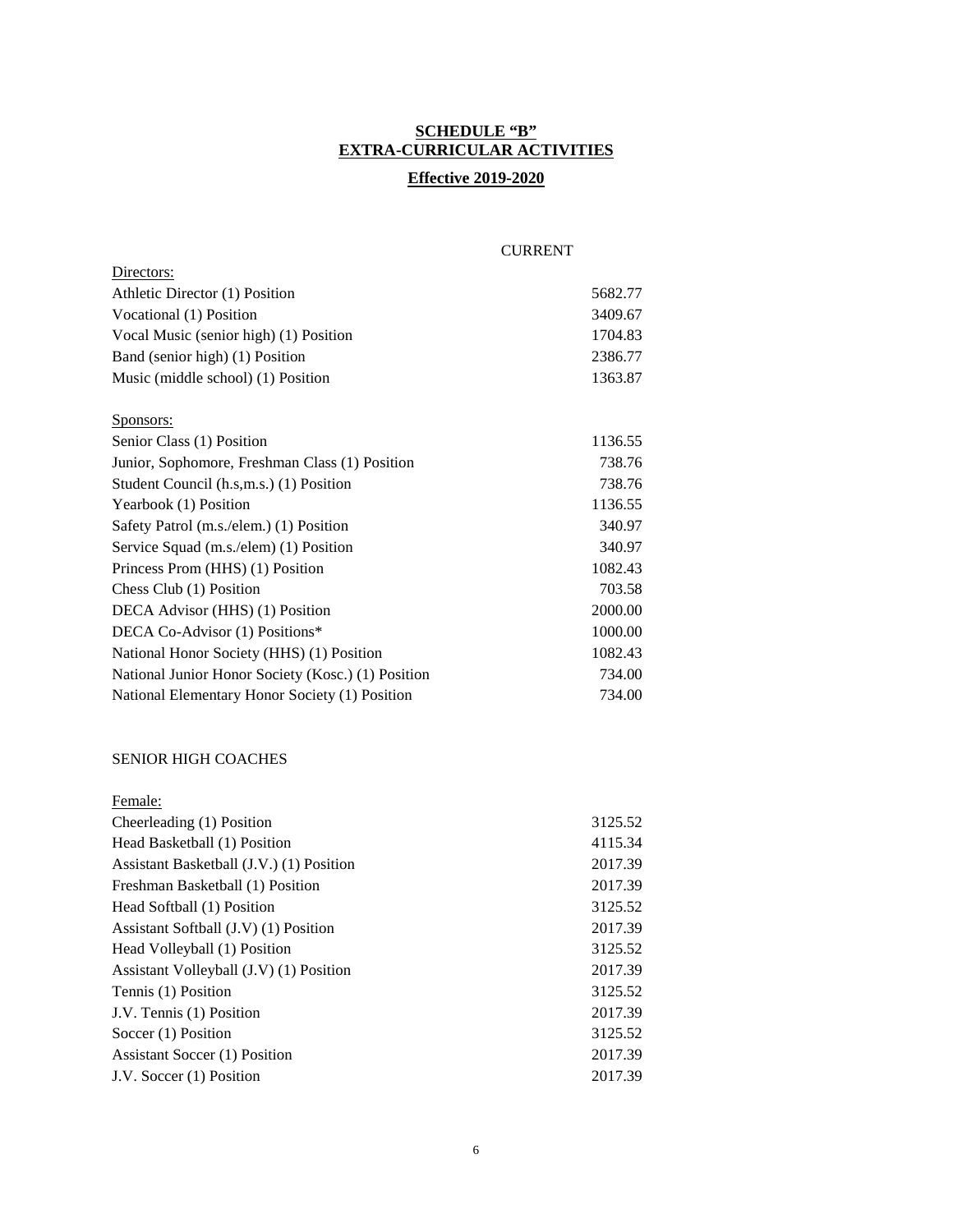| Male:                                   |         |
|-----------------------------------------|---------|
| Head Baseball (1) Position              | 3125.52 |
| Assistant Baseball (J.V) (1) Position   | 2017.39 |
| Head Basketball (1) Position            | 4115.34 |
| Assistant Basketball (J.V) (1) Position | 2017.39 |
| Freshman Basketball (1) Position        | 2017.39 |
| Head Football (1) Position              | 4554.53 |
| Assistant Football Varsity (1) Position | 2017.39 |
| Assistant Football (J.V) (2) Positions  | 2017.39 |
| Head Wrestling (1) Position             | 3125.52 |
| <b>Assistant Wrestling (1) Position</b> | 2017.39 |
| J. V. Wrestling (1) Position            | 2017.39 |
| Tennis (1) Position                     | 3125.52 |
| J.V. Tennis (1) Position                | 3125.52 |
| Soccer (1) Position                     | 3125.52 |
| <b>Assistant Soccer (1) Position</b>    | 2017.39 |
| J.V. Soccer (1) Position                | 2017.39 |
| $Co$ -ed:                               |         |
| Head Soccer (1) Position                | 3125.52 |
| Assistant Soccer (J.V.) (1) Position    | 2017.39 |
| Head Drama (1) Position                 | 3125.52 |
| <b>Assistant Drama (1) Position</b>     | 2017.39 |
| FIRST Team (1) Position                 | 1114.27 |
| Cross Country (1) Position              | 3125.52 |
| <b>MIDDLE SCHOOL COACHES</b>            |         |
| Female:                                 |         |
| Cheerleading (1) Position               | 1704.83 |
| Head Basketball (1) Position            | 1704.83 |
| Assistant Basketball (1) Position       | 1108.14 |
| Head Softball (1) Position              | 1704.83 |
| <b>Assistant Softball (1) Position</b>  | 1108.14 |
| Soccer (1) Position                     | 1704.83 |
| <b>Assistant Soccer (1) Position</b>    | 1108.14 |
| Volley Ball Head Couch                  | 1704.83 |
| <b>Volley Ball Assistant Coach</b>      | 1108.14 |

| Male:                           |         |
|---------------------------------|---------|
| Head Baseball (1) Position      | 1704.83 |
| Assistant Baseball (1) Position | 1108.14 |
| Head Basketball (1) Position    | 1704.83 |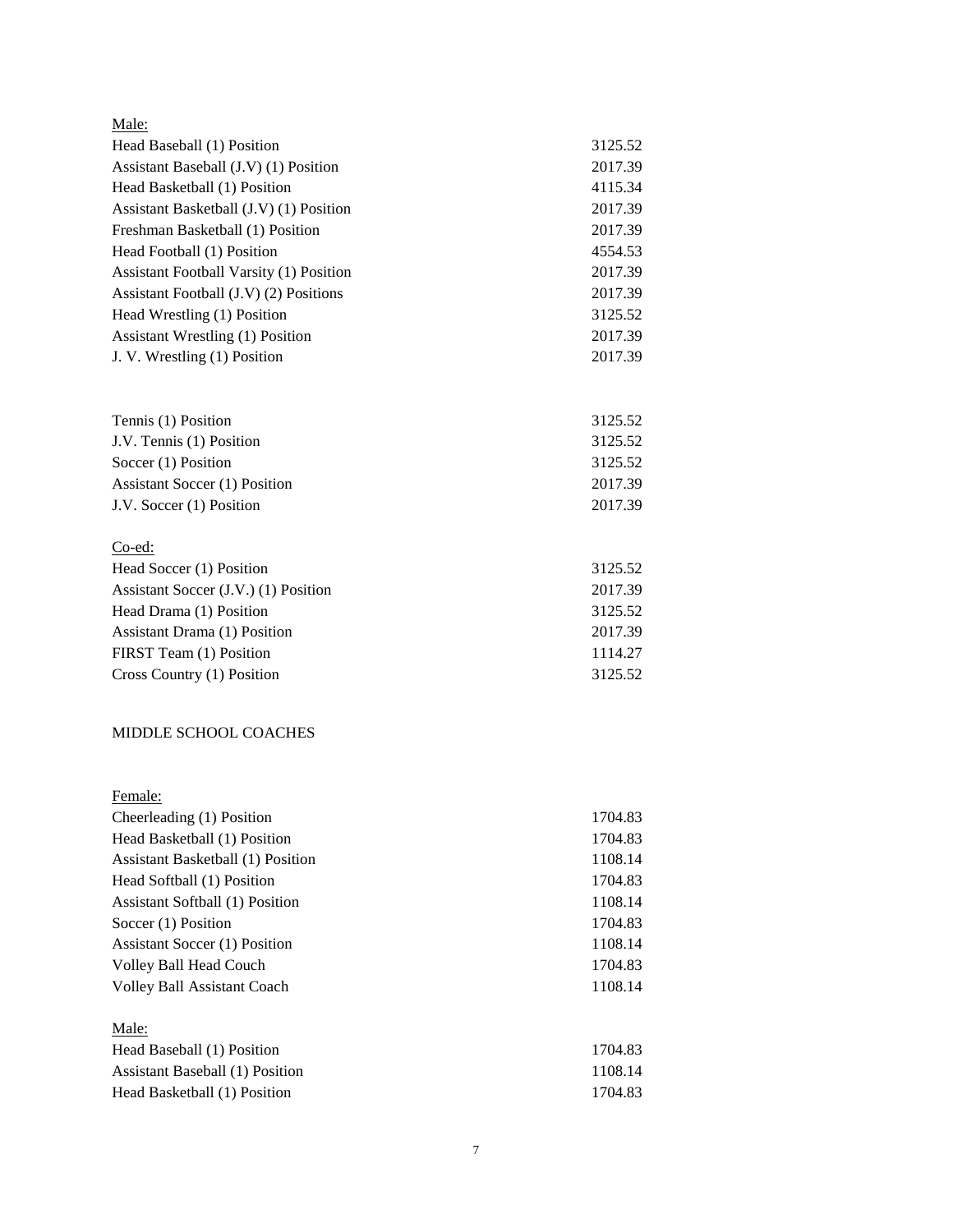| <b>Assistant Basketball (1) Position</b>  | 1108.14 |
|-------------------------------------------|---------|
| Head Football (1) Position                | 1704.83 |
| Assistant Football – Varsity (1) Position | 1108.14 |
| Head Wrestling (1) Position               | 1704.83 |
| Assistant Wrestling (1) Position          | 1108.14 |
| Soccer (1) Position                       | 1704.83 |
| Assistant Soccer (1) Position             | 1108.14 |
|                                           |         |
| Co-ed:                                    |         |
| Softball (1) Position                     | 1704.83 |
| Head Drama (1) Position                   | 1704.83 |
| Assistant Drama (1) Position              | 1108.14 |
|                                           |         |
| FIRST Team (1) Position                   | 835.71  |
|                                           |         |
| <b>ELEMENTARY</b>                         |         |
|                                           |         |
| LEGO $(1)$ Position                       | 557.13  |

HR Director will share a form for all extra curricular activities which will need documentation of Dates, Times, Activity and any other information as needed from the HR director.

#### Section 3. DIFFERENTIAL INFORMATION

- A. The differential salary shall be paid in a lump sum at the end of the season for the athletic activity that is being coached.
- B. Administrative and supervisory personnel shall not be eligible for assignment to coach athletic activities.
- C. A coach may be assigned to more than one athletic activity for which a differential salary is paid.

#### Section 4. SUMMER SCHOOL

Summer schools shall be staffed in the following manner:

- A. Summer school teachers shall have the qualifications required by the State of Michigan for the subjects they will teach in summer school.
- B. The salary of summer school teachers shall be as follows:

\$24.75 per hour Effective 2017-2018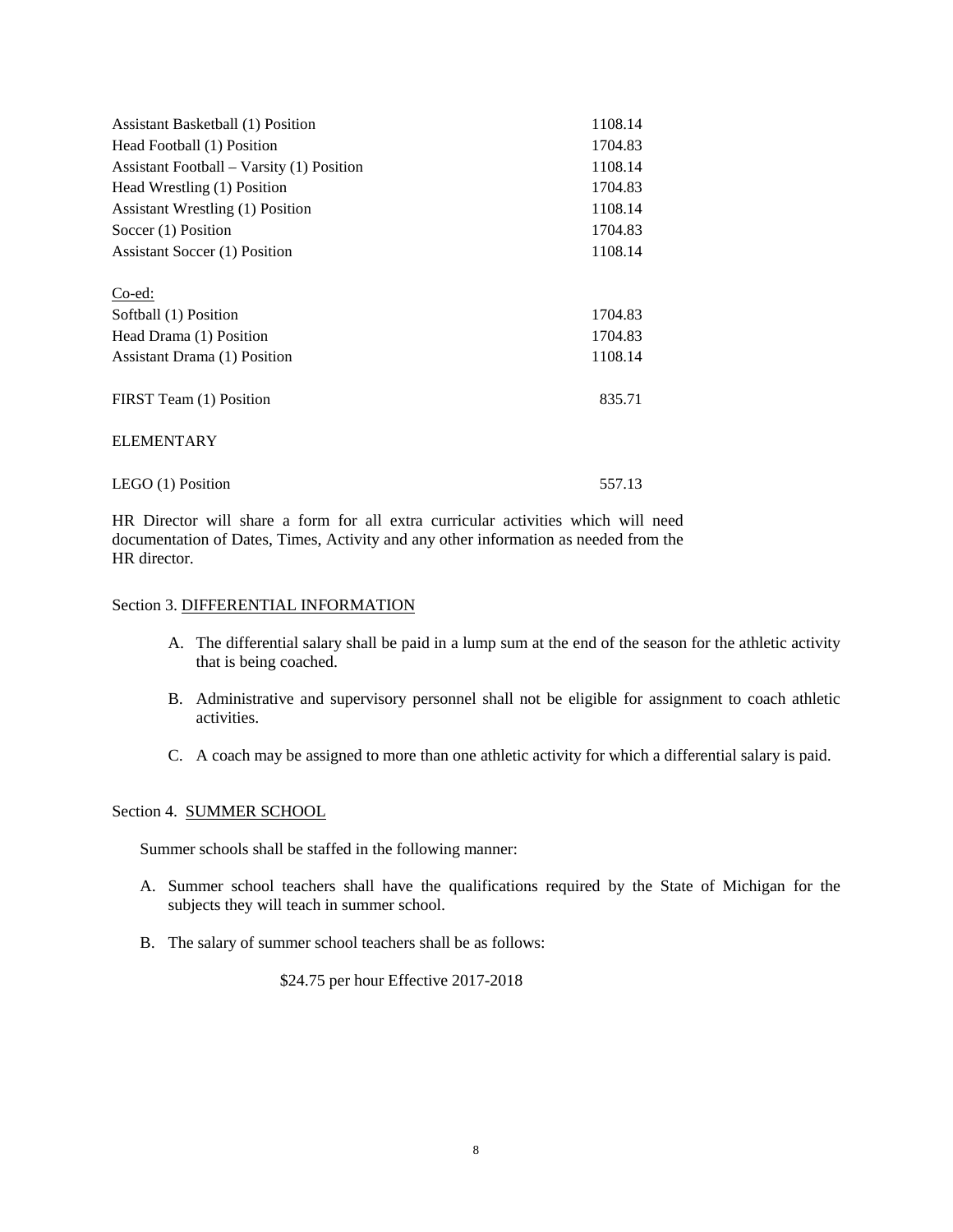#### **SCHEDULE "C" SCHOOL CALENDAR**

The School week calendar will be distributed to each teacher on Thursday for the following week. A master calendar of events will be posted at least two (2) weeks in advance.

The applicable calendars for the 2019-2020, 2020-2021, and 2021-2022 school years have been included (subject to change).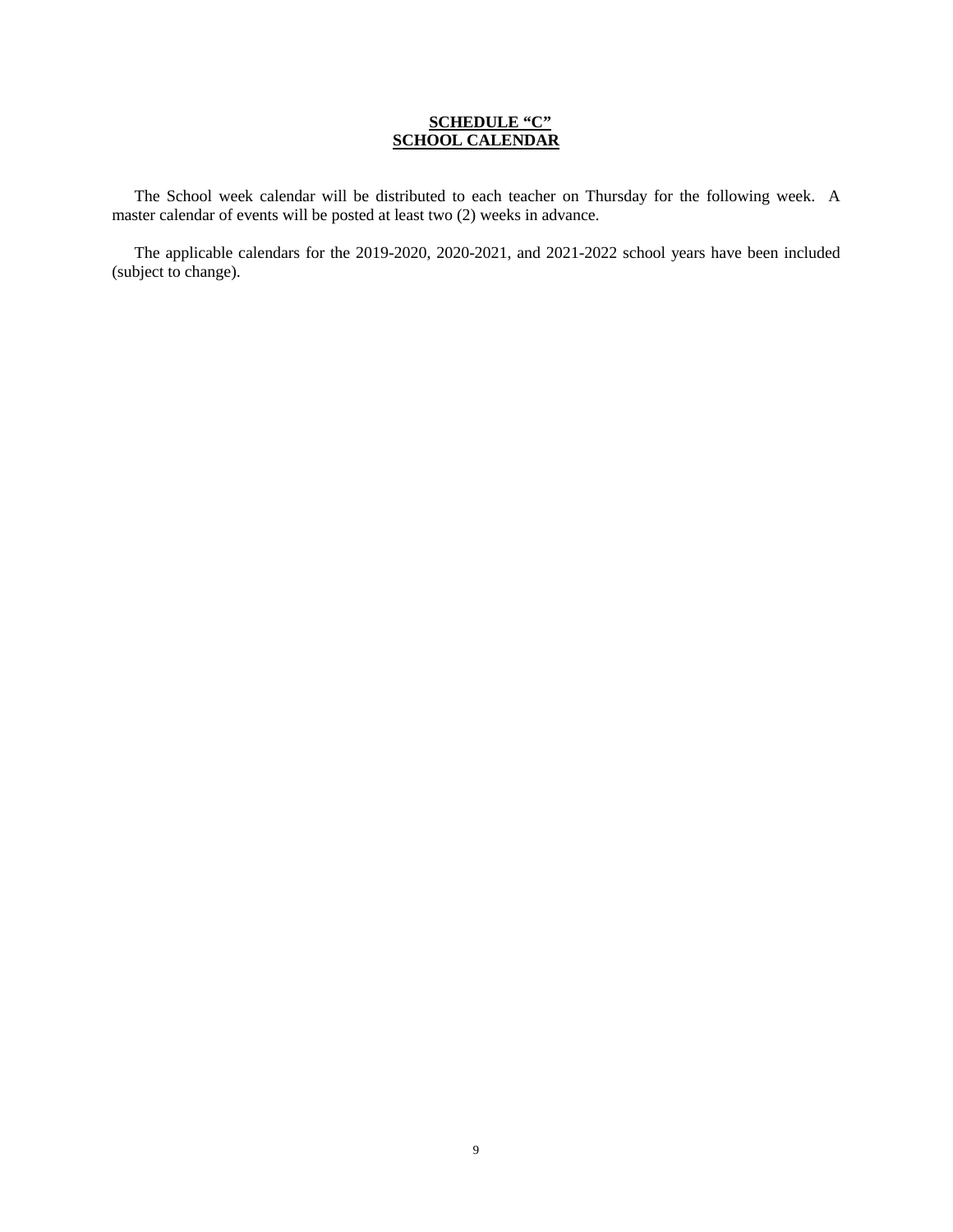#### **APPENDIX - APPLICABLE MEMORANDA OF UNDERSTANDING**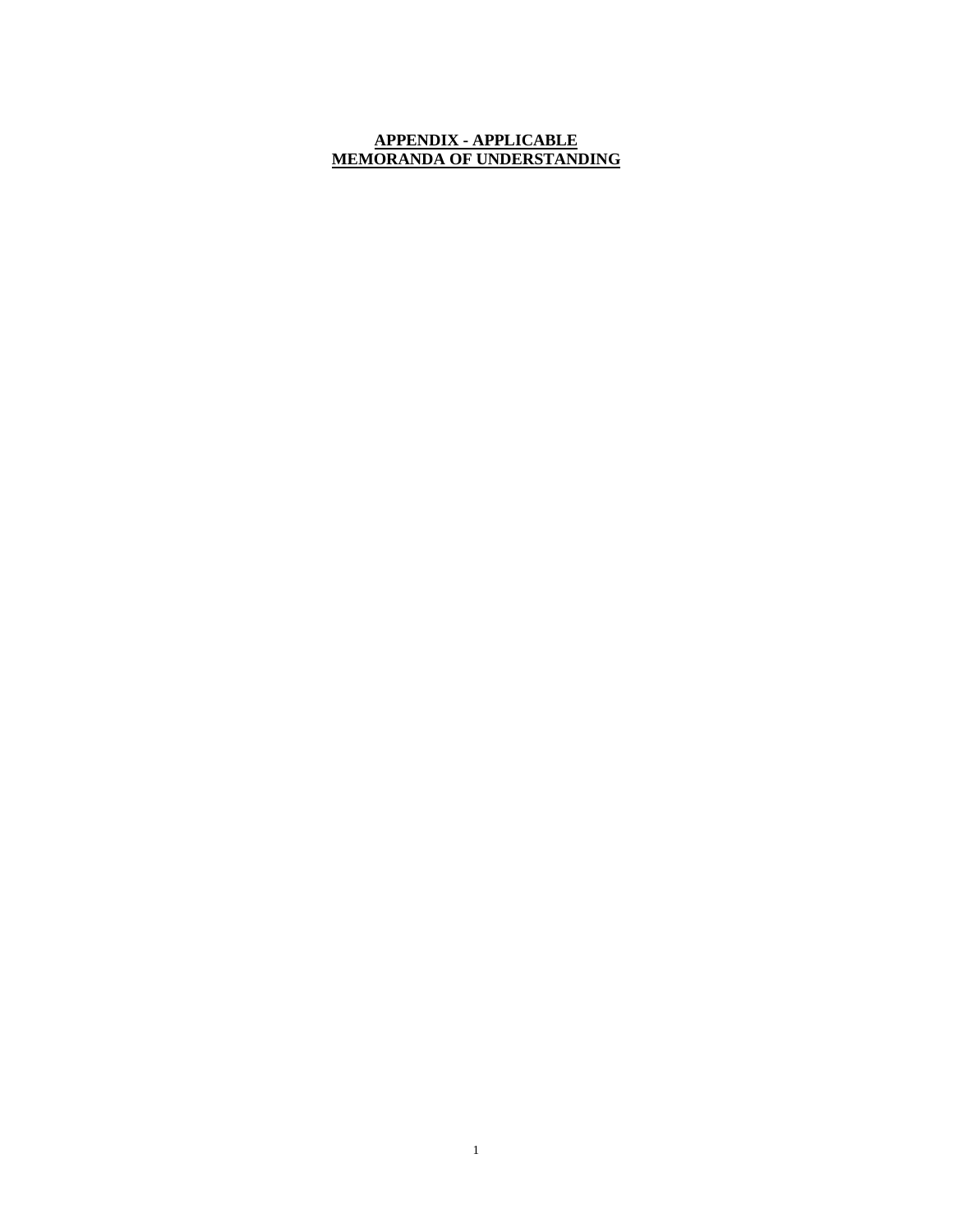# **MEMO OF UNDERSTANDING**

The School District of the City of Hamtramck and the Hamtramck Federation of Teachers Local 1052 agree to the following change to Article V-Class Size for the 2018-2019 school year:

In the event that the class range is exceeded, after 45 days after the beginning of the semester the following stipend shall apply:

\$150 per student up to five students determined by the average enrollment during the semester. This MOU is only for grades K-8 including specials classes.

Superintendent

**Date** 

**HFT President** 

**Date**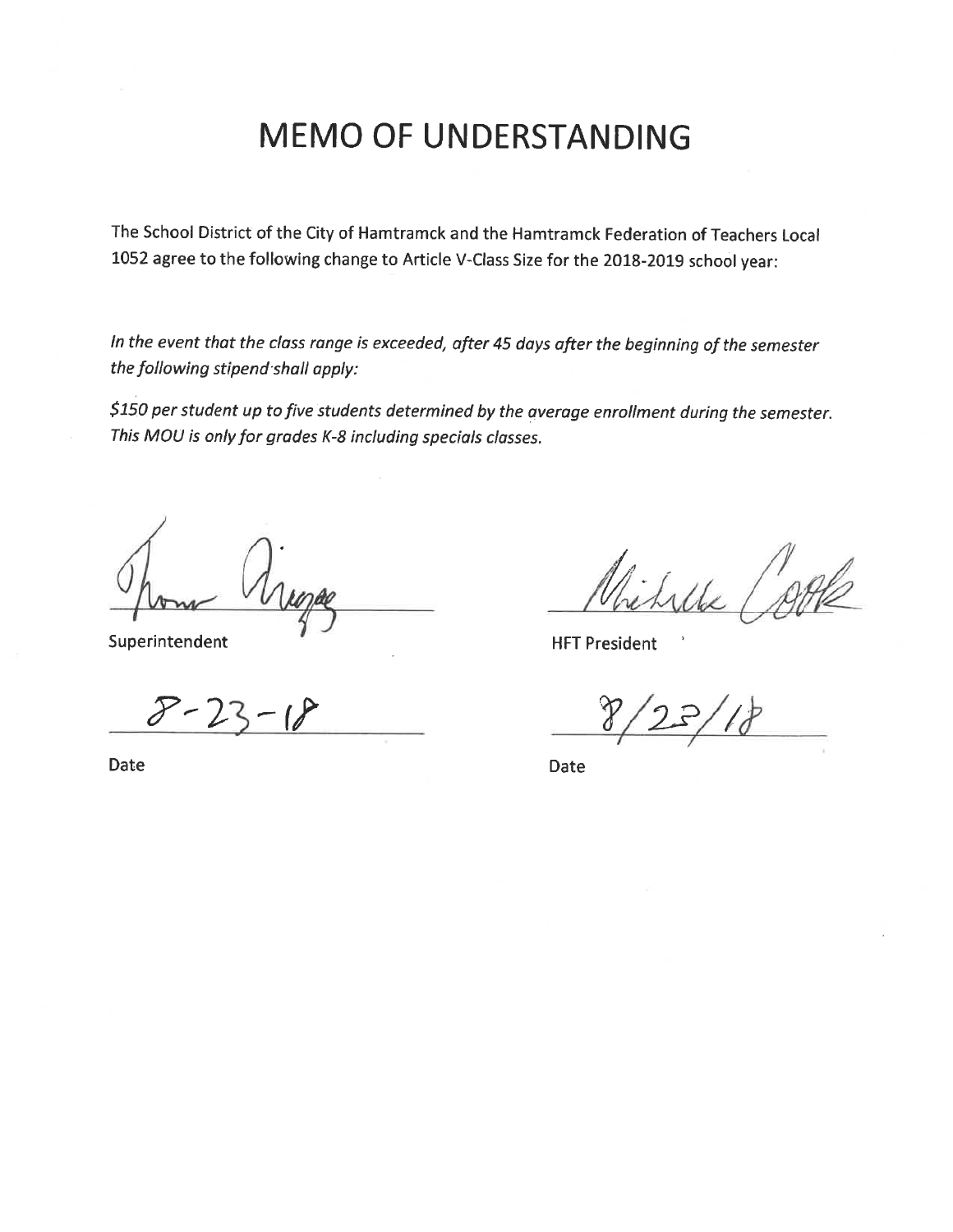# **Hamtramck Public Schools**

3201 Roosevelt P.O. Box 12012 Hamtramck, MI 48212 (313)872-9270 (313)872-8780 FAX

**Memo of Understanding** Between the School District of the City of Hamtramck And Hamtramck Federation of Teachers Local 1052 New Language for Article IV Section 4

**Article IV Section 4-Teacher Assignments F-English Learners Department Teachers** 

The Board and the Union recognize that all English Language Development teachers shall obtain a bilingual or ESL endorsement.

In the event that an appropriate certified English Language Development teacher is not available for an EL department position either from reappointment from layoff, or from the pool of new hires candidates for an ELD assignment, an agreement between the union member and designee of the School District of the City of Hamtramck shall be signed and filed with the Personnel Department and placed in the teachers file. HFT will be notified of all hires that signed the agreement. The posting will state ELD teacher. The agreement defines the following conditions of employment:

- 1. In the first year, the teacher will obtain a required minimum of three (3) credit hours toward a bilingual or ESL endorsement prior to the start of the next consecutive work year from an accredited university/college.
- 2. During each of the second, third and fourth year, the teacher will obtain a recommended minimum of six (6) credit hours toward a bilingual or ELS endorsement prior to the start of the next consecutive work year from an accredited university/college.
- 3. The teacher will earn a bilingual or ESL endorsement from an accredited university/college no later than the beginning of their fifth year of teaching.
- The teacher must earn an ESL or bilingual endorsement from an accredited 4. university/college based on the above schedule.

These conditions will be reviewed annually to verify compliance prior to the start of any given work year. If the above conditions are not met and the teacher remains assigned in an EL position, the teacher's employment with the School District of the city of Hamtramck will be terminated if they are probationary or surplused from the EL department if tenured.

The continued employment of a teacher without an endorsement in an EL position will not supersede other employment conditions set forth in the collective bargaining agreement.

mir **Thomas Niczay** 

Sunerintendent

Michelle Cook

**HFT-President** 

It is the policy of the Hamtramck Public schools that no person shall on the basis of race, color, national origin, sex (including sexual orientation or transgender identity), disability, age, religion, height, weight, marital or family status, military status, ancestry, genetic information or any other legally protected category (collectively, "Protected Classes") be excluded from participation in, be denied the benefits of, or be subjected to discrimination, in employment or any of its programs or activities. Inquiries related to nondiscrimination policies should be directed to: Civil Rights Coordinator, Director of Pupil Services, Hamtramck Public Schools, 3201 Roosevelt St. Hamtramck, MI 48212 Phone: 313 892-2035 / Nondiscrimination inquiries related to disability should be directed to: Section 504 Coordinator, Director of Pupil Services, (same address and phone number)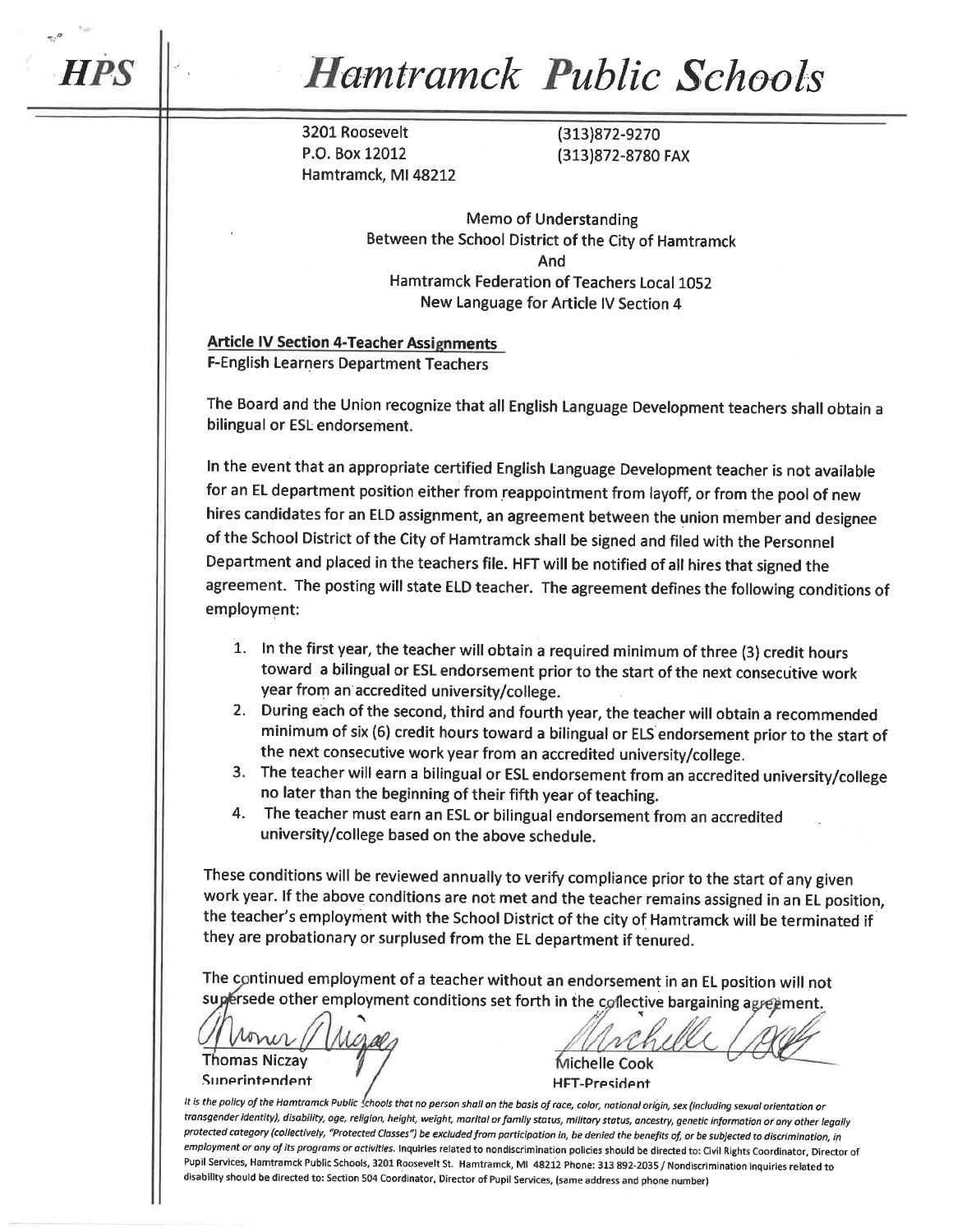# **Hamtramck Public Schools**

3201 Roosevelt P.O. Box 12012 Hamtramck, MI 48212

**HPS** 

(313) 872-9270 (313)872-8780 FAX

This document will memorialize my agreement to accept a teaching position in the School District of the City of Hamtramck EL Department. I agree that although I do not at this time have a bilingual endorsement I am accepting this position with the understanding that I will meet the requirements of the collective Bargaining agreement between the School District of the City of Hamtramck as stated below:

The Board and the Union recognize that all EL department teachers shall obtain a bilingual or ESL endorsement.

In the event that an appropriate certified teacher is not available for an English Language Development position either from reappointment from layoff, or from the pool of new hire candidates for an EL department assignment, an agreement between the union member and designee of the School District of the City of Hamtramck shall be signed and filed with the personnel department and placed in the teachers file. The agreement defines the following conditions of employment:

- 1. In the first year, the teacher will obtain a required minimum of three (3) credit hours toward a bilingual or ESL endorsement prior to the start of the next consecutive work year from an accredited university/college.
- 2. During each of the second, third and fourth year, the teacher will obtain a recommended minimum of six (6) credit hours toward a bilingual or ESL endorsement prior to the start of the next consecutive work year from an accredited university/college.
- 3. The teacher will earn a bilingual or ESL endorsement from an accredited university/college no later than the fifth year of teaching.
- 4. The teacher must earn an ESL or bilingual endorsement from an accredited university/college based on the above schedule. These conditions will be reviewed annually to verify compliance prior to that start of any given work year. If the above conditions are not met and the teacher remains in the ELD position, the teacher's employment with the School District of the City of Hamtramck will be terminated if they are probationary or surplused from the EL department if tenured.

The continued employment of a teacher without an endorsement in an ELD position will not supersede other employment conditions set forth in the collective bargaining agreement.

Signature and date

**Printed name** 

It is the policy of the Hamtramck Public Schools that no person shall on the basis of race, color, national origin, sex (including sexual orientation or transgender identity), disability, age, religion, height, weight, marital or family status, military status, ancestry, genetic information or any other legally protected category (collectively, "Protected Classes") be excluded from participation in, be denied the benefits of, or be subjected to discrimination, in employment or any of its programs or activities. Inquiries related to nondiscrimination policies should be directed to: Civil Rights Coordinator, Director of Pupil Services, Hamtramck Public Schools, 3201 Roosevelt St. Hamtramck, MI 48212 Phone: 313 892-2035 / Nondiscrimination inquiries related to disability should be directed to: Section 504 Coordinator, Director of Pupil Services, (same address and phone number)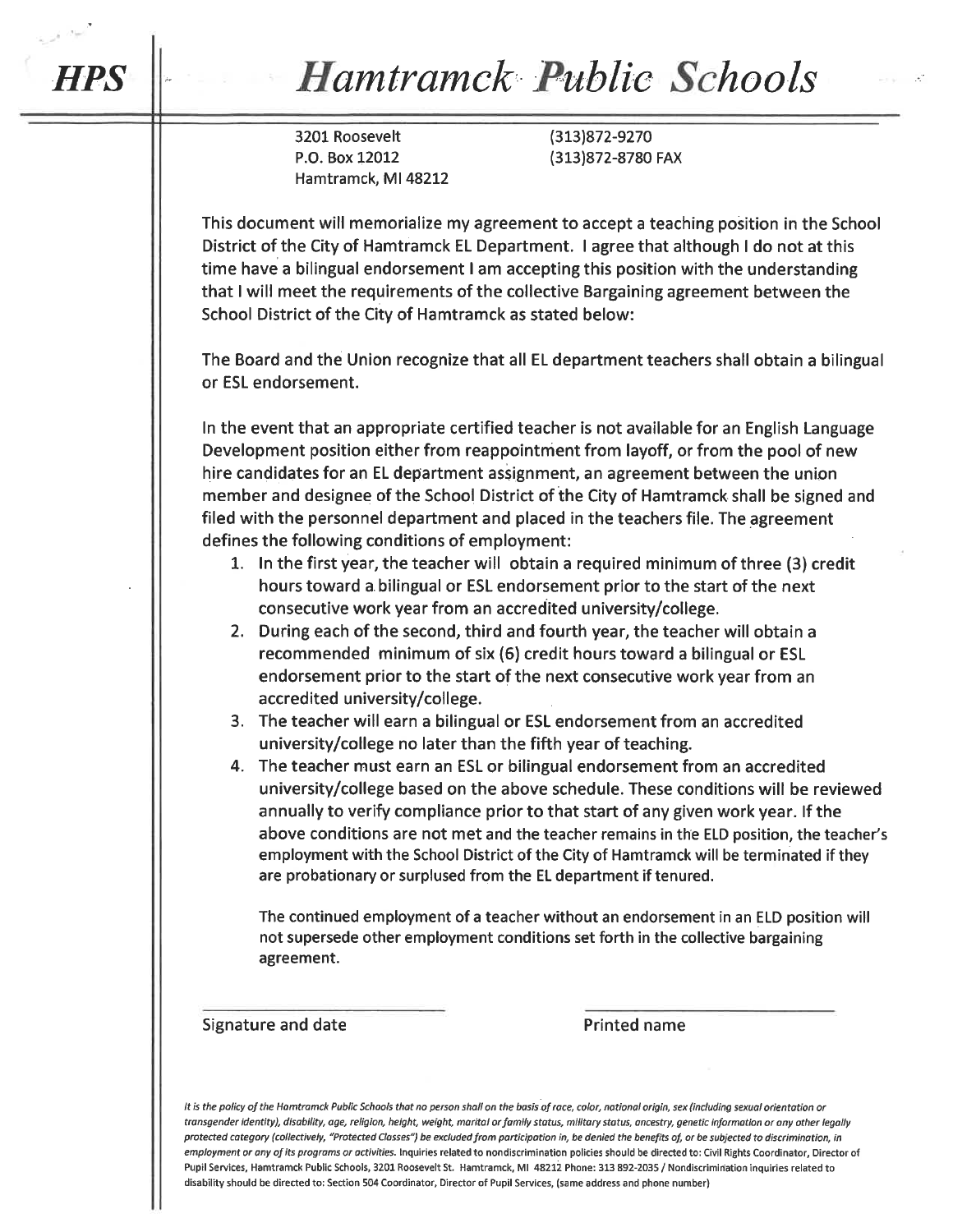**Hamtramck Public Rchools** 

3201 Roosevelt (P. O. Box 12012) Hamtramck, Michigan 48212 Phone: 313-872-9270 x 14 Fax: 313-872-8679

Felix H. Chow, Ed.D. Superintendent

chowf@hamtramck.k12.mi.us

# Memorandum of Understanding

Subject: Stipend for Teachers When Appointed as Interim Administrators

This is a formal agreement between the Hamtramck Public Schools and the Hamtramck Federation of Teachers (HFT) union that when there is a need for effective and efficient operation of the school district to have teachers taking on the roles of administrators, the following terms will apply:

- [1] The appointment: The decision and the length of time are solely those of administration.
- [2] The acceptance: The teacher has the right to refuse the appointment.
- [3] The role: As the appointment is accepted, the teacher will take on all the responsibility and authority of the administrative position as outlined in the job description. Given the temporal nature of the appointment and being new to the environment, the teacher should also exercise proper caution.
- [4] Seniority: During the length of time as an interim administrator, the teacher will continue to accrue his/her seniority as a teacher in HFT without interruption. However, there is no accrual in the Administrators' union.
- [5] Substitute: Following established procedures, a substitute will be called in to fill the temporary vacancy of the teacher.
- [6] Stipend: In order to compensate for the added responsibility, a stipend of forty dollars (\$40.00) per day will be added to the current pay of the teacher. The cost including benefits will be charged to the same department, program, or school building of the administrative position. Any appointment that is less than one day will not receive a stipend.

Felix H. Chow, Ed.D. Superintendent of Schools Hamtramck Public Schools

Date:  $\{1, 1\}$ , 2006

**Bohdan Karpinsky** President, Local 1052 Hamtramck Federation of Teachers

Date:  $2-15-06$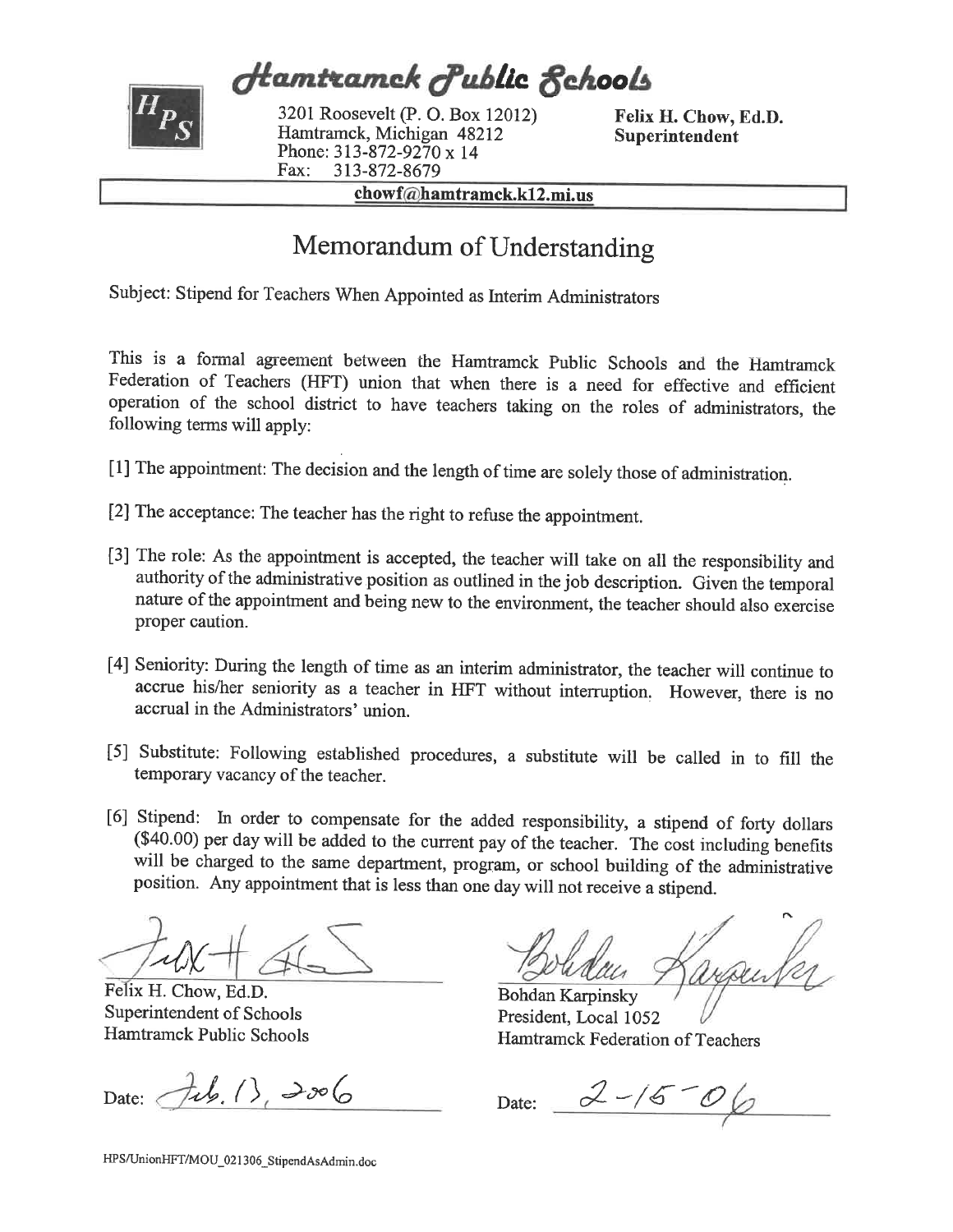

# Memorandum of Agreement **Between** The Hamtramck Board of Education And Hamtramck Federation of Teachers (H.F.T.)

It is agreed to by both parties that the district will pay a second HHS DECA Co-Advisor stipend per the Schedule B Extra Curricular Activities listing in the current contract, if and only if, the student participation in the DECA program exceeds seventy (70) student members annually. A student membership roster must be submitted to the payroll office by the HHS DECA Advisor showing the student membership if it exceeds seventy (70) student members for this stipend to be approved.

Upon receipt of the roster described above, this additional stipend will be paid the same as the listed HHS DECA Co-advisor.

Michelle Cook. **HFT President** 

Jaleelah Ahmed, Superintendent

Date